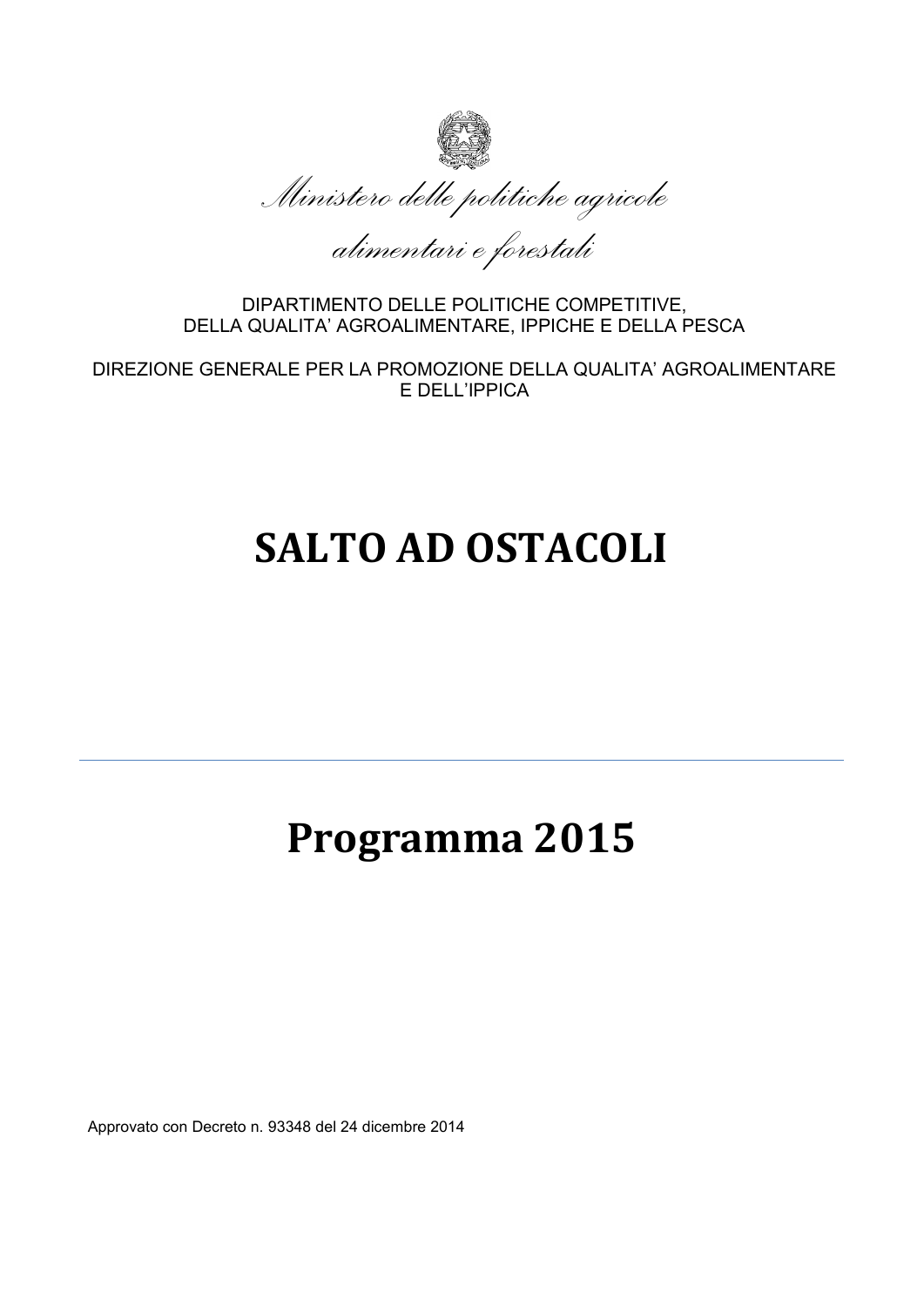## Sommario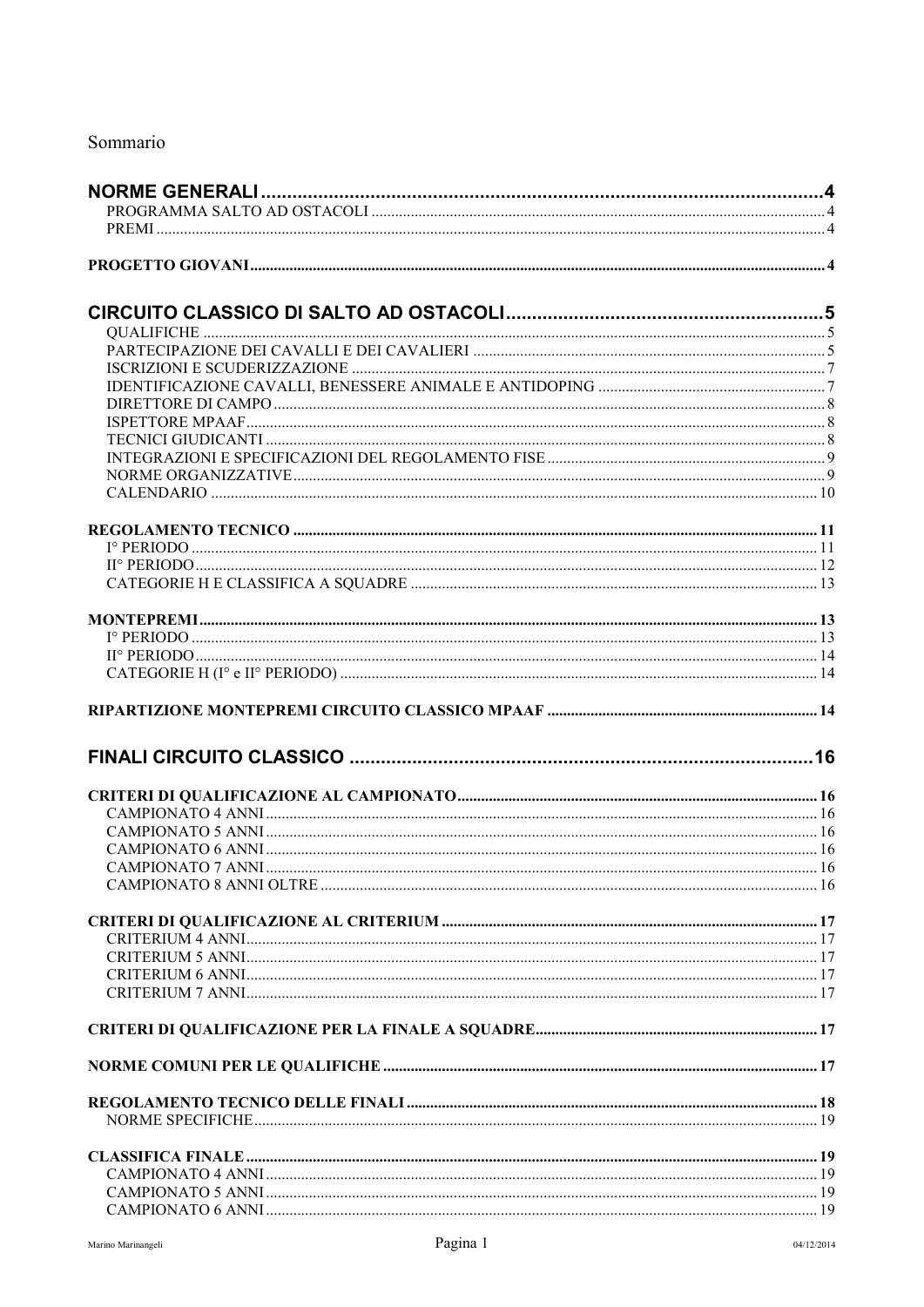| <b>CRITERI DI VALUTAZIONE PER LE CATEGORIE A GIUDIZIO CAVALLI 4 e 5 ANNI 28</b> |  |
|---------------------------------------------------------------------------------|--|
|                                                                                 |  |
|                                                                                 |  |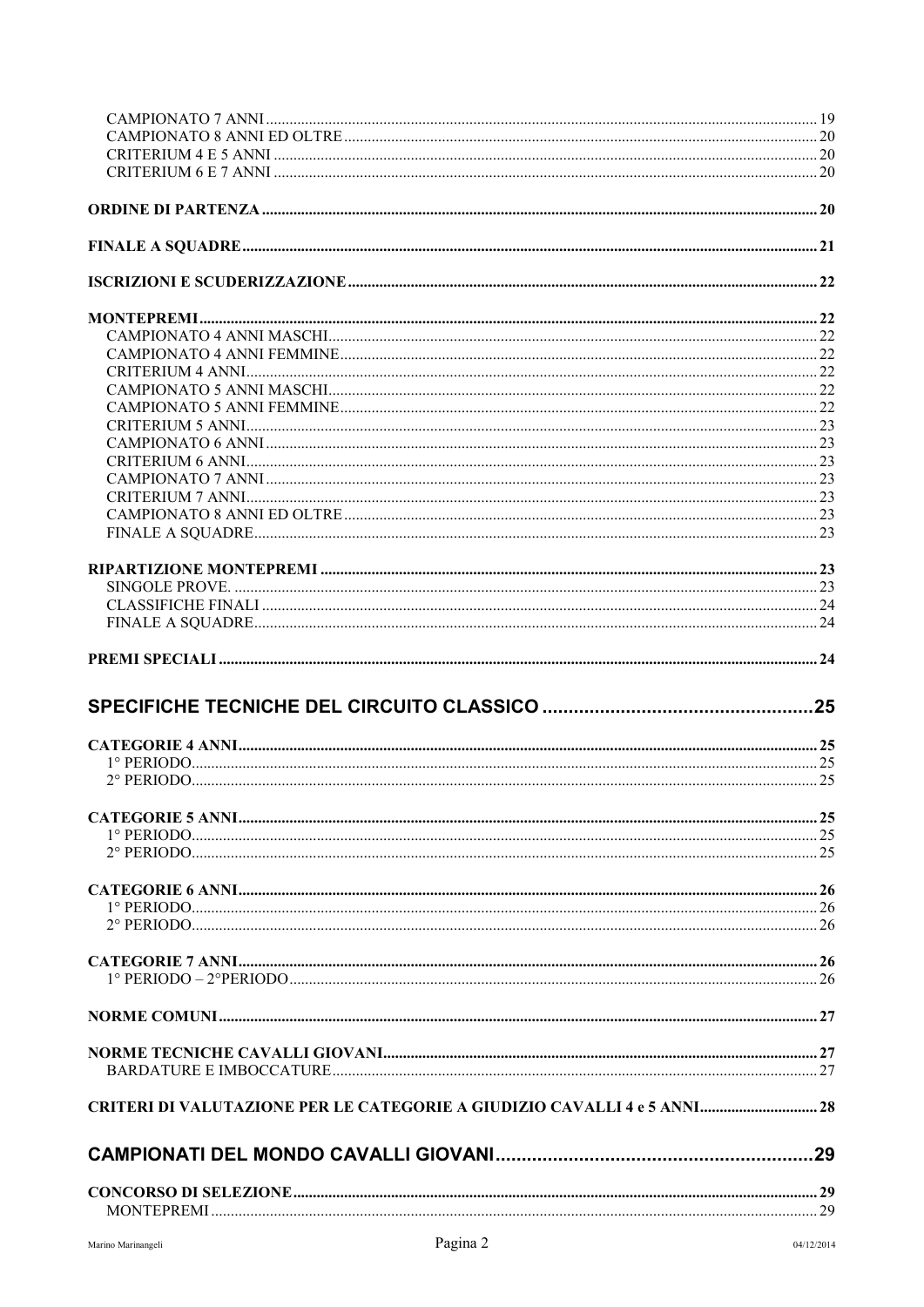| NORME SPECIFICHE                                             |    |
|--------------------------------------------------------------|----|
|                                                              |    |
|                                                              |    |
|                                                              |    |
|                                                              |    |
|                                                              |    |
|                                                              |    |
|                                                              |    |
|                                                              |    |
| PROVVIDENZE PER I CAVALLI IMPIEGATI NEL SALTO AD OSTACOLI 32 |    |
|                                                              |    |
|                                                              | 33 |
|                                                              |    |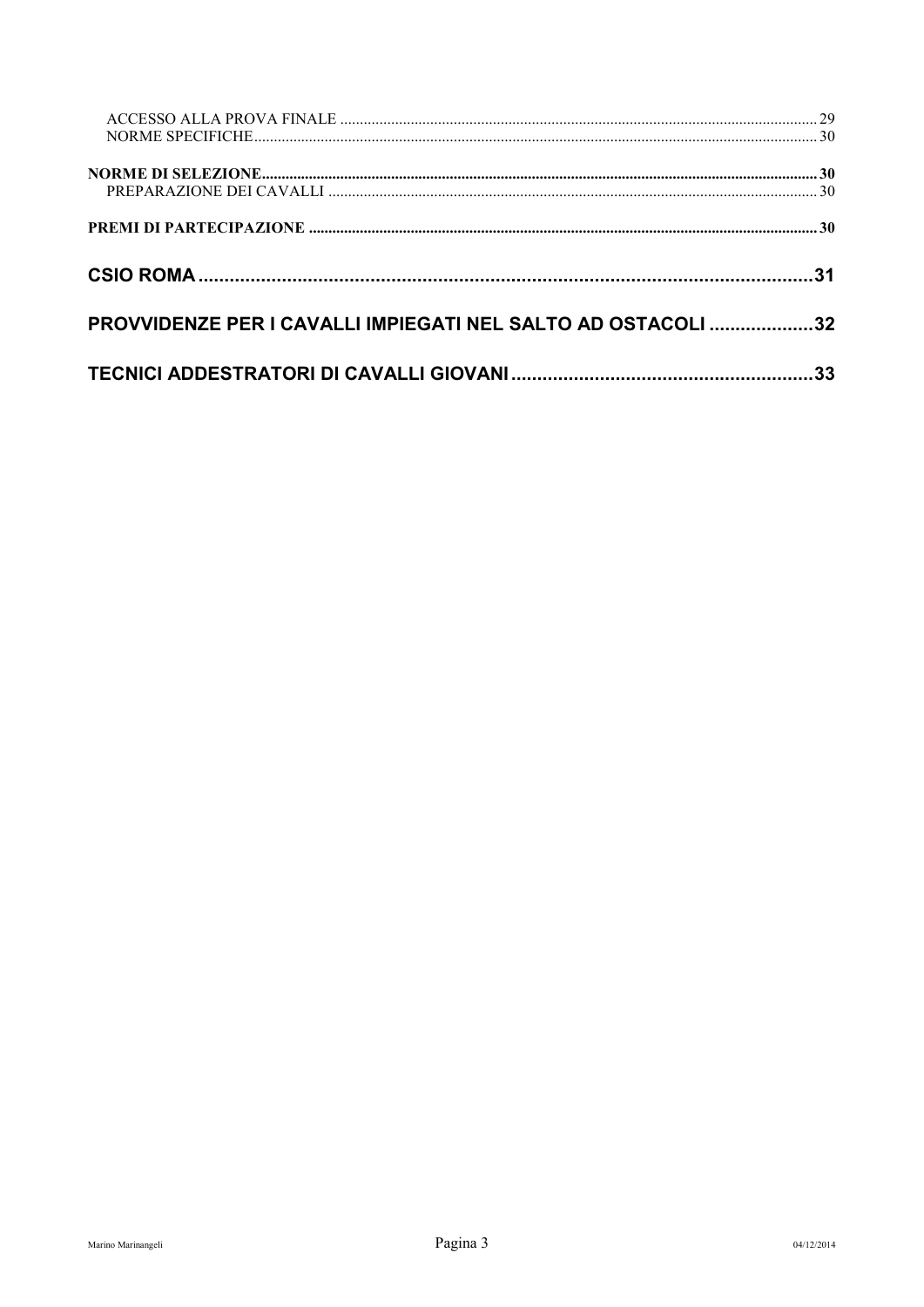## **NORME GENERALI**

#### <span id="page-4-1"></span><span id="page-4-0"></span>**PROGRAMMA SALTO AD OSTACOLI**

Il programma MPAAF di Salto ad Ostacoli è riservato ai cavalli iscritti nei libri genealogici del cavallo orientale (registro puledri), anglo-arabo (registro puledri) e sella italiano (registro puledri e registro supplementare), ai soggetti iscritti nel registro sportivo del cavallo da sella, ai soggetti di razza PSI con passaporto MPAAF o considerati italiani ai sensi dell'art 123 del regolamento delle corse al galoppo

Il programma si svolge secondo il calendario delle manifestazioni Sella e si articola nei seguenti interventi:

- Circuito Classico di Salto ad Ostacoli;
- Selezione dei cavalli per il Campionato del Mondo Cavalli Giovani;
- Provvidenze agli allevatori dei cavalli italiani impegnati nel Salto ad Ostacoli.

Il MPAAF realizza il programma in collaborazione con la FISE e si avvale di Comitati Organizzatori e di strutture idonee allo svolgimento dei Concorsi di Salto Ostacoli di livello nazionale.

Per quanto non espressamente previsto nel presente documento, si rimanda al Regolamento Nazionale di Salto Ostacoli della FISE.

IL MPAAF, tramite i propri uffici supervisiona le manifestazioni e verifica l'operato dei soggetti incaricati (Comitati organizzatori, Tecnici, Giudici), avvalendosi della presenza di propri funzionari sul posto.

#### <span id="page-4-2"></span>**PREMI**

Il Montepremi, come da normativa europea, è sempre erogato per l'80% al proprietario e per il 20% all'allevatore del cavallo ed è assegnato al proprietario ed al possessore dei diritti allevatoriali registrati nella banca dati MPAAF al momento d'effettuazione della gara. Le provvidenze sono pagate per il 100% al possessore dei diritti allevatoriali. I premi s'intendono al lordo delle ritenute di legge. Le quote dei montepremi e delle provvidenze non assegnate saranno incamerate dal MPAAF.

I premi saranno pagati tramite bonifico su conto corrente bancario o postale direttamente intestato al beneficiario. Gli interessati, che non l'abbiano già fatto, debbono comunicare i dati anagrafico-fiscali ed il codice IBAN tramite il modulo denominato **["Dati fiscali: comunicazione per pagamento premi](http://www.unire.gov.it/index.php/ita/content/download/3871/45987/file/Mod_comunicazione_dati_fiscali_per_premi_unificato_2010.doc)**" reperibile al seguente indirizzo internet:

*http://www.unire.gov.it/index.php/doc\_module/list/2700//0/key/dati%20fiscali/type/modulistica* 

I calcoli effettuati dai Comitati Organizzatori hanno valore puramente indicativo. La ripartizione ufficiale del montepremi è determinata dagli uffici MPAAF.

## <span id="page-4-3"></span>**PROGETTO GIOVANI**

Nell'ambito del Circuito Classico, in via sperimentale, con la collaborazione con la FISE, si svolge il "Progetto Giovani", normato da un apposito regolamento.

Il Progetto ha lo scopo di formare i giovani cavalieri mediante l'apprendimento della corretta tecnica equestre.

La sua programmazione nel contesto del Circuito Classico si propone di promuovere un'integrazione sinergica tra il mondo allevatoriale e quello sportivo, al fine di favorire la conoscenza dei prodotti dell'allevamento italiano ed incentivarne l'utilizzo.

Nella Finale del "Progetto Giovani" è previsto un montepremi complessivo di € 36.000,00 riservato ai cavalli italiani oggetto del presente programma.

Il montepremi sarà ripartito in base alla classifica finale secondo il seguente schema:

| <b>LIVELLO</b>                 | <b>GRUPPO</b>              | $1^\circ$ CL | $2^\circ$ CL | $3^\circ$ CL |
|--------------------------------|----------------------------|--------------|--------------|--------------|
| LIVELLO 1 H 100/105 (Brevetti) | <b>GRUPPO 2 - CHILDREN</b> | 2.250,00     | 1.350,00     | 900,00       |
| LIVELLO 1 H 100/105 (Brevetti) | <b>GRUPPO 3 - JUNIOR</b>   | 2.250,00     | 1.350,00     | 900,00       |
| LIVELLO 2 H 110/115 (Brevetti) | <b>GRUPPO 2 - CHILDREN</b> | 2.250,00     | 1.350,00     | 900,00       |
| LIVELLO 2 H 110/115 (Brevetti) | <b>GRUPPO 3 - JUNIOR</b>   | 2.250,00     | 1.350,00     | 900,00       |
| LIVELLO 2 H 110/115 (1° Grado) | <b>GRUPPO 2 - CHILDREN</b> | 2.250,00     | 1.350,00     | 900,00       |
| LIVELLO 2 H 110/115 (1° Grado) | <b>GRUPPO 3 - JUNIOR</b>   | 2.250,00     | 1.350,00     | 900,00       |
| LIVELLO 3 H 120/125 (1° Grado) | <b>GRUPPO 2 - CHILDREN</b> | 2.250,00     | 1.350,00     | 900,00       |
| LIVELLO 3 H 120/125 (1° Grado) | <b>GRUPPO 3 - JUNIOR</b>   | 2.250,00     | 1.350,00     | 900,00       |

I premi saranno pagati per l'80% al proprietario del cavallo e per il 20% all'allevatore.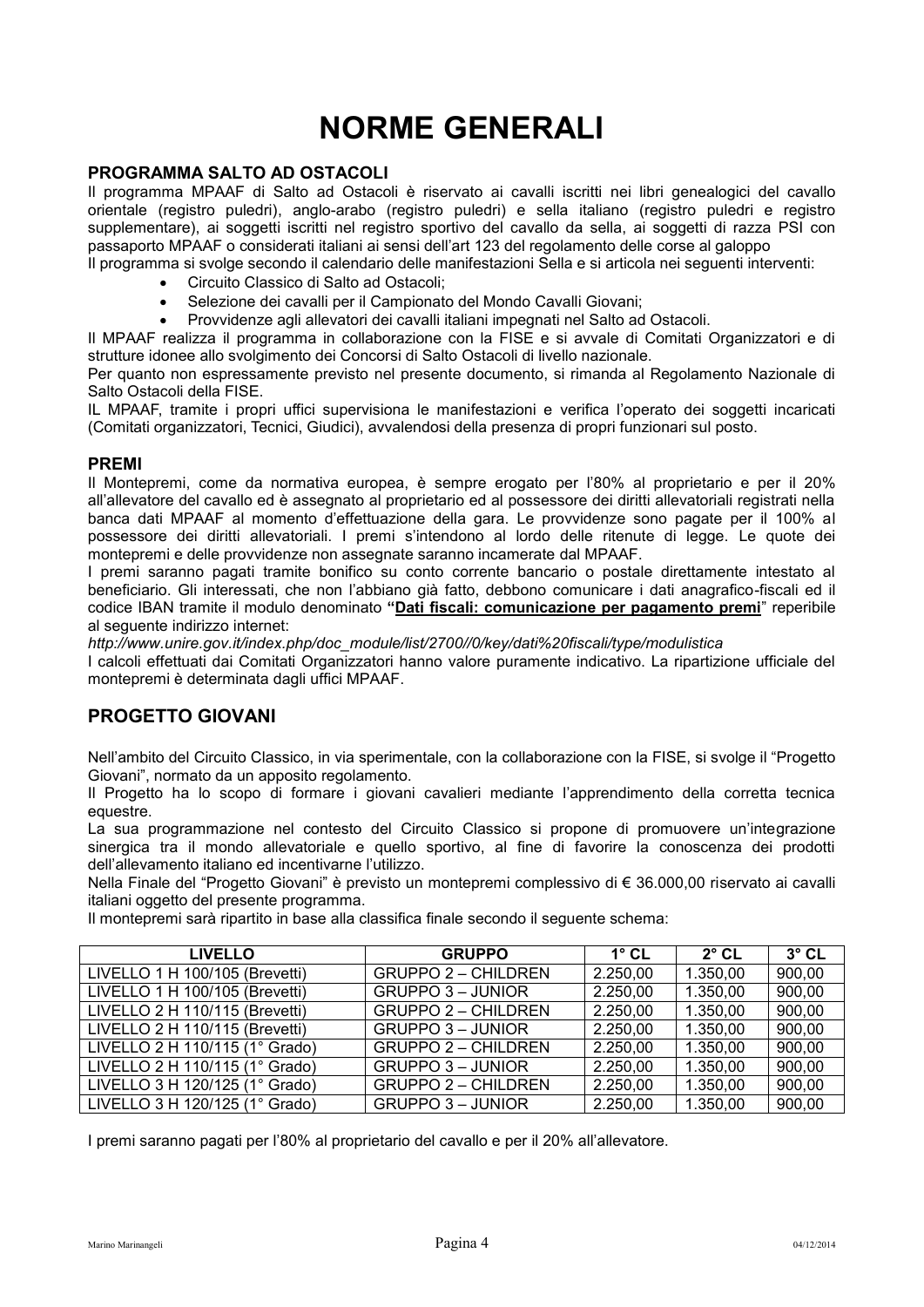## <span id="page-5-0"></span>**CIRCUITO CLASSICO DI SALTO AD OSTACOLI**

Il Circuito si articola in una fase di qualificazione ed in una Finale Nazionale composta dal Campionato del Cavallo Italiano, dal Criterium del Cavallo Italiano e dalla Finale a squadre. Durante la fase di qualificazione si svolgono 32 tappe Elite e 4 tappe Top suddivise in due periodi:

- Primo periodo: dal fine settimana che comprende la seconda domenica di marzo al fine settimana che comprende l'ultima domenica di maggio.
- Secondo periodo: dal fine settimana che comprende la prima domenica di giugno al fine settimana che comprende la terza domenica di settembre.

Nel Circuito Classico sono previste due tipologie di concorsi:

- concorsi **Elite** nei quali si svolgono gare di livello Sport per cavalli di 4, 5, 6 e 7 anni e gare di livello Elite per cavalli di 4, 5, 6 e 7 anni. Le gare di livello sport per cavalli di 4 anni sono previste solo nel secondo periodo;
- concorsi **Top** nei quali si svolgono gare di livello top per cavalli di 5, 6 e 7 anni. I concorsi di livello Top si svolgono nelle stesse date e località delle prime 4 tappe del Circuito di Eccellenza FISE; nella 5^ tappa si svolge il concorso di selezione per il Campionato del Mondo.

#### <span id="page-5-1"></span>**QUALIFICHE**

#### **Le qualifiche per la Finale si acquisiscono:**

**cavalli di 4 anni** nelle tappe del Circuito Classico di livello Elite;

**cavalli di 5 e 6 anni** nelle tappe del Circuito Classico di livello Elite e Top, nei CSIYH programmati contestualmente ai concorsi internazionali 2 stelle e superiori;

**cavalli di 7 anni** nelle tappe del Circuito Classico di livello Elite e Top, nei CSIYH programmati contestualmente ai concorsi internazionali 2 stelle e superiori, nei concorsi nazionali di tipo A e B 2 stelle e superiori (categorie C135 e superiori)

#### <span id="page-5-2"></span>**PARTECIPAZIONE DEI CAVALLI E DEI CAVALIERI**

I cavalli, ai fini del presente programma, possono partecipare ad un numero massimo di percorsi con montepremi di:

cavalli di 4 anni: n. 20 percorsi con montepremi (Finale Circuito Classico esclusa);

cavalli di 5 anni: n. 30 percorsi con montepremi (Finale Circuito Classico esclusa);

cavalli di 6 anni: n. 40 percorsi con montepremi **(**Finale Circuito Classico esclusa);

cavalli di 7 anni: nessun limite.

Qualora un cavallo partecipi ad un numero di gare superiore a quello indicato verrà escluso dalle Finali. Inoltre dovranno essere restituite le somme incassate nelle gare effettuate oltre il numero massimo stabilito.

#### **Tutti i cavalli partecipanti alle categorie riservate possono effettuare, sia in gara che fuori classifica, un solo percorso nella giornata di gara.**

Al Circuito possono partecipare i cavalieri stranieri purché in possesso di residenza anagrafica o sportiva in Italia (anche con licenza d'ospite), e comunque iscritti ai Ruoli Federali.

#### **Numero massimo di cavalli:**

Nelle tappe del Circuito Classico (escluse le Finali), ciascun cavaliere può montare un massimo di 5 cavalli per categoria. Qualora un cavaliere monti più cavalli nella stessa categoria o in categorie contemporanee, ove non sia possibile lo spostamento nell'ordine di partenza, la Giuria concederà al concorrente, per l'entrata in campo, un margine di tempo massimo di 15 minuti,.

I Cavalli ed i Cavalieri possono prendere parte alle varie categorie del Circuito Classico secondo le norme riportate nelle tabelle seguenti: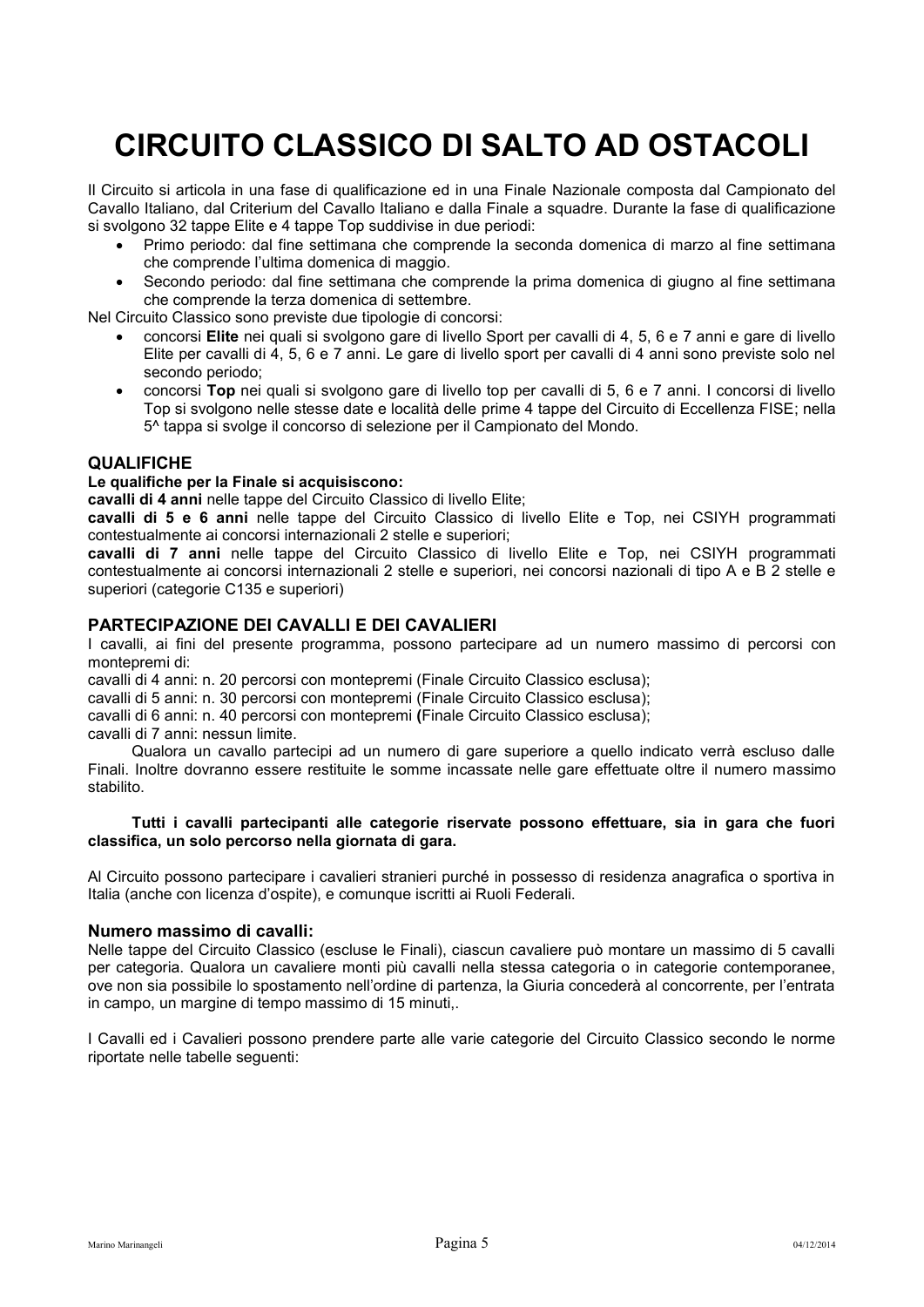## **Cavalli Giovani**

| <b>CATEGORIA</b> | <b>CAVALLI</b>                                                                                                                                                                                                                                                                                                                          | <b>CAVALIERI</b>                                                                                                                                                                                                                                                                                    |                                                                                                                                                                                               |                                                                              |
|------------------|-----------------------------------------------------------------------------------------------------------------------------------------------------------------------------------------------------------------------------------------------------------------------------------------------------------------------------------------|-----------------------------------------------------------------------------------------------------------------------------------------------------------------------------------------------------------------------------------------------------------------------------------------------------|-----------------------------------------------------------------------------------------------------------------------------------------------------------------------------------------------|------------------------------------------------------------------------------|
|                  |                                                                                                                                                                                                                                                                                                                                         | gare Sport e                                                                                                                                                                                                                                                                                        | gare Elite e                                                                                                                                                                                  | gare Top                                                                     |
|                  |                                                                                                                                                                                                                                                                                                                                         | Criterium                                                                                                                                                                                                                                                                                           | Campionato                                                                                                                                                                                    |                                                                              |
| 4 anni           | cavalli di 4 anni iscritti nei libri<br>del<br>cavallo<br>orientale<br>genealogici<br>(registro puledri), anglo-arabo (registro<br>puledri) e sella italiano (registro puledri  <br>e registro supplementare), i soggetti<br>iscritti al registro sportivo del cavallo da<br>sella ed i soggetti di razza PSI con<br>passaporto MPAAF.  | cavalieri muniti<br>delle<br>patenti<br>$1^{\circ}$<br><b>Brevetto</b><br>$2^{\circ}$<br>grado<br>e<br>grado.                                                                                                                                                                                       | cavalieri<br>muniti<br>delle<br>patenti<br>Brevetto,<br>$1^{\circ}$<br>grado e 2° grado                                                                                                       |                                                                              |
| 5 anni           | I cavalli di 5 anni iscritti nei libri<br>del<br>cavallo<br>genealogici<br>orientale<br>(registro puledri), anglo-arabo (registro)<br>puledri) e sella italiano (registro puledri<br>e registro supplementare), i soggetti<br>iscritti al registro sportivo del cavallo da<br>sella ed i soggetti di razza PSI con<br>passaporto MPAAF. | cavalieri muniti cavalieri<br>delle<br>patenti delle<br>$1^{\circ}$<br><b>Brevetto</b><br>$2^{\circ}$<br>grado<br>e<br>grado.<br>Nel<br>Criterium<br>sono esclusi i<br>cavalieri<br>con<br>patente di 2°<br>grado                                                                                   | muniti<br>patenti<br>$1^{\circ}$<br>Brevetto,<br>grado e 2° grado.<br>Nel 2° periodo e<br>nelle<br>finali<br>è<br>vietata<br>la<br>partecipazione ai<br>cavalieri con<br>-il<br>solo Brevetto | cavalieri<br>muniti delle<br>patenti<br>$1^{\circ}$<br>grado $e^2$<br>grado. |
| 6 anni           | cavalli di 6 anni iscritti nei libri<br>cavallo<br>genealogici<br>del<br>orientale<br>(registro puledri), anglo-arabo (registro<br>puledri) e sella italiano (registro puledri<br>e registro supplementare), i soggetti<br>iscritti al registro sportivo del cavallo da  <br>sella ed i soggetti di razza PSI con<br>passaporto MPAAF.  | cavalieri muniti<br>delle<br>patenti<br>$1^{\circ}$<br>Brevetto,<br>$2^{\circ}$<br>grado<br>e<br>grado<br>Nel 2° periodo<br>e nelle finali è<br>vietata la<br>partecipazione<br>ai cavalieri con<br>il solo Brevetto.<br>Nel Criterium<br>sono esclusi i<br>cavalieri con<br>patente di 2°<br>grado | cavalieri muniti<br>delle patenti 1°<br>grado e 2° grado                                                                                                                                      | cavalieri<br>muniti delle<br>patenti 1°<br>grado e 2°<br>grado               |
| 7 anni           | cavalli di 7 anni iscritti nei libri<br>genealogici del cavallo orientale<br>(registro puledri), anglo-arabo (registro<br>puledri) e sella italiano (registro puledri<br>e registro supplementare), i soggetti<br>iscritti al registro sportivo del cavallo da<br>sella ed i soggetti di razza PSI con<br>passaporto MPAAF.             | cavalieri muniti<br>delle patenti 1°<br>grado e $2^\circ$<br>grado<br>Nel Criterium<br>sono esclusi i<br>cavalieri con<br>patente di 2°<br>grado. I<br>cavalieri<br>Juniores sono<br>ammessi anche<br>se muniti di<br>patente di 2°<br>grado.                                                       | cavalieri muniti<br>delle patenti 1°<br>grado e 2° grado.<br>Nel 2° periodo e<br>nelle Finali è<br>vietata la<br>partecipazione ai<br>cavalieri di 1°<br>grado                                | cavalieri<br>muniti della<br>patente 2°<br>grado.                            |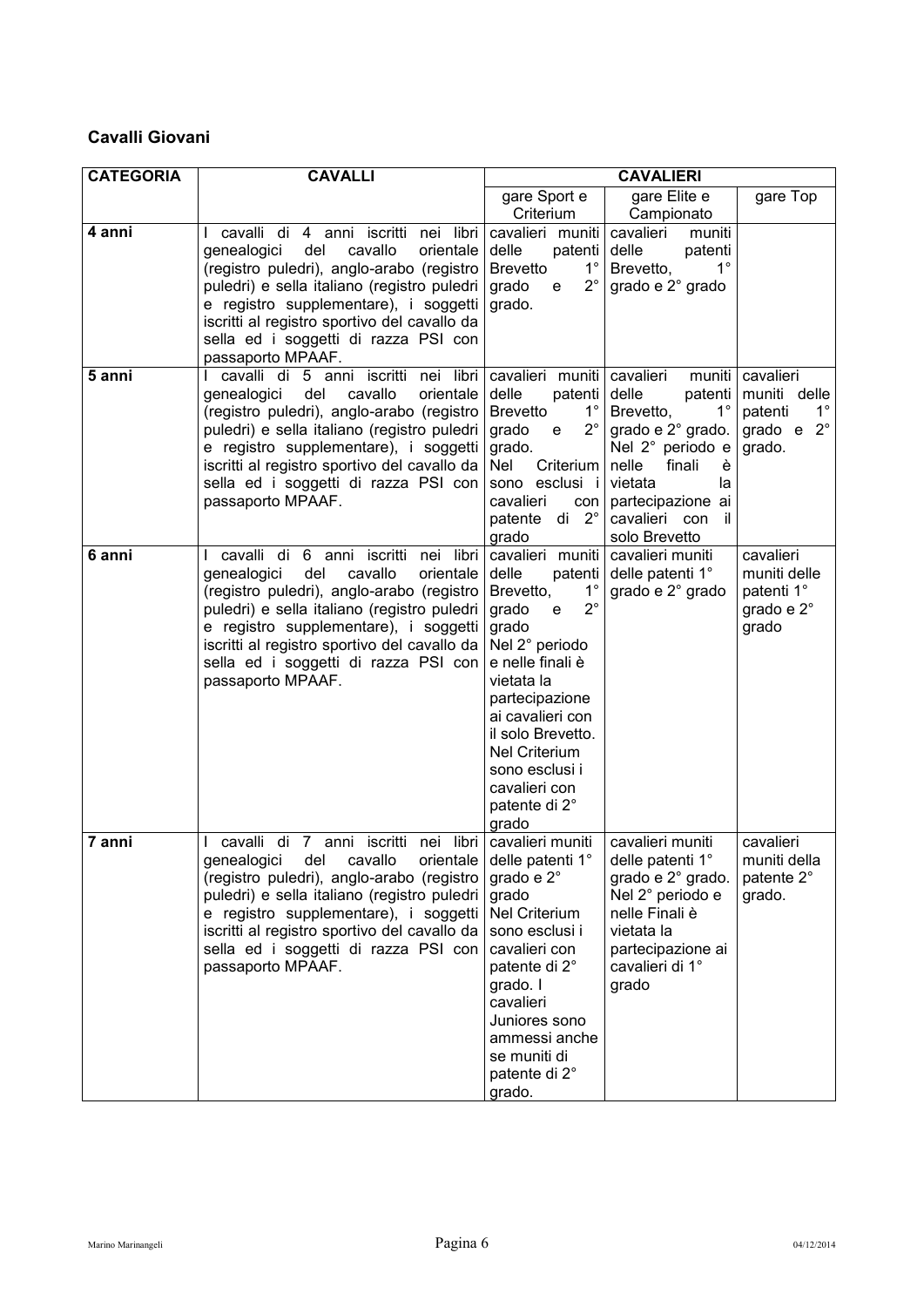### **Categorie H e Finale a squadre**

| <b>CATEGORIA</b> | <b>CAVALLI</b>                                                                                                                                                                                                                                                                                                                             | <b>CAVALIERI</b>                                                                                    |
|------------------|--------------------------------------------------------------------------------------------------------------------------------------------------------------------------------------------------------------------------------------------------------------------------------------------------------------------------------------------|-----------------------------------------------------------------------------------------------------|
| H 105            | I cavalli di 4 anni d oltre iscritti nei libri genealogici<br>del cavallo orientale (registro puledri), anglo-arabo Brevetto<br>(registro puledri) e sella italiano (registro puledri e<br>registro supplementare), i soggetti iscritti al registro<br>sportivo del cavallo da sella ed i soggetti di razza<br>PSI con passaporto MPAAF.   | cavalieri muniti della patente                                                                      |
| H 115            | I cavalli di 5 anni d oltre iscritti nei libri genealogici<br>del cavallo orientale (registro puledri), anglo-arabo e 1° grado<br>(registro puledri) e sella italiano (registro puledri e<br>registro supplementare), i soggetti iscritti al registro<br>sportivo del cavallo da sella ed i soggetti di razza<br>PSI con passaporto MPAAF. | cavalieri muniti delle patenti Brevetto                                                             |
| H 125            | I cavalli di 6 anni d oltre iscritti nei libri genealogici<br>del cavallo orientale (registro puledri), anglo-arabo<br>(registro puledri) e sella italiano (registro puledri e<br>registro supplementare), i soggetti iscritti al registro<br>sportivo del cavallo da sella ed i soggetti di razza<br>PSI con passaporto MPAAF.            | cavalieri muniti delle patenti 1°<br>grado e cavalieri Juniores muniti<br>della patente di 2° grado |

Nelle categorie H possono partecipare anche altri cavalli, ma gli stessi, non accederanno al montepremi MPAAF e non saranno considerati ai fini della classifica a squadre.

### <span id="page-7-0"></span>**ISCRIZIONI E SCUDERIZZAZIONE**

**Termine di iscrizione**: l'iscrizione ai concorsi deve avvenire entro il termine di 8 giorni dall'inizio delle gare. **Warm up** e' fatto obbligo di comunicare l'iscrizione alle categorie addestrative al più tardi 2 giorni prima dell'inizio del concorso (entro le ore 13,00 del mercoledì precedente il concorso). La mancata comunicazione comporta l'esclusione dall'ordine di partenza delle categorie addestrative.

L'ordine di partenza delle categorie addestrative sarà lo stesso della prima gara del Sabato.

#### **Scuderizzazione**: non obbligatoria

**Quote di iscrizione** (cavalli di 4, 5, 6 e 7 anni e categorie H) secondo la seguente tabella:

| tariffa            | giorno di gara | 1 giorno di gara + | 2 giorni di gara | 2 giorni di gara + |
|--------------------|----------------|--------------------|------------------|--------------------|
|                    |                | warm up            |                  | warm up            |
| Base (senza box    | 20 €           | 30 €               | 40 €             | 50 €               |
| Standard (con box) | 100 €          | 110 €              | 120 €            | 130 €              |

La tariffa standard comprende la prima lettiera in paglia.

Nel caso in cui il Comitato Organizzatore aggiunga al Montepremi MPAAF un proprio Montepremi (di almeno € 500,00) nelle categorie del Circuito Classico le quote di iscrizione sono così determinate:

| tariffa            | giorno di gara | 1 giorno di gara + | 2 giorni di gara | 2 giorni di gara + |
|--------------------|----------------|--------------------|------------------|--------------------|
|                    |                | warm up            |                  | warm up            |
| Base (senza box    | 25 €           | 35€                | 45€              | 55€                |
| Standard (con box) | 105€           | 115 €              | 125 €            | 135 €              |

Nei concorsi di livello Top, nel caso che il binomio intenda partecipare anche alle classifiche del Circuito di Eccellenza FISE, per le iscrizioni e scuderizzazioni valgono le norme del regolamento di tale Circuito.

## <span id="page-7-1"></span>**IDENTIFICAZIONE CAVALLI, BENESSERE ANIMALE E ANTIDOPING**

Nei concorsi del Circuito Classico è obbligatoria la presenza, per tutta la durata della manifestazione, di uno o più veterinari con il compito di controllare i passaporti, identificare i cavalli, verificare la correttezza del piano vaccinale e vigilare sul benessere animale.

Il MPAAF può disporre l'effettuazione di controlli antidoping. A tale scopo il Comitato Organizzatore deve obbligatoriamente mettere a disposizione, in area tranquilla non accessibile al pubblico, almeno due boxes vicini di cui uno in paglia ed uno in truciolo da adibire alle attività relative al controllo antidoping ed un tavolo e due sedie.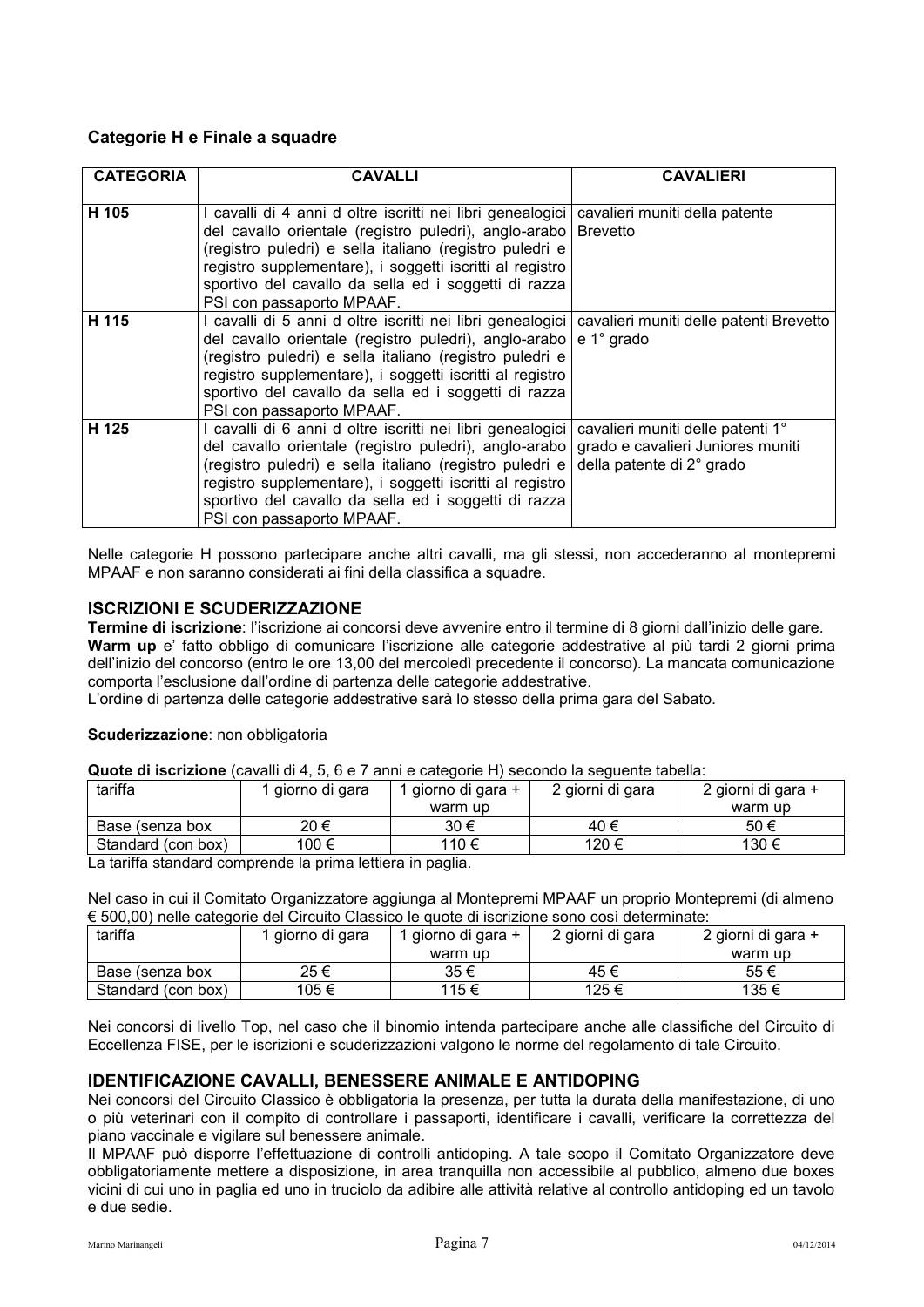Nel Circuito Classico e per i controlli effettuati presso gli allevamenti o i centri di addestramento, si applica il "Regolamento per il controllo delle sostanze proibite" reperibile al seguente indirizzo internet:

http://www.unire.gov.it/index.php/doc\_module/list/2700//0/key/regolamento%20per%20il%20controllo/type/n ormativa.

I proprietari ed i cavalieri di cavalli partecipanti al Circuito Classico autorizzano il MPAAF a sottoporre i propri soggetti a controlli antidoping e/o di verifica del rispetto della normativa sul benessere animale, durante lo svolgimento delle gare e presso i propri allevamenti o centri di addestramento.

Al riguardo alla prima partecipazione ad una tappa il proprietario e/o il cavaliere devono firmare apposito modulo di autorizzazione di cui viene rilasciata una ricevuta da presentare nelle successive partecipazioni. In caso di assenza della citata autorizzazione o di rifiuto a sottoscriverla il cavallo verrà escluso dalle gare.

I cavalli che, per qualunque ragione, siano sprovvisti del passaporto non saranno ammessi alle gare.

La Segreteria del Concorso è responsabile della regolarità della documentazione e del controllo dei requisiti amministrativi dei cavalli.

### <span id="page-8-0"></span>**DIRETTORE DI CAMPO**

I Comitati Organizzatori devono scegliere il Direttore di Campo fra quelli compresi nell'elenco allegato. Per poter preparare i percorsi delle tappe del Circuito Classico i Direttori di Campo devono partecipare ai corsi organizzati da MPAAF e FISE ed attenersi alle specifiche tecniche previste dal presente regolamento.

La FISE e il MPAAF, nomineranno un coordinatore dei Direttori di Campo che avrà il compito di rendere uniforme, progressiva ed in linea con le norme tecniche cavalli giovani l'attività che si svolgerà nel corso dell'anno.

#### <span id="page-8-1"></span>**ISPETTORE MPAAF**

In ciascuna tappa e nella Finale, il MPAAF nominerà un Ispettore Tecnico, con il compito di collaborare con il Presidente di Giuria e vigilare sul corretto svolgimento dei singoli eventi del Circuito e d'ogni categoria qualificante per le Finali.

L'Ispettore esercita, inoltre, funzioni di controllo tecnico sull'attività svolta dai comitati organizzatori in relazione alla tappa assegnata, con particolare riferimento alla verifica delle procedure, dell'idoneità dei servizi e del rispetto del regolamento.

L'Ispettore deve in particolare:

- controllare la qualità dell'organizzazione sul piano logistico (idoneità dei campi, scuderizzazione, parco ostacoli etc..);
- vigilare sul rispetto del benessere animale e sull'identificazione dei cavalli;
- verificare, in accordo con il Presidente di Giuria, che qualità e prezzi dei servizi siano in linea con gli standard dei concorsi nazionali di Salto Ostacoli;
- accertare che il presente regolamento sia applicato correttamente, da parte di chiunque ne abbia la competenza.
- assicurarsi che alle categorie riservate ai cavalli giovani siano assegnati i campi migliori, che, le stesse, abbiano la migliore collocazione oraria e che non vi siano contemporaneità;
- Verificare che i percorsi siano in linea con le specifiche tecniche riportate nel presente regolamento;
- comunicare al Presidente di Giuria ed al Direttore di Campo, prima dell'espletamento delle prove, qualunque irregolarità.

L'Ispettore, qualora riscontri carenze tecniche, strutturali od organizzative tali da pregiudicare il corretto svolgimento delle gare, in accordo con il Presidente della Giuria, deve disporne la sospensione. L'Ispettore è in ogni caso responsabile di eventuali contestazioni mosse al MPAAF per il mancato rispetto del regolamento. Al termine, della Manifestazione dovrà inviare una relazione sullo svolgimento della stessa ed attestare la regolarità delle gare ed il rispetto degli obblighi da parte dei comitati organizzatori. In caso di carenze organizzative o strutturali, potrà proporre sanzioni a carico dei comitati.

#### <span id="page-8-2"></span>**TECNICI GIUDICANTI**

Il MPAAF provvede alla nomina di uno o più tecnici giudicanti per le categorie dei 4 e 5 anni scelti all'interno di un apposito elenco. Di norma ciascun giudice può valutare un massimo di 150 cavalli per ogni giornata di gara. I Comitati Organizzatori devono comunicare con congruo anticipo il numero degli iscritti, in modo da consentire la nomina di un numero adeguato di Giudici. Nei concorsi in cui sono presenti più Giudici, gli stessi, si alternano, nelle diverse giornate, nel giudizio dei cavalli di 4 e 5 anni. Nel caso che i cavalli da giudicare siano meno di 150, ciascuna categoria viene giudicata da tutti i giudici. I tecnici, oltre all'espletamento della funzione del "Giudizio", devono essere disponibili, al termine della gara, a rispondere alle richieste di chiarimenti, sui punteggi attribuiti, che dovessero essere loro rivolte dagli interessati relativamente al proprio cavallo; devono, inoltre, a richiesta degli interessati, tenendo conto dei criteri di valutazione, fornire indicazioni atte a favorire la progressione naturale ed equilibrata dei soggetti giudicati. I nomi dei tecnici incaricati devono essere inseriti nel programma della manifestazione. I costi inerenti l'incarico, nelle tappe Elite, sono a carico del MPAAF; nelle tappe Top e nella Finale, le spese di vitto e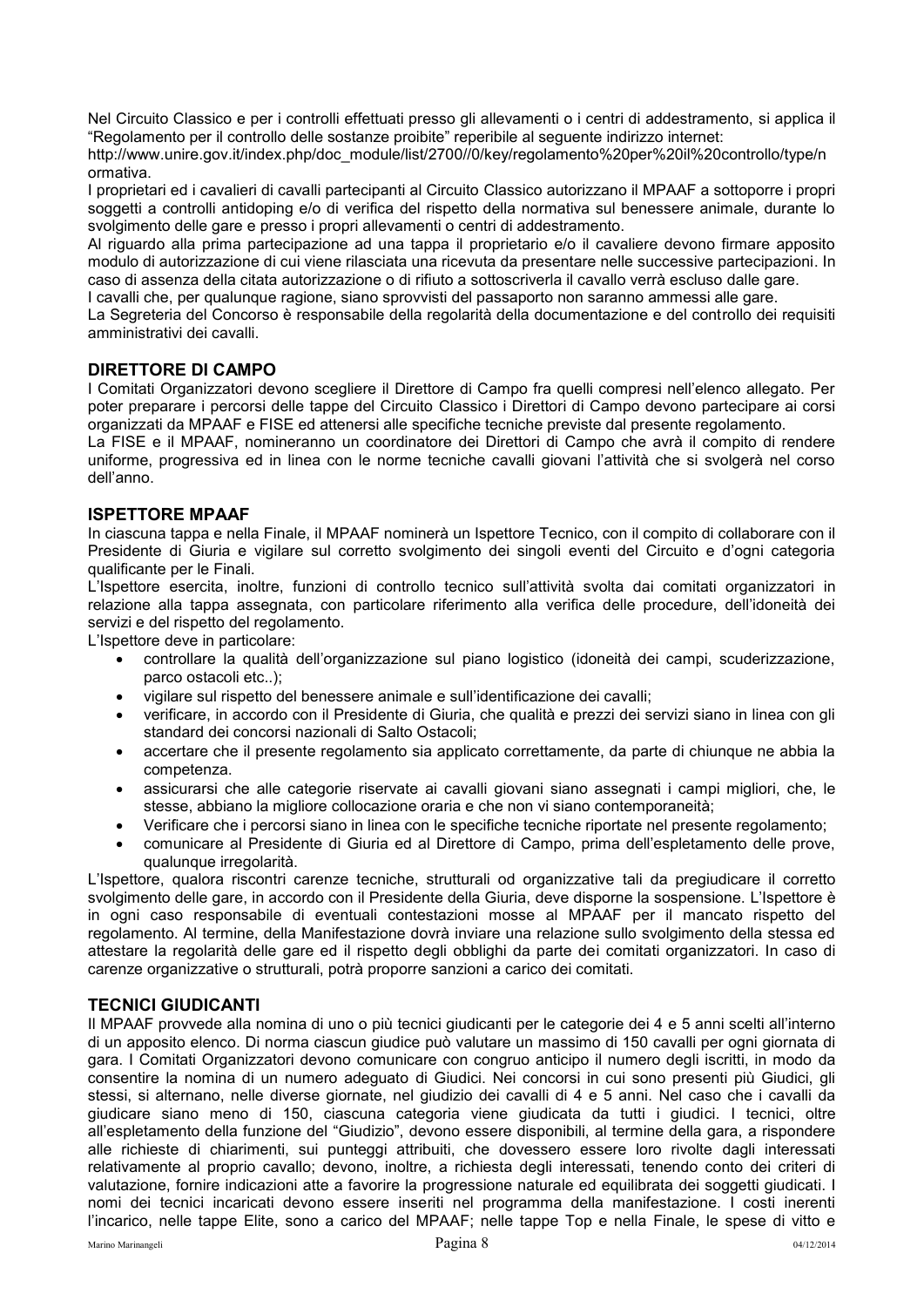alloggio sono a carico dei Comitati Organizzatori, le spese di viaggio ed il gettone di presenza sono a carico del MPAAF.

#### <span id="page-9-0"></span>**INTEGRAZIONI E SPECIFICAZIONI DEL REGOLAMENTO FISE**

- Sono ammessi percorsi "fuori gara" e "fuori classifica" nel rispetto delle normative vigenti.
- E' consentito, nell'ambito dello stesso concorso, il passaggio di un cavallo che abbia partecipato in gara ad una categoria riservata di 5, 6 o 7 anni a categorie comuni in gara o fuori classifica purché d'altezza inferiore rispetto all'altezza della categoria riservata di provenienza. Un cavallo iscritto alle categorie riservate non può partecipare in prima giornata alle categorie comuni né in gara né fuori gara.
- Nell'ambito delle categorie riservate è consentito il passaggio dalle categorie sport alle categorie elite e top e viceversa.
- Le categorie riservate ai cavalli giovani programmate nell'ambito del Circuito Classico possono essere assimilate alle categorie qualificanti per il passaggio di patente purché rispettino, indipendentemente dal monte premi, le altezze previste dalla Disciplina delle Autorizzazioni a Montare in vigore.

#### <span id="page-9-1"></span>**NORME ORGANIZZATIVE**

- Le tappe si svolgono in tre giorni consecutivi. Nel pomeriggio del primo giorno saranno programmati i percorsi addestrativi;
- La qualità tecnica dei campi e delle strutture messe a disposizione sarà verificata dagli Ispettori Tecnici MPAAF che possono impartire direttive vincolanti per i Comitati Organizzatori;
- I Comitati organizzatori, sono responsabili dell'idoneità delle strutture, della sicurezza degli impianti e del rispetto di tutte le normative previste. Si applicano le prescrizioni previste dalla FISE per le manifestazioni di interesse federale;
- l'avant-programma del Concorso deve essere inviato, per le verifiche di competenza, al Comitato regionale FISE ed al MPAAF (m.marinangeli@politicheagricole.it) entro 20 giorni dall'inizio della manifestazione, e successivamente alla FISE centrale (Dipartimento Salto Ostacoli e-mail [saltonaz@fise.it\)](mailto:saltonaz@fise.it) per l'approvazione.
- Il numero dei cavalli iscritti, suddiviso per categorie, deve essere comunicato al MPAAF almeno 7 giorni prima dello svolgimento delle gare;
- Nel programma del concorso, devono essere riportati i nomi del Direttore di Campo, dello Steward, dei Tecnici Giudicanti, dell'Ispettore Tecnico MPAAF, le dimensioni ed il tipo di terreno dei campi gara e prova, i montepremi previsti (nelle gare con montepremi variabile deve essere riportato il montepremi a partente).
- Il Comitato Organizzatore deve garantire, tramite un giudice od uno steward, il controllo della regolarità e della correttezza del comportamento dei cavalieri, oltre al controllo di stinchiere, bardature e protezioni.
- La Segreteria deve far firmare al proprietario e/o al cavaliere, prima dell'inizio della manifestazione i moduli d'autorizzazione alle visite di controllo sul benessere animale e rilasciarne ricevuta. I suddetti moduli dovranno essere inviati al MPAAF contestualmente all'invio delle classifiche e delle schede di valutazione.
- Nei documenti ufficiali (ordini di partenza, classifiche etc.) devono sempre essere indicati, per ogni cavallo, la genealogia, il proprietario e l'allevatore.
- Lo speaker, deve sempre enunciare, per ogni cavallo, la genealogia, l'allevatore ed il proprietario.
- Nelle categorie a giudizio, il punteggio attribuito deve essere reso noto immediatamente al termine del percorso.
- E' responsabilità della Segreteria di concorso la regolarità delle iscrizioni e la corretta partecipazione alle categorie loro consentite di cavalli e cavalieri.
- Prima dell'inizio delle gare l'elenco definitivo delle iscrizioni dovrà essere affisso, da parte della Segreteria, negli appositi spazi.
- I comitati organizzatori devono assicurare, per tutta la durata della manifestazione la presenza di uno o più veterinari con il compito di controllare i passaporti, identificare i cavalli, verificare la correttezza del piano vaccinale e vigilare sul benessere animale. Le spese relative sono a carico dei comitati stessi.
- I comitati organizzatori devono obbligatoriamente mettere a disposizione, in area tranquilla non accessibile al pubblico, almeno due boxes vicini di cui uno in paglia ed uno in truciolo da adibire alle attività relative al controllo antidoping ed un tavolo e due sedie.
- Oltre alle categorie del Circuito Classico ed a quelle del "Progetto Giovani", possono essere programmate categorie aggiunte, fino ad un massimo di 200 partecipanti nei concorsi che si svolgono in un campo di gara, 400 per due campi di gara, 600 per tre campi di gara.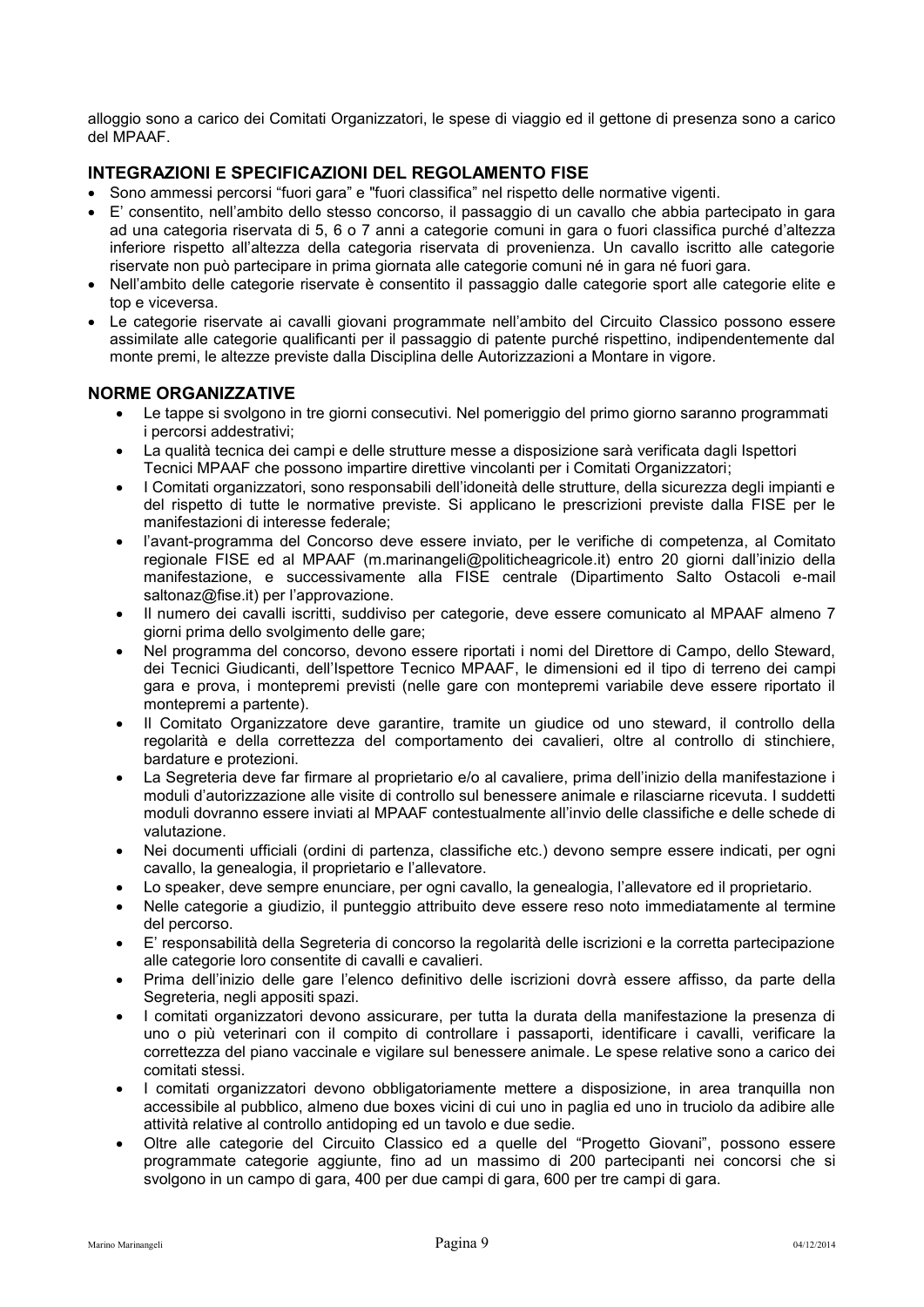- I cavalli del Circuito Classico, (compresi quelli delle categorie H) hanno la priorità d'iscrizione, seguono i cavalli del Progetto Giovani. Le suddette precedenze hanno effetto a condizione che la richiesta venga fatta entro il termine di 8 gg prima dell'inizio della manifestazione.
- E' vietata la programmazione in contemporanea di altre tipologie di concorso;
- Deve essere garantita la migliore collocazione oraria ed i campi migliori alle categorie riservate ai cavalli giovani. È vietata la programmazione in contemporanea delle stesse.
- Al termine delle gare, deve essere inviata la seguente documentazione:
	- 1. File ASSO delle classifiche, entro due giorni (m.marinangeli@politicheagricole.it);
	- 2. Schede di valutazione, moduli antidoping e copia delle classifiche firmate dalla Giuria e dall'Ispettore Tecnico possibilmente in formato elettronico (file pdf ottenuto dalla scannerizzazione degli originali), entro 10 giorni.

#### <span id="page-10-0"></span>**CALENDARIO**

Il calendario viene elaborato suddividendo il territorio nazionale in 5 zone: Nord (Piemonte, Valle d'Aosta, Lombardia, Liguria, Veneto; Trentino Alto Adige, Friuli Venezia Giulia, Emilia Romagna); Centro (Toscana, Umbria, Marche, Lazio); Sud (Abruzzo, Molise, Puglia, Campania, Basilicata, Calabria); Sicilia, Sardegna. In ciascuna zona si svolgono almeno 5 tappe nel periodo marzo – settembre. Nel Nord sono previste 9 tappe, nel Centro 8.

Le tappe vengono assegnate dal MPAAF ai Comitati Organizzatori che ne fanno richiesta, tenendo conto, nell'ordine, dei seguenti criteri:

- 1. Idoneità delle strutture con particolare riferimento al numero ed alla qualità dei campi gara e prova;
- 2. Qualità dell'organizzazione e personale messo a disposizione
- 3. Distribuzione geografica nell'ambito dell'area di appartenenza;
- 4. Localizzazione nell'ambito di eventi di particolare rilevanza allevatoriale;
- 5. A parità di altre condizioni si attuerà un criterio di rotazione.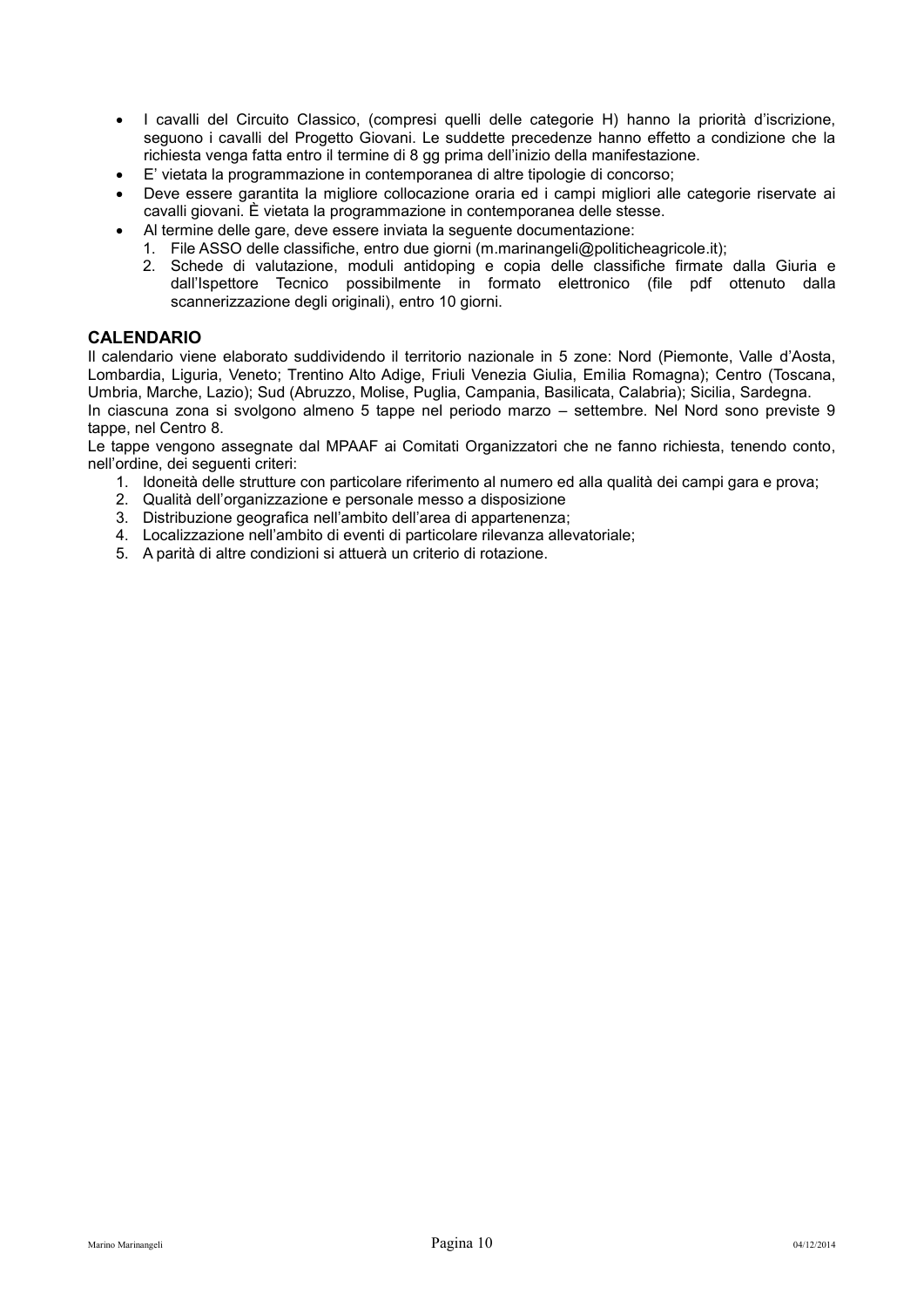## <span id="page-11-0"></span>**REGOLAMENTO TECNICO**

## <span id="page-11-1"></span>**I° PERIODO**

## **Categorie di livello Sport**

|                    | Programmazione                                            | <b>Altezza</b> | Velocità<br>m/m |
|--------------------|-----------------------------------------------------------|----------------|-----------------|
| 5 ANNI             |                                                           |                |                 |
| $1^\circ$ giorno   | Percorso addestrativo - livello A 100 (nello stesso campo | 100            |                 |
|                    | dove si svolgeranno le gare loro riservate).              |                |                 |
| $2^{\circ}$ giorno | Categoria di precisione – tab. A (n°1 PF) e giudizio      | 100            | 300             |
| 3° giorno          | Categoria di precisione – tab. A (n°1 PF) e giudizio      | 105            | 300             |
| <b>6 ANNI</b>      |                                                           |                |                 |
| $1^\circ$ giorno   | Percorso addestrativo - livello A110 (nello stesso campo  | 110            |                 |
|                    | dove si svolgeranno le gare loro riservate).              |                |                 |
| $2^{\circ}$ giorno | Categoria di precisione - tab. A (n°1 PF).                | 110            | 325             |
| 3° giorno          | Categoria di precisione - tab. A (n°1 PF).                | 115            | 325             |
| 7 ANNI             |                                                           |                |                 |
| $2^{\circ}$ giorno | Categoria di precisione - tab. A (n°1 PF).                | 120            | 350             |
| 3° giorno          | Categoria di precisione a barrage - tab. A (n°2 PF)       | 125            | 350             |

## **Categorie di livello Elite**

|                    | Programmazione                                            | <b>Altezza</b> | Velocità<br>m/m |
|--------------------|-----------------------------------------------------------|----------------|-----------------|
| 4 ANNI             |                                                           |                |                 |
| $1^\circ$ giorno   | Percorso addestrativo - livello A 100 (nello stesso campo | 100            |                 |
|                    | dove si svolgeranno le gare loro riservate).              |                |                 |
| 2° giorno          | Categoria di precisione – tab. A (n°1 PF) e giudizio      | 100            | 300             |
| 3° giorno          | Categoria di precisione – tab. A (n°1 PF) e giudizio      | 105            | 300             |
| 5 ANNI             |                                                           |                |                 |
| $1^\circ$ giorno   | Percorso addestrativo - livello A110 (nello stesso campo  | 110            |                 |
|                    | dove si svolgeranno le gare loro riservate).              |                |                 |
| 2° giorno          | Categoria di precisione - tab. A (n°1 PF) e giudizio.     | 110            | 325             |
| 3° giorno          | Categoria di precisione - tab. A (n°1 PF) e giudizio.     | 115            | 325             |
| <b>6 ANNI</b>      |                                                           |                |                 |
| $2^{\circ}$ giorno | Categoria di precisione - tab. A (n°1 PF).                | 120            | 350             |
| 3° giorno          | Categoria di precisione a barrage - tab. A (n°2 PF).      | 125            | 350             |
| <b>7 ANNI</b>      |                                                           |                |                 |
| 2° giorno *        | Categoria a Fasi consecutive (n° 19 PF)**.                | 130            | 350             |
| 3° giorno          | Gran Premio - Categoria mista, tab. A (n°7 PF)            | 135            | 350             |

## **Categorie di livello Top**

|                    | Programmazione                                       | <b>Altezza</b> | Velocità<br>m/m |
|--------------------|------------------------------------------------------|----------------|-----------------|
|                    |                                                      |                |                 |
| <b>5 ANNI</b>      |                                                      |                |                 |
| $2^{\circ}$ giorno | Categoria di precisione - tab. A (n°1 PF) e giudizio | 115            | 350             |
| 3° giorno          | Categoria di precisione - tab. A (n°1 PF) e giudizio | 120            | 350             |
| <b>6 ANNI</b>      |                                                      |                |                 |
| 2° giorno          | Categoria di precisione – tab A (n° 1 PF)            | 125            | 350             |
| 3° giorno          | Categoria mista – tab A (n°7 PF)                     | 130            | 350             |
| 7 ANNI             |                                                      |                |                 |
| $2^{\circ}$ giorno | Categoria a tempo – tab A (n° 3 PF)                  | 135            | 350             |
| 3° giorno*         | Categoria a due manches - Tab A (n° 8 PF)            | 140            | 350             |

\* *per la qualifica alle finali ed al concorso di selezione per il Campionato del Mondo vale il risultato ottenuto nel primo percorso.* 

 *\*\*Le categorie a Fasi consecutive per essere qualificanti devono avere almeno 8 salti in prima fase.*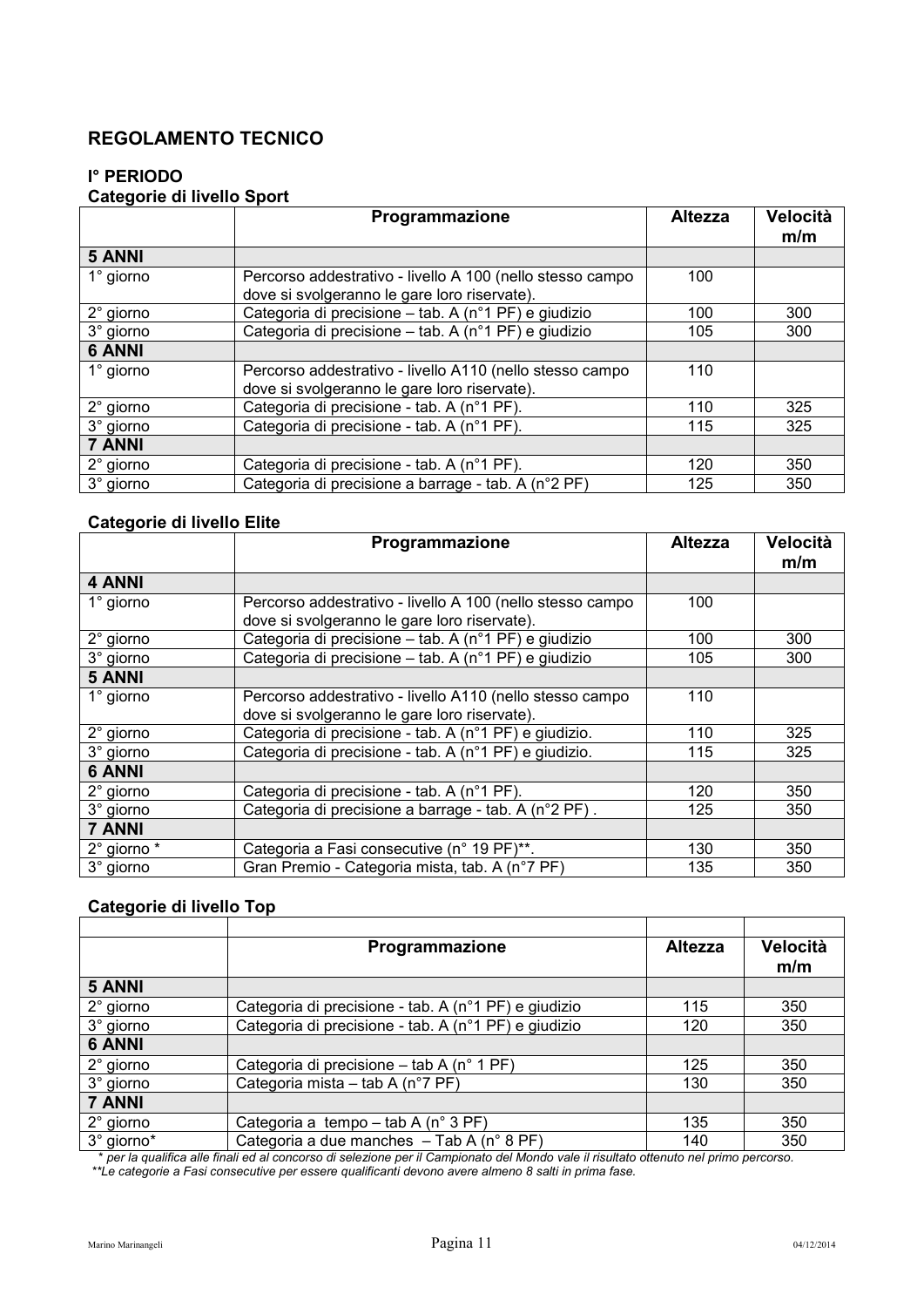## <span id="page-12-0"></span>**II° PERIODO Categorie di livello Sport**

|                  | Programmazione                                                                                            | <b>Altezza</b> | Velocità<br>m/m |
|------------------|-----------------------------------------------------------------------------------------------------------|----------------|-----------------|
| 4 ANNI           |                                                                                                           |                |                 |
| $1^\circ$ giorno | Percorso addestrativo - livello A 100 (nello stesso campo dove<br>si svolgeranno le gare loro riservate). | 100            |                 |
| 2° giorno        | Categoria di precisione – tab. A (n°1 PF) e giudizio                                                      | 100            | 300             |
| 3° giorno        | Categoria di precisione – tab. A (n°1 PF) e giudizio                                                      | 105            | 300             |
| <b>5 ANNI</b>    |                                                                                                           |                |                 |
| 1° giorno        | Percorso addestrativo - livello A 105 (nello stesso campo dove<br>si svolgeranno le gare loro riservate). | 105            |                 |
| 2° giorno.       | Categoria di precisione - tab. A (n°1 PF) e giudizio.                                                     | 105            | 325             |
| 3° giorno        | Categoria di precisione- tab. A (n°1 PF) e giudizio.                                                      | 110            | 325             |
| <b>6 ANNI</b>    |                                                                                                           |                |                 |
| 1° giorno        | Percorso addestrativo - livello A110 (nello stesso campo dove si<br>svolgeranno le gare loro riservate).  | 110            |                 |
| 2° giorno        | Categoria di precisione - tab. A (n°1 PF)                                                                 | 115            | 350             |
| 3° giorno        | Categoria di precisione - tab. A (n°1 PF)                                                                 | 120            | 350             |
| 7 ANNI           |                                                                                                           |                |                 |
| 2° giorno*       | Categoria a Fasi consecutive (n° 19 PF)**.                                                                | 125            | 350             |
| 3° giorno        | Categoria a barrage (n°6 PF)                                                                              | 130            | 350             |

## **Categorie di livello Elite**

|                  | Programmazione                                                   | <b>Altezza</b> | Velocità |
|------------------|------------------------------------------------------------------|----------------|----------|
|                  |                                                                  |                | m/m      |
| 4 ANNI           |                                                                  |                |          |
| $1^\circ$ giorno | Percorso addestrativo - livello A 105 (nello stesso campo dove   | 105            |          |
|                  | si svolgeranno le gare loro riservate).                          |                |          |
| 2° giorno.       | Categoria di precisione - tab. A (n°1 PF) e giudizio.            | 105            | 325      |
| 3° giorno        | Categoria di precisione- tab. A (n°1 PF) e giudizio.             | 110            | 325      |
| <b>5 ANNI</b>    |                                                                  |                |          |
| $1^\circ$ giorno | Percorso addestrativo - livello A110 (nello stesso campo dove si | 110            |          |
|                  | svolgeranno le gare loro riservate).                             |                |          |
| 2° giorno        | Categoria di precisione - tab. A (n°1 PF) e giudizio.            | 115            | 350      |
| 3° giorno        | Categoria di precisione - tab. A (n°1 PF) e giudizio.            | 120            | 350      |
| <b>6 ANNI</b>    |                                                                  |                |          |
| 2° giorno*       | Categoria a fasi consecutive (n° 19 PF)**.                       | 125            | 350      |
| 3° giorno        | Gran Premio - Categoria a barrage (n°6 PF)                       | 130            | 350      |
| 7 ANNI           |                                                                  |                |          |
| 2° giorno*       | Categoria a fasi consecutive (n° 19 PF)**                        | 135            | 350      |
| 3° giorno        | Gran Premio - Categoria mista, tab. A (n°7 PF)                   | 140            | 375      |

## **Categorie di livello Top**

| m/m                                                                                                                                  |
|--------------------------------------------------------------------------------------------------------------------------------------|
|                                                                                                                                      |
| 350                                                                                                                                  |
| 350                                                                                                                                  |
|                                                                                                                                      |
| 350                                                                                                                                  |
| 350                                                                                                                                  |
|                                                                                                                                      |
| 350                                                                                                                                  |
| 350                                                                                                                                  |
| * par la qualifica alla finali ed al conocreo di solozione per il Compionato del Mando velo il riquitoto ettenuto nel primo persorso |

\* *per la qualifica alle finali ed al concorso di selezione per il Campionato del Mondo vale il risultato ottenuto nel primo percorso.*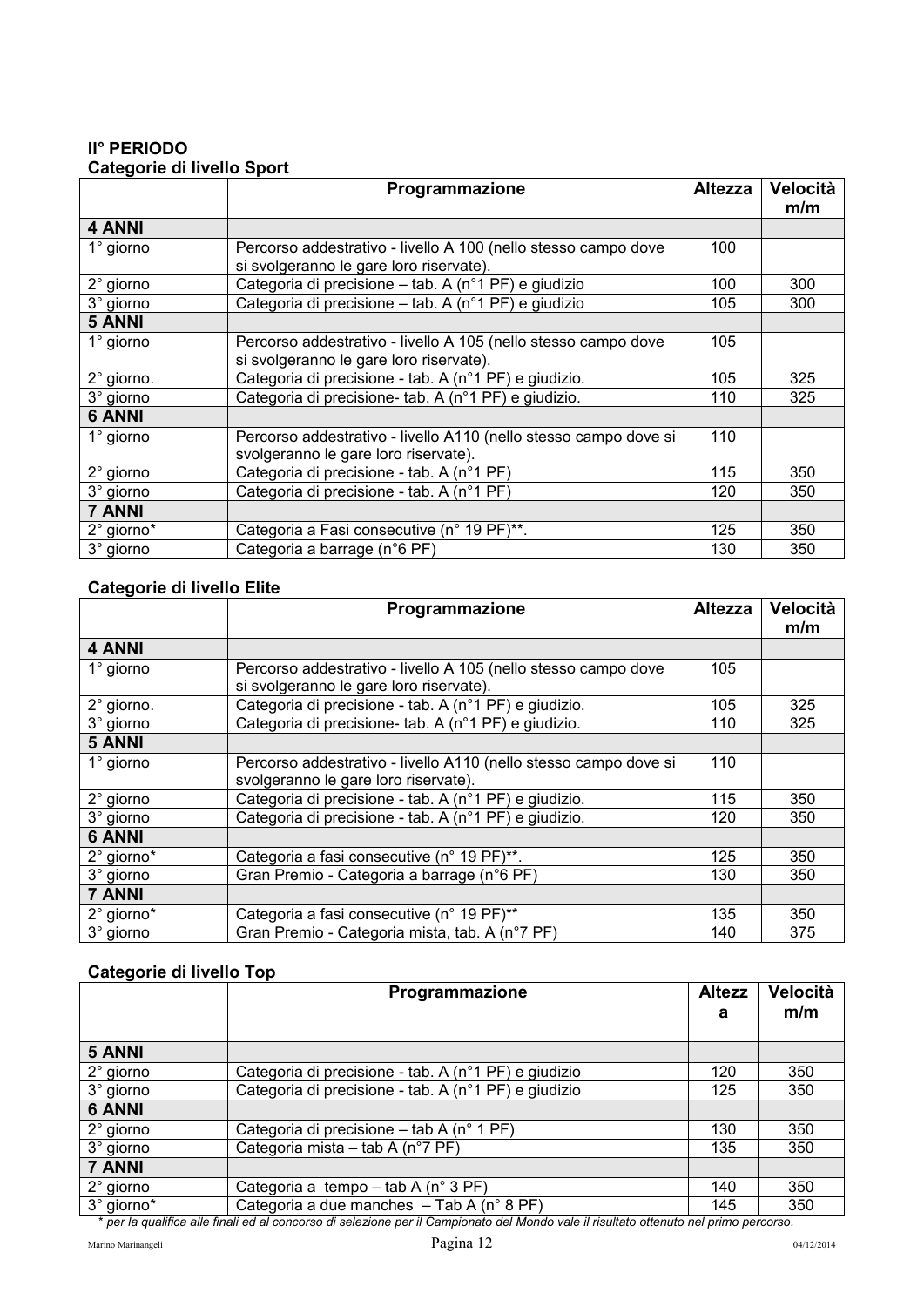*\*\*Le categorie a Fasi consecutive per essere qualificanti devono avere almeno 8 salti in prima fase.* 

I cavalli di 6 e 7 anni possono partecipare alle categorie addestrative previste per i 4 ed i 5 anni.

## <span id="page-13-0"></span>**CATEGORIE H E CLASSIFICA A SQUADRE**

Nei concorsi Elite del Circuito Classico, sia nel primo che nel secondo periodo, dovranno essere programmate anche le seguenti categorie:

| Categoria          | 1° giorno                 | 2° giorno                      |
|--------------------|---------------------------|--------------------------------|
| H 105              | Ctg a tempo Tab A PF n. 3 | Ctg a fasi consecutive PF 20.1 |
| <sup>1</sup> H 115 | Ctg a tempo Tab A PF n. 3 | Ctg a fasi consecutive PF 20.1 |
| H 125              | Ctg a tempo Tab A PF n. 3 | Ctg a fasi consecutive PF 20.1 |

I risultati delle suddette categorie saranno utilizzati per determinare una classifica a squadre tra le varie Associazioni Sportive a cui sono iscritti i cavalieri. A tale scopo saranno attribuiti punteggi ai binomi composti da cavaliere (Brevetto, 1° grado e 2° grado Juniores) e cavallo italiano, secondo lo schema seguente: 12 punti al 1° classificato, 10 punti al 2° classificato, 8 punti al 3° classificato e così via fino al 10 classificato. Per le categorie H 105 viene considerato un coefficiente 1, per le categorie H 115 un coefficiente 1,25, per le categorie H 125 un coefficiente 1,50.

I cavalieri dovranno essere tesserati con l'Associazione che rappresentano. A tale scopo vale il primo tesseramento del 2015.

In ogni categoria, per ciascuna squadra verrà considerato solo il miglior risultato, quindi in ogni giornata ciascuna squadra avrà un massimo di 3 risultati utili.

Le categorie saranno open (aperte anche ai cavalli stranieri), ma per l'attribuzione dei punteggi e la suddivisione del montepremi verrà elaborata una classifica riservata solo ai cavalli italiani.

Al termine di ogni concorso verrà stilata una classifica a squadre e dal secondo concorso una classifica per Area territoriale secondo la seguente suddivisione:

**NORD:** Piemonte, Lombardia, Veneto, Friuli Venezia Giulia, Trentino Alto Adige, Liguria, Emilia Romagna. **CENTRO**: Toscana, Marche, Umbria, Lazio.

**SUD**: Abruzzo, Molise, Puglia, Campania, Basilicata, Calabria.

#### **SICILIA SARDEGNA**

#### **note esplicative**

- Una Associazione può partecipare a tappe del Circuito Classico anche al di fuori della zona territoriale di appartenenza e di conseguenza entrare in classifica anche al di fuori del proprio territorio.
- Nell'eventualità che un' Associazione risulti classificata per la finale in due aree territoriali diverse sarà qualificata nella zona di appartenenza geografica e nell'altro territorio subentrerà l'Associazione classificata successivamente.
- Nell'eventualità ancora che si verifichi una duplice qualifica in due aree territoriali, entrambe non di pertinenza geografica dell'Associazione, questa si considererà qualificata nell'area territoriale nella quale ha riportato il maggior punteggio.
- Ai fini della valutazione dei punteggi, considerando che il numero di tappe per aree territoriali non è lo stesso, si potranno prendere come riferimento un massimo di 5 risultati utili per area territoriale.
- Nell'eventualità che un' Associazione consegua punteggi in un numero maggiore di 5 tappe saranno considerati soltanto i 5 migliori risultati.
- Si specifica inoltre che nell'attribuzione dei punteggi , i punti saranno assegnati soltanto ai primi dieci binomi della classifica riservata ai cavalli italiani. Nell'eventualità che un' Associazione figuri in detta classifica con più di un binomio le saranno attribuiti i punti relativi al miglior risultato conseguito ed i punteggi degli altri binomi della medesima Associazione non verranno attribuiti e non determineranno per le Associazioni classificate successivamente la possibilità di scalare posizioni in classifica.

Le prime 4 squadre di ciascuna area territoriale saranno qualificate per la Finale.

## <span id="page-13-1"></span>**MONTEPREMI**

## <span id="page-13-2"></span>**I° PERIODO**

**Categorie Sport:** Il montepremi d'ogni categoria è determinato nella misura di € 45,00 a partente per i cavalli di 5, 6 e 7 anni.

In ogni caso il montepremi minimo è quello previsto per 6 cavalli.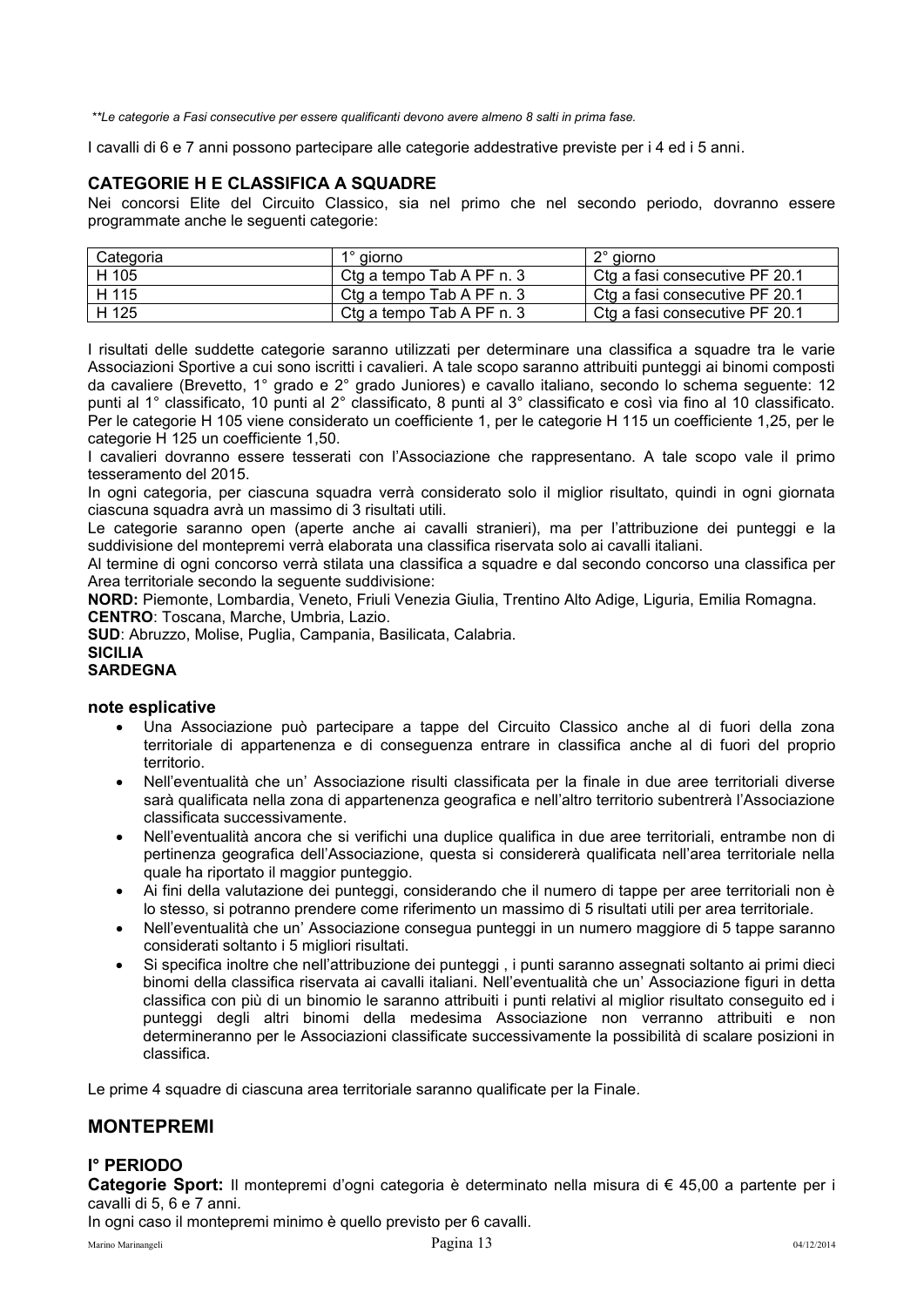**Categorie Elite:** per i cavalli di 4 e 5 anni il montepremi d'ogni categoria è determinato nella misura di € 110,00 a partente. In ogni caso il montepremi minimo è quello previsto per 6 cavalli.

Per i cavalli di 6 anni, il montepremi è di € 2.600,00 in seconda giornata ed € 3.800,00 in terza giornata. Per i cavalli di 7 anni il montepremi è di € 3.000,00 in seconda giornata ed € 4.200,00 in terza giornata.

### **Categorie Top:**

Il montepremi è di € 19.000,00 per ciascun concorso, ripartito secondo la seguente tabella:

| Categoria | $2^\circ$ giorno | $3^\circ$ giorno |
|-----------|------------------|------------------|
| 5 anni    | 2.200.00         | 3.200.00         |
| 6 anni    | 2.600.00         | 3.800,00         |
| anni      | 3.000,00         | 4.200.00         |

### <span id="page-14-0"></span>**II° PERIODO**

**Categorie Sport:** Il montepremi d'ogni categoria è determinato nella misura di € 45,00 a partente per i cavalli di 4, 5, 6 e 7 anni.

In ogni caso il montepremi minimo è quello previsto per 6 cavalli.

**Categorie Elite:** per i cavalli di 4 e 5 anni il montepremi d'ogni categoria è determinato nella misura di € 125,00 a partente. In ogni caso il montepremi minimo è quello previsto per 6 cavalli.

Per i cavalli di 6 anni, il montepremi è di € 3.200,00 in seconda giornata e 4.800,00 in terza giornata. Per i cavalli di 7 anni il montepremi è di € 3.600,00 in seconda giornata ed € 5.400,00 in terza giornata

#### . **Categorie Top:**

Il montepremi è di € 23.000,00 per ciascun concorso, ripartito secondo la seguente tabella:

| Categoria | $2^\circ$ giorno | 3° giorno |
|-----------|------------------|-----------|
| 5 anni    | 2.400.00         | 3.600.00  |
| 6 anni    | 3.200.00         | 4.800.00  |
| anni      | 3.600.00         | 5.400.00  |

## <span id="page-14-1"></span>**CATEGORIE H (I° e II° PERIODO)**

| Categoria | $1^\circ$ giorno | $2^{\circ}$ giorno |
|-----------|------------------|--------------------|
| H 105     |                  |                    |
| H 115     | 300.00           | 300,00             |
| H 125     | 450.00           | 450.00             |

## <span id="page-14-2"></span>**RIPARTIZIONE MONTEPREMI CIRCUITO CLASSICO MPAAF**

Il Montepremi nelle categorie 4 e 5 anni di precisione e giudizio è ripartito nel modo seguente: **4 anni** 

Categorie Elite: 50% sulla classifica a giudizio e 50% sulla classifica di precisione;

Categorie Sport: 100% sulla classifica a giudizio;

#### **5 anni**

Categorie Elite e Top: 60% sulla classifica di precisione e 40% sulla classifica a giudizio; Categorie Sport: 100% sulla classifica a giudizio;

| Classifica di precisione | La classifica sarà stilata sulla base delle penalità conseguite. Sarà premiato il<br>primo 40% dei cavalli partiti ex-aequo compresi.                              |
|--------------------------|--------------------------------------------------------------------------------------------------------------------------------------------------------------------|
|                          | I premi sono assegnati dividendo i cavalli da premiare in tre fasce uguali (il                                                                                     |
|                          | numero dei cavalli compresi nella prima e seconda fascia è arrotondato per<br>difetto), Il 50% del montepremi è ripartito in parti uguali, tra i cavalli compresi  |
|                          | nella prima fascia; Il 30% del montepremi è ripartito in parti uguali, tra i cavalli                                                                               |
|                          | compresi nella seconda fascia; Il 20% del montepremi è ripartito in parti uguali,<br>tra i cavalli compresi nella terza fascia;                                    |
|                          |                                                                                                                                                                    |
| Classifica a Giudizio    | La classifica sarà stilata sulla base dei punti conseguiti. Nelle categorie Elite e<br>Top sarà premiato il primo 40% dei cavalli partiti ex-aequo compresi. Nelle |
|                          | categorie Sport sarà premiato il primo 50% dei cavalli partiti ex-aequo compresi.                                                                                  |
|                          | I premi sono assegnati dividendo i cavalli da premiare in tre fasce uguali (il                                                                                     |
|                          | numero dei cavalli compresi nella prima e seconda fascia è arrotondato per                                                                                         |
|                          | difetto), Il 50% del montepremi è ripartito in parti uguali, tra i cavalli compresi                                                                                |
|                          | nella prima fascia; Il 30% del montepremi è ripartito in parti uguali, tra i cavalli                                                                               |
|                          | compresi nella seconda fascia; Il 20% del montepremi è ripartito in parti uguali,                                                                                  |
|                          | tra i cavalli compresi nella terza fascia;.                                                                                                                        |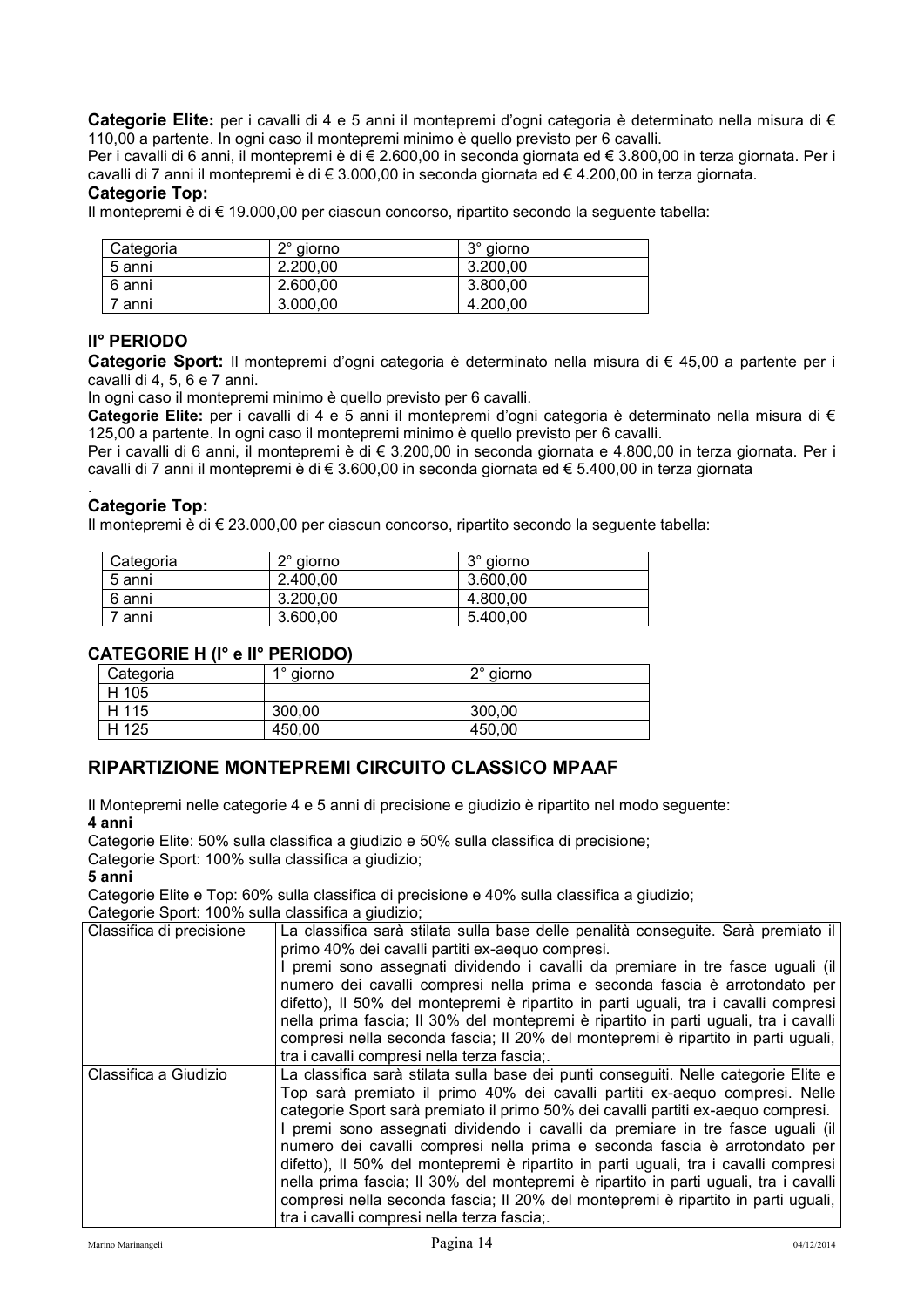Il montepremi, per tutte le altre categorie, sarà ripartito in base alla tabella FISE tenendo conto del numero dei partenti.

L'eventuale montepremi aggiuntivo messo a disposizione dai comitati organizzatori deve essere ripartito con le stesse modalità del montepremi MPAAF.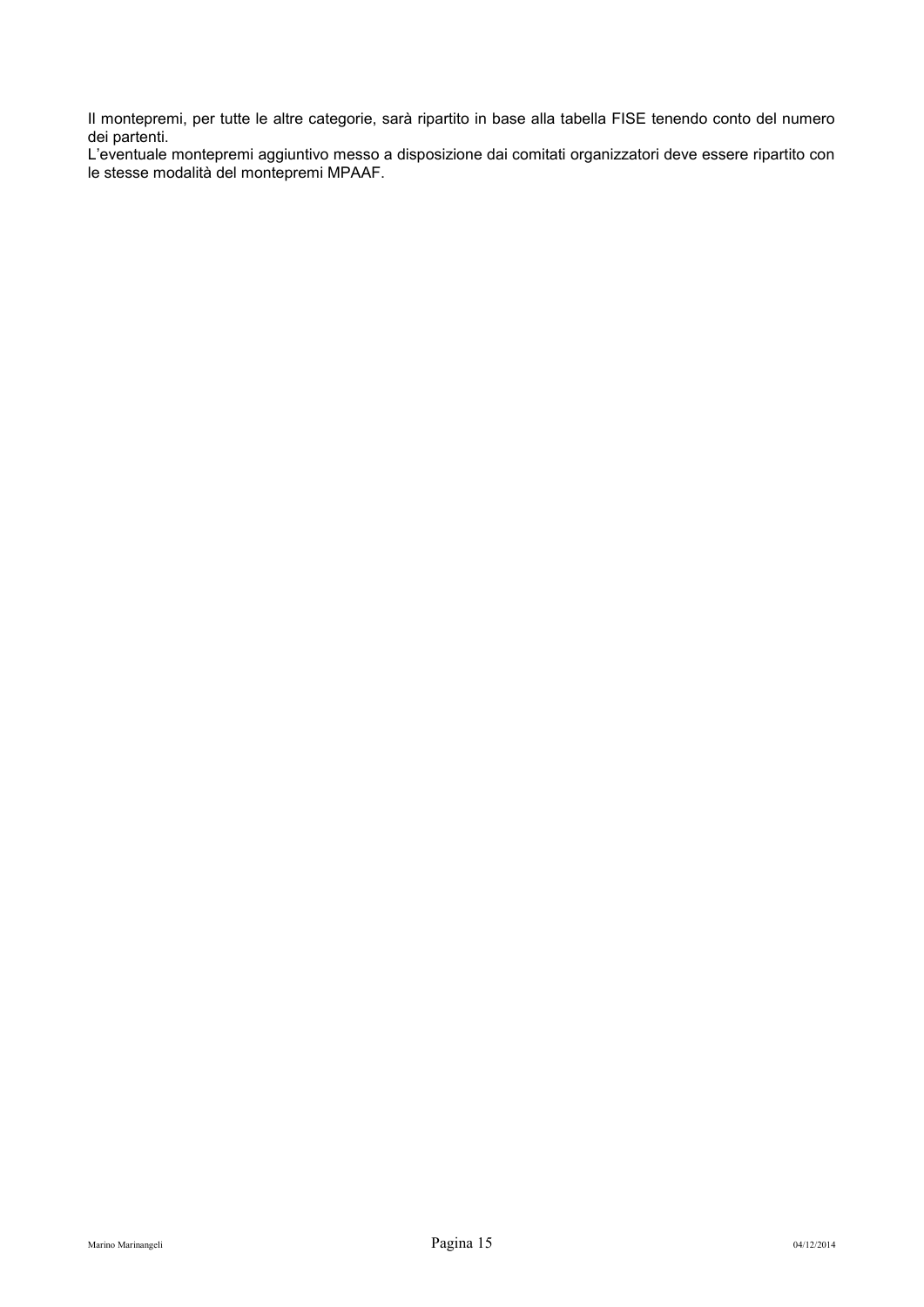## **FINALI CIRCUITO CLASSICO**

<span id="page-16-0"></span>Le Finali del Circuito Classico composte dal Campionato del Cavallo Italiano, dal Criterium del Cavallo Italiano e dalla Finale a squadre si svolgeranno nel periodo 6 – 11 ottobre insieme alla Finale del Circuito di Eccellenza FISE.

**I cavalli qualificati per il Campionato del Cavallo Italiano sono qualificati anche per la Finale del Circuito di Eccellenza.** 

**World Cup Verona**: Il binomio vincitore del Campionato 8 anni ed oltre è qualificato per la partecipazione alla tappa di World Cup in programma a Verona nell'ambito di Fieracavalli.

## <span id="page-16-1"></span>**CRITERI DI QUALIFICAZIONE AL CAMPIONATO**

Per tutte le fasce d'età la partecipazione al Campionato è determinata dal raggiungimento dei seguenti risultati:

### <span id="page-16-2"></span>**CAMPIONATO 4 ANNI**

Possono partecipare i cavalli che hanno ottenuto, nel periodo 6 marzo - 20 settembre, almeno 6 risultati utili. I risultati utili si possono ottenere:

a) Nelle classifiche a giudizio delle categorie Elite del Circuito Classico: classificandosi nel primo 15% si ottengono 2 risultati utili, nel secondo 15% si ottiene 1 risultato utile;.

b) Effettuando percorsi netti (ostacoli e tempo) nelle categorie Elite del Circuito Classico;

Almeno 2 risultati utili devono essere ottenuti nel 2° periodo.

#### <span id="page-16-3"></span>**CAMPIONATO 5 ANNI**

Possono partecipare i cavalli che hanno ottenuto, nel periodo 6 marzo - 20 settembre, almeno 6 risultati utili. I risultati utili si possono ottenere:

- a) Nelle classifiche a giudizio delle categorie Elite e Top del Circuito Classico: classificandosi nel primo 15% si ottengono 2 risultati utili, nel secondo 15% si ottiene 1 risultato utile;
- b) Effettuando percorsi netti (ostacoli e tempo) nelle categorie Elite del Circuito Classico e nei CSIYH programmati nell'ambito dei concorsi internazionali 2 stelle e superiori;
- c) Effettuando percorsi con un massimo di 4 penalità (ostacoli e tempo) nelle categorie Top del Circuito Classico.

Almeno 2 risultati utili devono essere ottenuti nel 2° periodo.

Almeno 3 risultati utili devono essere ottenuti nel Circuito Classico.

#### <span id="page-16-4"></span>**CAMPIONATO 6 ANNI**

Possono partecipare i cavalli che hanno ottenuto, nel periodo 6 marzo - 20 settembre, almeno 4 risultati utili. I risultati utili si possono ottenere:

- a) Effettuando percorsi netti (ostacoli e tempo) nelle categorie Elite del Circuito Classico e nei CSIYH programmati nell'ambito dei concorsi internazionali 2 stelle e superiori;
- b) Effettuando percorsi con un massimo di 4 penalità (ostacoli e tempo) nelle categorie Top del Circuito Classico

Almeno 1 risultato utile deve essere ottenuto nel 2° periodo.

Almeno 2 risultati utili devono essere ottenuti nel Circuito Classico.

#### <span id="page-16-5"></span>**CAMPIONATO 7 ANNI**

Possono partecipare i cavalli che hanno ottenuto, nel periodo 6 marzo - 20 settembre, almeno 4 risultati utili. I risultati utili si possono ottenere:

- a) Effettuando percorsi netti (ostacoli e tempo) nelle categorie Elite del Circuito Classico e nei CSIYH programmati nell'ambito dei concorsi internazionali 2 stelle e superiori;
- b) Effettuando percorsi con un massimo di 4 penalità (ostacoli e tempo) nelle categorie Top del Circuito Classico
- c) Effettuando percorsi netti nelle categorie C 135 e superiori dei concorsi nazionali tipo A e B da due stelle e superiori;

Almeno 1 risultato utile deve essere ottenuto nel 2° periodo.

Almeno 1 risultato utile deve essere ottenuto nel Circuito Classico.

#### <span id="page-16-6"></span>**CAMPIONATO 8 ANNI OLTRE**

a) Sono qualificati i cavalli italiani di 8 anni ed oltre che abbiano partecipato nel periodo 6 marzo – 20 settembre, nei concorsi nazionali tipo A e B da 2 stelle e superiori, nei concorsi internazionali CSI 2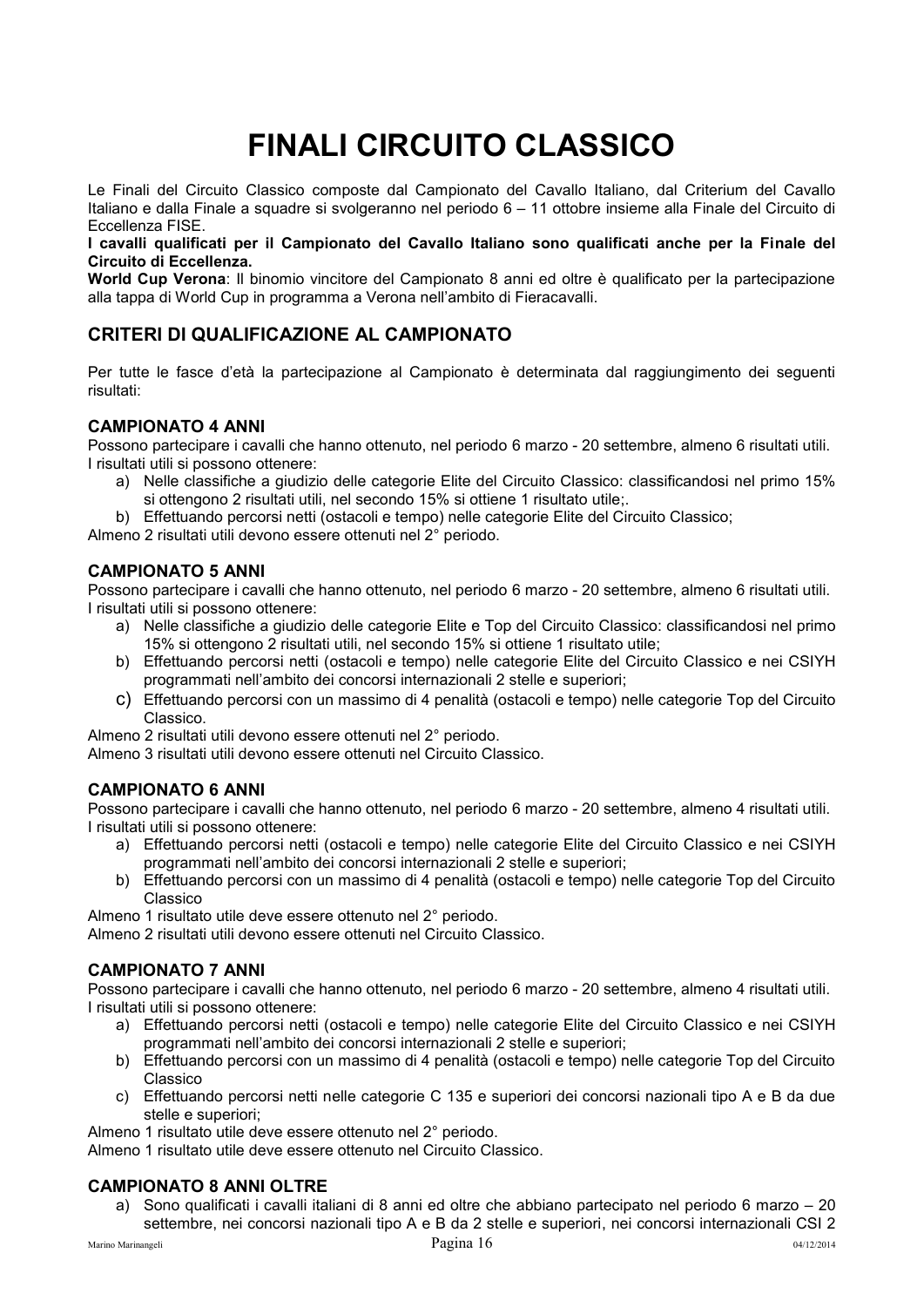stelle e superiori, nei Campionati individuali FISE e nel Circuito di Eccellenza FISE ad una categoria di altezza minima H 145 completando il percorso con un massimo di 4 penalità (ostacoli e tempo).

## <span id="page-17-0"></span>**CRITERI DI QUALIFICAZIONE AL CRITERIUM**

#### **I cavalli qualificati per il Campionato non possono partecipare al Criterium**.

Per tutte le fasce d'età la partecipazione al Criterium è determinata dal raggiungimento dei seguenti risultati:

#### <span id="page-17-1"></span>**CRITERIUM 4 ANNI**

Possono partecipare i cavalli che hanno ottenuto, nel periodo 5 giugno - 20 settembre, almeno 1 risultato utile.

I risultati utili si possono ottenere:

- a) Nelle classifiche a giudizio delle categorie Sport del Circuito Classico: classificandosi nel primo 15% si ottengono 2 risultati utili, nel secondo 15% si ottiene 1 risultato utile;
- *b)* Effettuando percorsi con un massimo di 4 penalità (ostacoli e tempo) nelle categorie Sport del Circuito Classico;

#### <span id="page-17-2"></span>**CRITERIUM 5 ANNI**

Possono partecipare i cavalli che hanno ottenuto, nel periodo 6 marzo - 20 settembre, almeno 3 risultati utili. I risultati utili si possono ottenere:

- c) Nelle classifiche a giudizio delle categorie Sport del Circuito Classico: classificandosi nel primo 15% si ottengono 2 risultati utili, nel secondo 15% si ottiene 1 risultato utile;
- *d)* Effettuando percorsi con un massimo di 4 penalità (ostacoli e tempo) nelle categorie Sport del Circuito Classico;

Almeno 1 risultato utile deve essere ottenuto nel 2° periodo.

#### <span id="page-17-3"></span>**CRITERIUM 6 ANNI**

Possono partecipare i cavalli che hanno ottenuto, nel periodo 6 marzo - 20 settembre, almeno 2 risultati utili. I risultati utili si possono ottenere:

a) Effettuando percorsi con un massimo di 4 penalità (ostacoli e tempo) nelle categorie Sport del Circuito Classico.

Almeno 1 risultato utile deve essere ottenuto nel 2° periodo.

#### <span id="page-17-4"></span>**CRITERIUM 7 ANNI**

Possono partecipare i cavalli che hanno ottenuto, nel periodo 6 marzo - 20 settembre, almeno 2 risultati utili. I risultati utili si possono ottenere:

a) Effettuando percorsi con un massimo di 4 penalità (ostacoli e tempo) nelle categorie Sport del Circuito Classico.

Almeno 1 risultato utile deve essere ottenuto nel 2° periodo.

## <span id="page-17-5"></span>**CRITERI DI QUALIFICAZIONE PER LA FINALE A SQUADRE**

Sono ammesse alla Finale le prime 4 squadre di ciascuna area territoriale. In caso di rinuncia si scorre nella classifica. Ciascuna squadra partecipa con 3 binomi.

I cavalieri dovranno essere tesserati con l'Associazione che rappresentano. A tale scopo vale il primo tesseramento del 2015.

## <span id="page-17-6"></span>**NORME COMUNI PER LE QUALIFICHE**

- 1. Nelle classifiche a giudizio i risultati utili vengono calcolati in base alla seguente formula: Pe=Cl/Pa\*100 (dove Pe = percentuale di classifica, Cl = posizione in classifica, Pa = numero partenti) se Pe non è maggiore di 15,00 vengono attribuiti 2 punti, se Pe è maggiore di 15,00 e non è maggiore di 30,00 viene attribuito 1 punto.
- 2. Nelle tappe del Circuito Classico, nella stessa giornata, è cumulabile il risultato della classifica a giudizio e di quella di precisione.
- 3. I risultati ottenuti all'estero, in gare di categoria equivalente, purché certificati da parte della Federazione del Paese dove sono stati ottenuti sono assimilati a quelli conseguiti in Italia nei concorsi nazionali ed internazionali.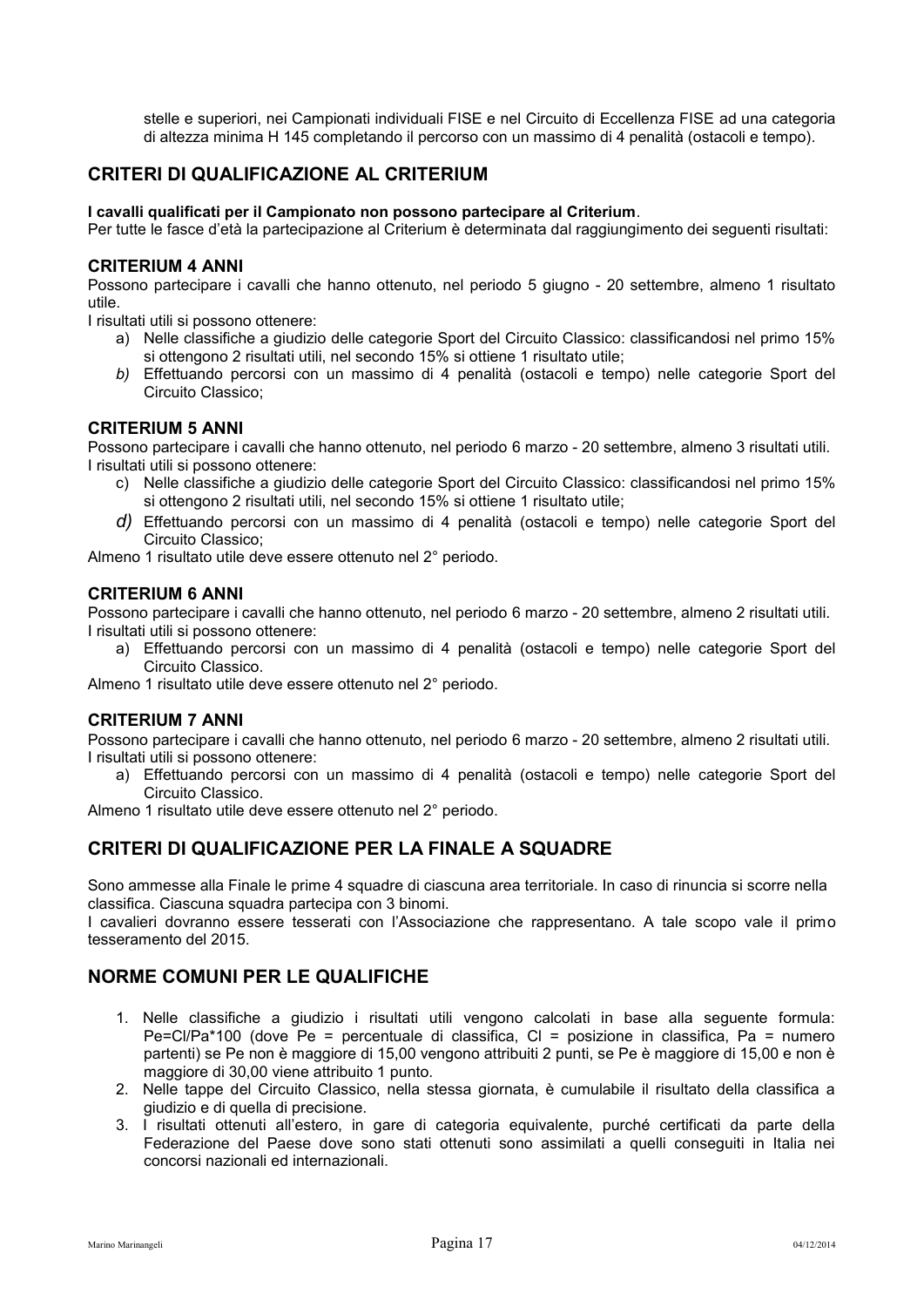## <span id="page-18-0"></span>**REGOLAMENTO TECNICO DELLE FINALI**

|                                | Programmazione                                                                                      | 3 <sup>^</sup> prova | Altezza          | Velocità   |
|--------------------------------|-----------------------------------------------------------------------------------------------------|----------------------|------------------|------------|
|                                |                                                                                                     |                      |                  | m/m        |
| 4 anni                         | <b>CAMPIONATO Maschi</b>                                                                            |                      |                  |            |
| Warm                           | Percorso addestrativo - livello A 105 (nello stesso campo                                           |                      | 105              |            |
| Up<br>1 <sup>^</sup> prova     | dove si svolgeranno le gare loro riservate).<br>Categoria di precisione- tab. A (n°1pf) e giudizio. |                      | 110              | 325        |
| 2 <sup>^</sup> prova           | Categoria di precisione - tab. A (n°1pf) e giudizio.                                                |                      | 115              | 325        |
| 4 anni                         | <b>CAMPIONATO Femmine</b>                                                                           |                      |                  |            |
| Warm                           | Percorso addestrativo - livello A 105 (nello stesso campo                                           |                      | 105              |            |
| Up                             | dove si svolgeranno le gare loro riservate).                                                        |                      |                  |            |
| 1^prova                        | Categoria di precisione - tab. A (n°1pf) e giudizio                                                 |                      | 110              | 325        |
| 2 <sup>^</sup> prova           | Categoria di precisione - tab. A (n°1pf) e giudizio                                                 |                      | 115              | 325        |
| $\overline{4}$ anni            | <b>CRITERIUM</b>                                                                                    |                      |                  |            |
| Warm                           | Percorso addestrativo - livello A 100 (nello stesso campo                                           |                      | 100              |            |
| Up                             | dove si svolgeranno le gare loro riservate).                                                        |                      |                  |            |
| 1 <sup>^</sup> prova           | Categoria di precisione - tab. A (n°1pf) e giudizio                                                 |                      | 105              | 300        |
| 2 <sup>^</sup> prova           | Categoria di precisione - tab. A (n°1pf) e giudizio                                                 |                      | 105              | 300        |
| 5 anni                         | <b>CAMPIONATO Maschi</b>                                                                            |                      |                  |            |
| Warm                           | Percorso addestrativo - livello A 115 (nello stesso campo                                           |                      | 115              |            |
| Up                             | dove si svolgeranno le gare loro riservate).                                                        |                      |                  |            |
| 1 <sup>^</sup> prova           | Categoria di precisione - tab. A (n°1pf) e giudizio.                                                |                      | 120<br>120       | 350<br>350 |
| 2 <sup>^</sup> prova           | Categoria di precisione - tab. A (n°1pf) e giudizio.<br>Riposo                                      |                      |                  |            |
| 3 <sup>^</sup> prova           | Categoria di precisione - tab. A (n°1pf) e giudizio.                                                |                      | 125              | 350        |
| 5 anni                         | <b>CAMPIONATO Femmine</b>                                                                           |                      |                  |            |
| Warm                           | Percorso addestrativo - livello A 115 (nello stesso campo                                           |                      | 115              |            |
| Up                             | dove si svolgeranno le gare loro riservate).                                                        |                      |                  |            |
| 1 <sup>^</sup> prova           | Categoria di precisione - tab. A (n°1pf) e giudizio.                                                |                      | 120              | 350        |
| 2 <sup>^</sup> prova           | Categoria di precisione - tab. A (n°1pf) e giudizio                                                 |                      | $\overline{1}20$ | 350        |
|                                | <b>Riposo</b>                                                                                       |                      |                  |            |
| $3$ prova                      | Categoria di precisione - tab. A (n°1pf) e giudizio.                                                |                      | 125              | 350        |
| 5 anni                         | <b>CRITERIUM</b>                                                                                    |                      |                  |            |
| Warm                           | Percorso addestrativo - livello A 105 (nello stesso campo                                           |                      | 105              |            |
| Up                             | dove si svolgeranno le gare loro riservate).                                                        |                      |                  |            |
| 1 <sup>^</sup> prova           | Categoria di precisione - tab. A (n°1pf) e giudizio                                                 |                      | 110              | 325        |
| 2 <sup>^</sup> prova           | Categoria di precisione - tab. A (n°1pf) e giudizio                                                 |                      | $\overline{1}15$ | 325        |
| 6 anni                         | <b>CAMPIONATO</b>                                                                                   |                      |                  |            |
| 1 <sup>^</sup> prova           | Categoria di precisione tab. A (n°1 pf)                                                             |                      | 130              | 350        |
| 2 <sup>^</sup> prova           | Categoria di precisione tab. A (n°1 pf)                                                             |                      | 130              | 350        |
|                                | Riposo                                                                                              |                      |                  |            |
| 3 <sup>^</sup> prova<br>6 anni | Categoria a due manches su percorsi diversi (n° 8 PF) *<br><b>CRITERIUM</b>                         | 30 cavalli           | 135              | 350        |
| 1 <sup>^</sup> prova           | Categoria di precisione - tab. A (n°1pf)                                                            |                      | 120              | 350        |
| 2 <sup>^</sup> prova           | Categoria a due manches su percorsi diversi (n° 8 PF)*                                              |                      | 125              | 350        |
| 7 anni                         | <b>CAMPIONATO</b>                                                                                   |                      |                  |            |
| 1 <sup>^</sup> prova           | Categoria di precisione tab. A (n°1 pf)                                                             |                      | 140              | 375        |
| 2 <sup>^</sup> prova           | Categoria a due percorsi - tab. A (n° 11 PF)*                                                       |                      | 140              | 375        |
|                                | <b>Riposo</b>                                                                                       |                      |                  |            |
| 3 <sup>^</sup> prova           | Categoria di precisione - tab. A (n° 1 PF)                                                          | 30 cavalli           | 145              | 375        |
| 7 anni                         | <b>CRITERIUM</b>                                                                                    |                      |                  |            |
| 1 <sup>^</sup> prova           | Categoria di precisione tab. A (n°1 pf)                                                             |                      | 130              | 350        |
| 2 <sup>^</sup> prova           | Categoria a 2 manches su percorsi diversi (n° 8 PF)*                                                |                      | 135              | 350        |
| 8 anni                         | <b>CAMPIONATO</b>                                                                                   |                      |                  |            |
| ed oltre                       |                                                                                                     |                      |                  |            |
| 1 <sup>^</sup> prova           | Categoria a tempo tab C (n° 4 PF)                                                                   |                      | 145              | 375        |
| 2 <sup>^</sup> prova           | Categoria a due manches su percorsi diversi (n° 8 PF)*                                              |                      | 145              | 375        |
| 3 <sup>^</sup> prova           | Gran Premio - Categoria mista tab. A (n° 7 pf)                                                      | 20 cavalli           | 150              | 375        |

**\* vedi nota n 7 nel paragrafo "norme specifiche"**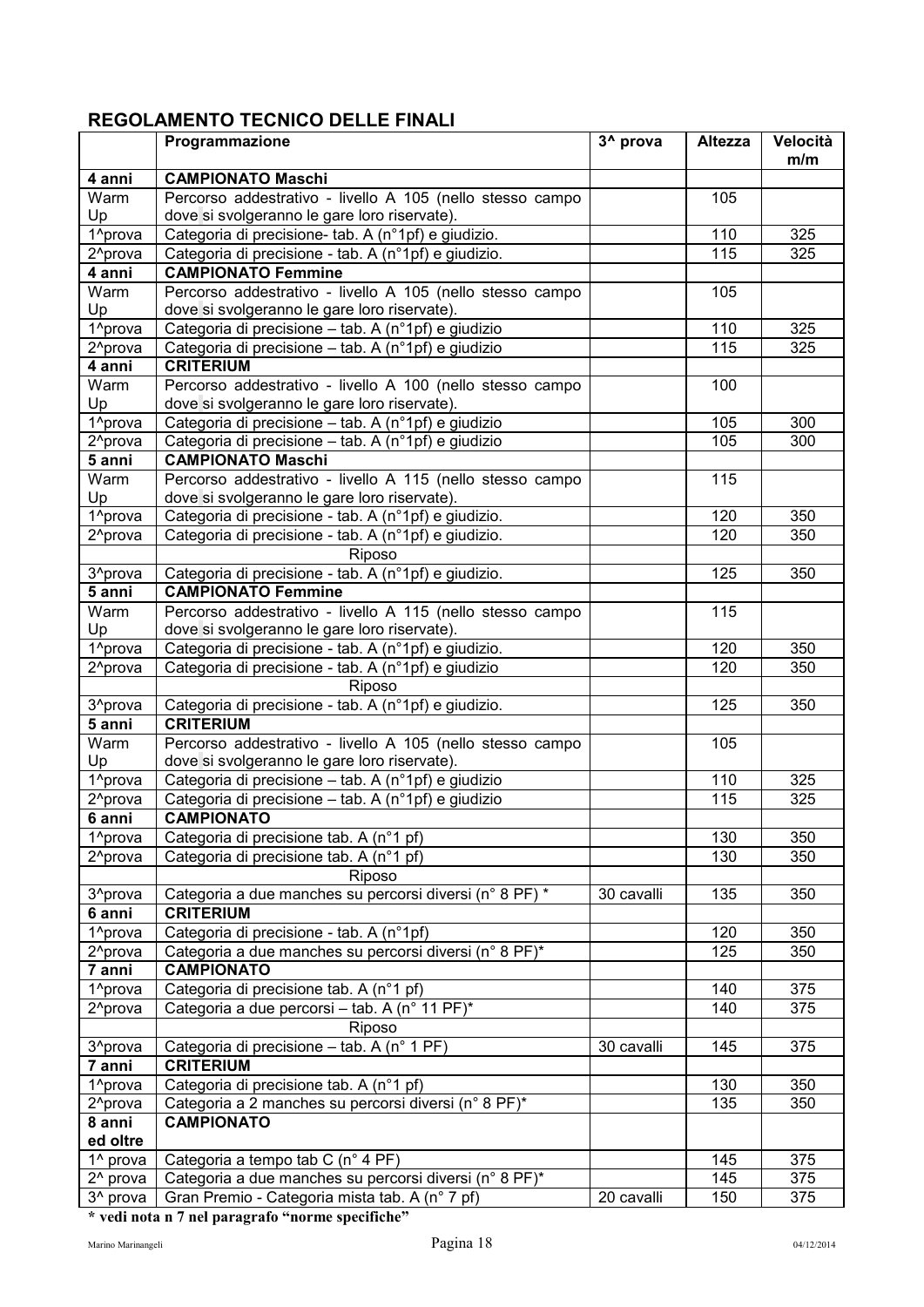### <span id="page-19-0"></span>**NORME SPECIFICHE**

- 1) Ai cavalli eliminati o ritirati nella sola prima prova sono attribuite le penalità del più penalizzato aumentate di 20. Nel caso di categorie che prevedono sia la classifica di precisione che di attitudine, al cavallo eliminato o ritirato saranno attribuite 20 penalità in più rispetto al cavallo più penalizzato nella classifica di precisione e 20 punti in meno rispetto al cavallo ultimo classificato nella classifica di attitudine. I cavalli eliminati o ritirati nelle prove successive, non potranno proseguire il Campionato.
- 2) Categoria addestrativa (Warm up): nella giornata precedente la prima prova del Campionato e del Criterium dei 4 e 5 anni sarà effettuata una prova di warm up su 8 ostacoli (di cui 1 gabbia) d'altezza massima di 5 cm minore rispetto alla prima prova del Campionato o Criterium di riferimento. E' fatto obbligo di comunicare l'iscrizione alle categorie addestrative (Warm Up) al più tardi 2 giorni prima dell'inizio del concorso; la mancata comunicazione comporta l'esclusione dall'ordine di partenza delle categorie addestrative. L'ordine di partenza delle categorie addestrative sarà lo stesso della prima prova. I cavalli di 6 e 7 anni possono partecipare alle categorie addestrative previste per i 4 ed i 5 anni.
- 3) Nel caso che le prove del Campionato dei 6 e 7 anni siano disputate in un campo in erba, saranno previste Warm up specifiche per le suddette categorie nel campo di gara.
- 4) Nelle categorie addestrative (warm up) il cavallo può essere montato da un cavaliere diverso rispetto a quello che lo monterà in gara. In questo caso non è considerato cambio di monta.
- 5) E' consentito un solo cambio di monta (warm up escluse).
- 6) Il MPAAF organizza per i soli finalisti, tra la 2^ e la 3^ prova del Campionato una visita veterinaria allo scopo di garantire il benessere dei soggetti partecipanti. La visita è obbligatoria e l'esito delle visite deve essere comunicato al Presidente di Giuria.
- 7) Nella seconda prova del Campionato dei 7 anni (Categoria a due percorsi a tempo tab. A n° 11), nella 3^ prova del Campionato 6 anni (Categoria a due manches su percorsi diversi n° 8 PF), nella seconda prova del Campionato degli 8 anni ed oltre (Categoria a due manches su percorsi diversi n° 8 PF), nella seconda prova del Criterium dei 6 anni (Categoria a due manches su percorsi diversi n° 8 PF) e nella seconda prova del Criterium dei 7 anni (Categoria a due manches su percorsi diversi n° 8 PF) la classifica di categoria è determinata in base alla somma delle penalità, in caso di parità classifica ex-aequo. Nelle categorie a due manches su percorsi diversi n° 8 PF, tutti i cavalli sono ammessi al secondo percorso eccetto gli eliminati ed i ritirati.
- 8) Nel Campionato non sono ammessi percorsi "fuori classifica". Nel Criterium possono partecipare "fuori classifica" cavalli qualificati montati da cavalieri con patente di 2° grado.

## <span id="page-19-1"></span>**CLASSIFICA FINALE**

Nel Campionato dei 5, 6, 7 ed 8 anni ed oltre, la classifica finale sarà elaborata solo per i partecipanti alla terza prova. (ritirati ed eliminati esclusi).

#### <span id="page-19-2"></span>**CAMPIONATO 4 ANNI**

Le classifiche finali sono determinate sulla base della somma delle penalità delle due prove; a parità di penalità dalla somma dei punteggi conseguiti nel giudizio. In caso di ulteriore parità vale il punteggio della seconda prova, successivamente classifica ex-aequo.

#### <span id="page-19-3"></span>**CAMPIONATO 5 ANNI**

Le classifiche finali sono determinate sulla base della somma delle penalità delle tre prove, a parità di penalità dalla somma dei punteggi conseguiti nel giudizio. In caso di ulteriore parità vale il punteggio della terza prova, successivamente classifica ex-aequo.

#### <span id="page-19-4"></span> **CAMPIONATO 6 ANNI**

Classifica finale in base alla somma delle penalità della prima prova, della seconda prova e dei due percorsi della terza prova. In caso di parità di penalità, verrà disputato un barrage a tempo per determinare i primi 3 classificati. Tale barrage si effettuerà su un percorso ridotto come numero di salti, ma delle medesime dimensioni della 3^ prova. Prima verrà effettuato il barrage per il 3° posto, poi per il secondo ed infine per il primo. Per i non ammessi al barrage la classifica finale sarà data dalla somma delle penalità delle 3 prove. In caso di parità classifica ex-aequo.

#### <span id="page-19-5"></span>**CAMPIONATO 7 ANNI**

Classifica finale in base alla somma delle penalità della prima prova, dei due percorsi della seconda prova e della terza prova. In caso di parità di penalità, verrà disputato un barrage a tempo per determinare i primi 3 classificati. Tale barrage si effettuerà su un percorso ridotto come numero di salti, ma delle medesime dimensioni della 3^ prova. Prima verrà effettuato il barrage per il 3° posto, poi per il secondo ed infine per il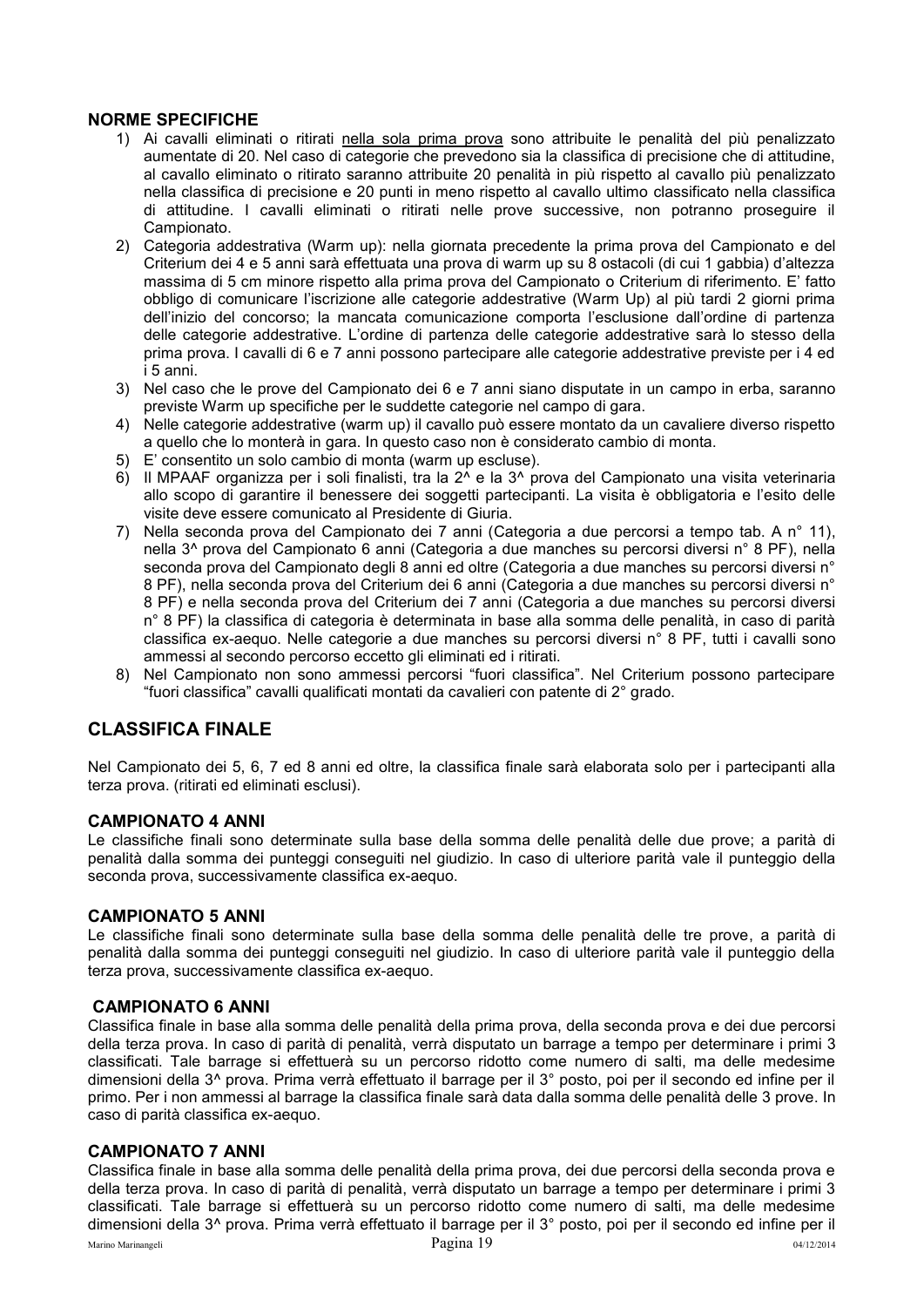primo. Per i non ammessi al barrage la classifica finale sarà data dalla somma delle penalità delle 3 prove. In caso di parità classifica ex-aequo.

### <span id="page-20-0"></span>**CAMPIONATO 8 ANNI ED OLTRE**

Classifica finale in base alla somma delle penalità delle 3 prove.

Per la prima prova che sarà effettuata su di una Categoria a Tempo tab. C, le penalità saranno tramutate in secondi e aggiunte al tempo effettivamente impiegato. Alla fine della prova i tempi di cui sopra saranno moltiplicati per il coefficiente 0.50.

Al concorrente che dopo quest'operazione avrà il minor tempo sarà attribuito un punteggio pari a zero.

Ai concorrenti che seguono saranno attribuiti tanti punti quanto è la differenza tra il loro tempo e quello del concorrente primo classificato.

Un concorrente eliminato o ritirato, riceverà gli stessi punti dell'ultimo classificato aumentati di 20. L'aggiunta dei 20 punti sarà effettuata dopo la conversione del tempo in punti.

La somma dei punti della prima prova più le penalità delle due manches della seconda prova più le penalità del percorso base della terza prova determinerà la classifica finale.

In caso di parità di penalità per i primi 3 posti, barrage a tempo tab. A.

#### <span id="page-20-1"></span>**CRITERIUM 4 E 5 ANNI**

Le classifiche finali sono determinate dalla somma dei punteggi conseguiti nel giudizio. In caso di parità classifica ex-aequo.

#### <span id="page-20-2"></span>**CRITERIUM 6 E 7 ANNI**

Le classifiche finali sono determinate sulla base della somma delle penalità della prima prova e delle due manches della seconda prova; In caso di parità di penalità, per il solo 1° posto, sarà effettuato il barrage a tempo tab. A.

## <span id="page-20-3"></span>**ORDINE DI PARTENZA**

#### **Campionato 4 anni**

1^ prova

L'ordine di partenza è ad estrazione con un numero progressivo.

2^prova

L'ordine di partenza è stilato in ordine inverso alla classifica della 1^ prova. In caso di ex-aequo, l'ordine di partenza sarà come quello della prima prova.

#### **Campionato 5 anni**

1^ prova

L'ordine di partenza è ad estrazione con un numero progressivo.

2^prova

a partire dalla metà dei partiti del primo giorno.

3^ prova

Sono ammessi alla 3<sup>^</sup> prova tutti i cavalli che abbiano fatto doppio netto (per netto si intende agli ostacoli e nel tempo) ed i primi 15 cavalli della classifica a giudizio dopo le prime due prove ex-aequo compresi. Nel caso in cui un cavallo abbia il doppio requisito non si scorre nella classifica a giudizio oltre il 15° posto.

Nel caso che i cavalli qualificati in base ai suddetti criteri siano meno di 30, si scorre nella classifica a giudizio fino a raggiungere il numero di 30 ammessi alla 3^ prova.

L'ordine di partenza è inverso alla classifica provvisoria riferita alle prime 2 prove. In caso d'ex-aequo l'ordine di partenza sarà come quello della seconda prova.

#### **Campionato 6 anni.**

1^prova

L'ordine di partenza è ad estrazione con un numero progressivo.

2^prova

primo percorso a partire dalla metà dei partiti del primo giorno. Secondo percorso stesso ordine del primo. 3^prova

Sono ammessi alla 3^ prova i migliori 30 cavalli in classifica (più eventuali ex aequo).

In caso di rinuncia di cavalli qualificati per la finale, non saranno ripescati i cavalli che seguono in classifica.

L'ordine di partenza della terza prova sarà in ordine inverso rispetto alla classifica provvisoria stilata dopo la 2^ prova.

## **Campionato 7 anni**

1^prova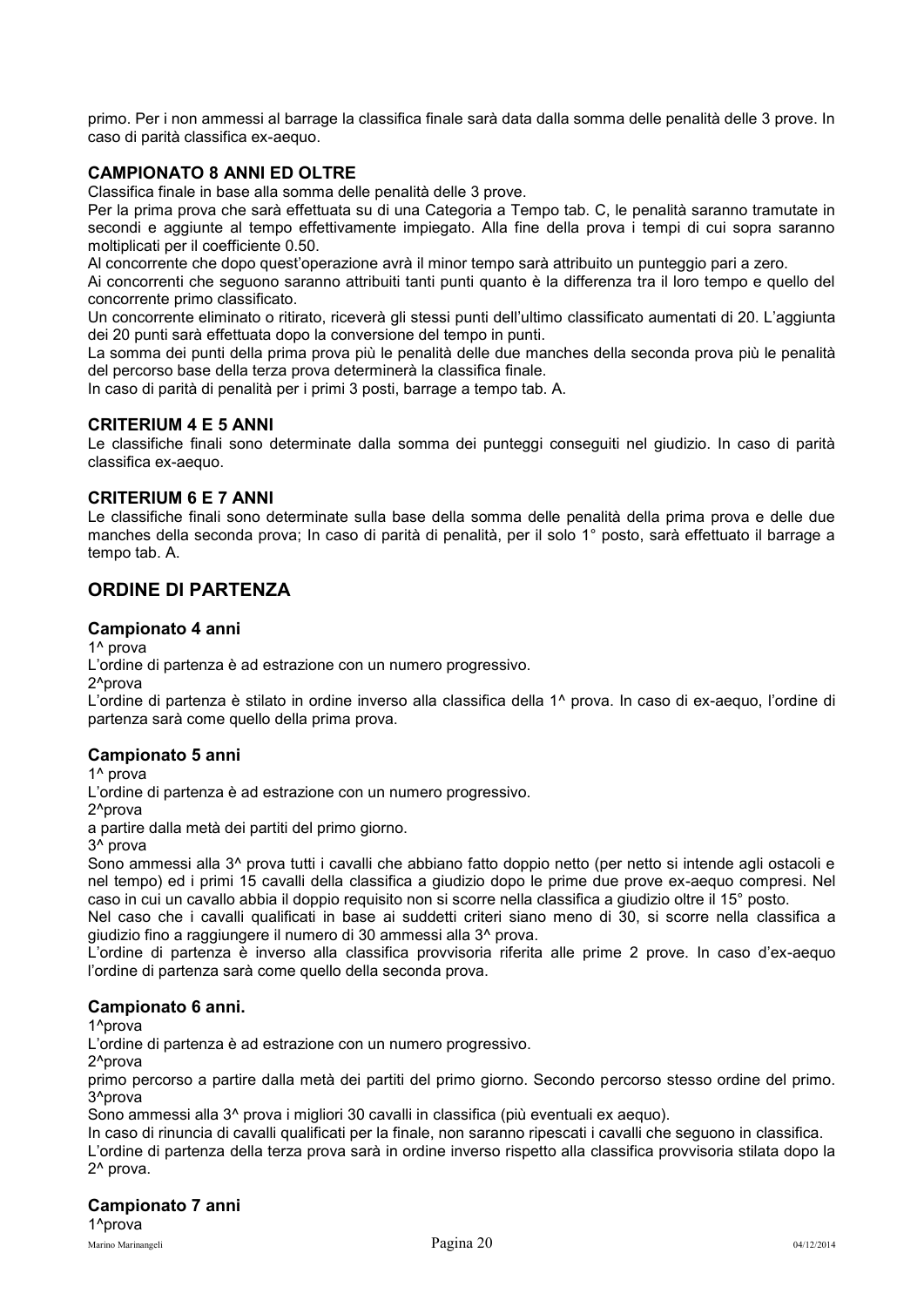L'ordine di partenza è ad estrazione con un numero progressivo.

2^prova

primo percorso a partire dalla metà dei partiti del primo giorno. Secondo percorso stesso ordine del primo. 3^prova

Sono ammessi alla 3^ prova i migliori 30 cavalli in classifica (più eventuali ex aequo).

In caso di rinuncia di cavalli qualificati per la finale, non saranno ripescati i cavalli che seguono in classifica.

L'ordine di partenza della terza prova sarà in ordine inverso rispetto alla classifica provvisoria stilata dopo la 2^ prova.

#### **8 anni ed oltre**

1^prova

L'ordine di partenza è ad estrazione con un numero progressivo.

2<sup>^</sup>prova

L'ordine di partenza della prima manche della 2^ prova è stilato in ordine inverso alla classifica della prima prova. Alla 2^ manche della seconda prova sono ammessi tutti i partenti che hanno portato a termine la 1^ manche (gli eliminati o ritirati sono esclusi).

L'ordine di partenza della 2^ manche è secondo l'ordine inverso della classifica provvisoria riferita alla prima prova più la prima manche. In caso d'ex-aequo l'ordine di partenza è stilato in base all'ordine d'ingresso della prima manche.

3^prova

Sono ammessi alla 3^ prova i migliori 20 cavalli (più eventuali ex aequo).

In caso di rinuncia di cavalli qualificati per la finale, non saranno ripescati i cavalli che seguono in classifica. L'ordine di partenza della 3^ prova è secondo l'ordine inverso della classifica provvisoria riferita alle prime 2 prove. In caso d'ex-aequo, l'ordine di partenza è riferito all'ordine d'ingresso della seconda prova.

### **Criterium 4 e 5 anni.**

1^prova

L'ordine di partenza è ad estrazione con un numero progressivo.

2<sup>^</sup>prova

L'ordine di partenza è stilato in ordine inverso alla classifica della 1^ prova.

## **Criterium 6 e 7 anni**

1^prova

L'ordine di partenza è ad estrazione con un numero progressivo.

2^prova

L'ordine di partenza della prima manche della seconda prova è stilato in ordine inverso alla classifica della prima prova. Alla 2^ manche sono ammessi tutti i partenti che hanno portato a termine la prima manche (gli eliminati o ritirati sono esclusi).

L'ordine di partenza della 2^ manche sarà uguale a quello della 1^ manche. Gli eventuali partecipanti al barrage per l'assegnazione del solo 1° posto partiranno secondo l'ordine d'entrata delle due manches.

**N.B.:** Nei campionati dei 5, 6 e 7 anni, i cavalli vengono ammessi alla terza prova sulla base della classifica specifica dei cavalli italiani. I soggetti già qualificati in base alla classifica open non determinano scorrimento nella classifica.

## <span id="page-21-0"></span>**FINALE A SQUADRE**

La **Finale** si svolgerà secondo il seguente schema:

|                    | H 105 |                                         |
|--------------------|-------|-----------------------------------------|
| $1^\circ$ giorno   | H 115 | Ctg a tempo Tab A PF n. 3               |
|                    | H 125 |                                         |
|                    | H 105 |                                         |
| $2^{\circ}$ giorno | H 115 | Ctg a fasi consecutive PF n. 20.1       |
|                    | H 125 |                                         |
|                    | H 105 |                                         |
| 3° giorno          | H 115 | Ctg a barrage consecutivo PF n.<br>10.1 |
|                    | H 125 |                                         |

I punti verranno assegnati ai primi 10 classificati secondo il sistema previsto nelle tappe. In caso di parità, per il solo 1° posto vale il miglior risultato conseguito nella ctg 125 del 3° giorno, per le restanti posizioni classifica ex-aequo.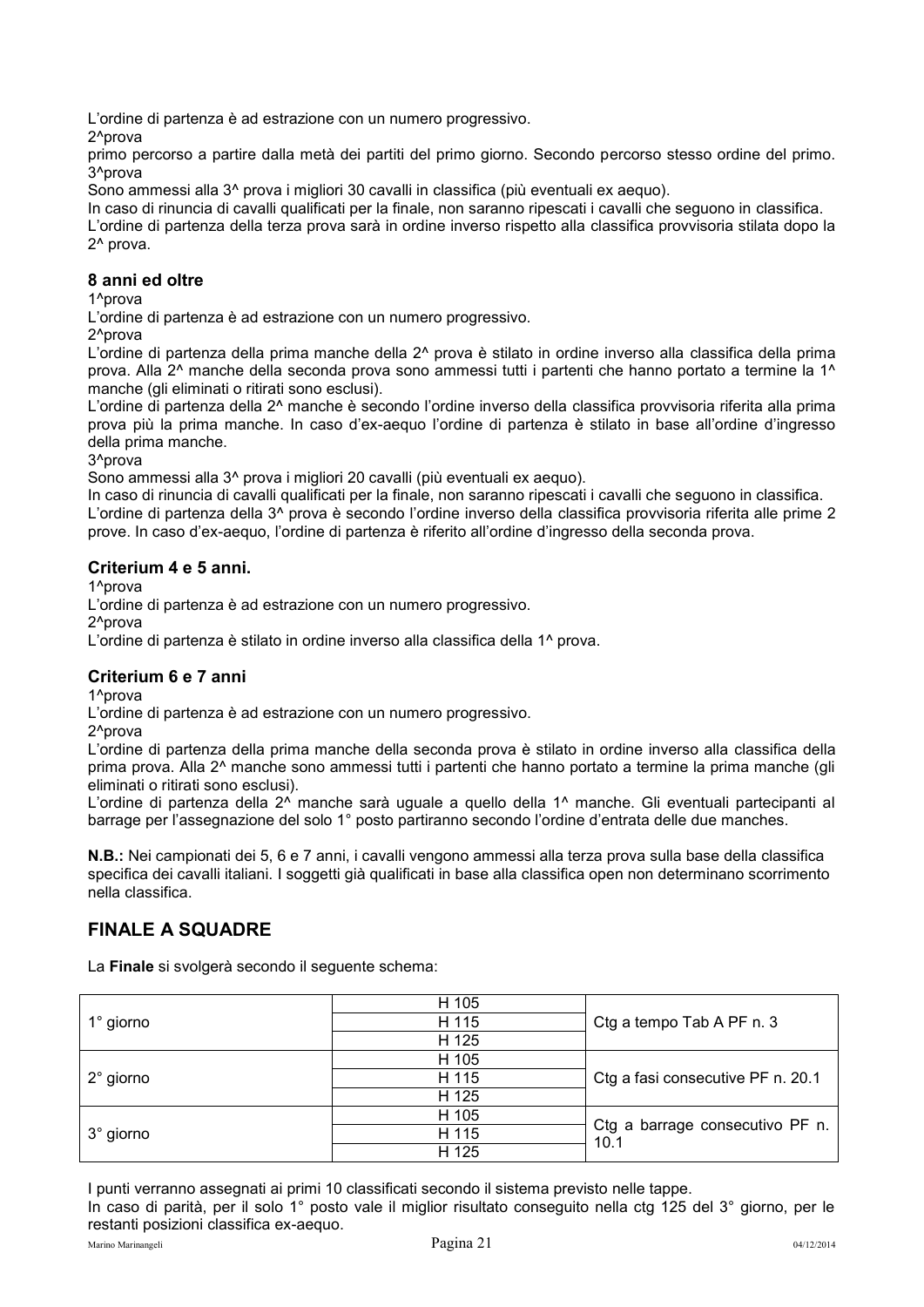Ciascuna Associazione parteciperà con 3 binomi, uno per ogni altezza.

I cavalieri dovranno essere tesserati con l'Associazione che rappresentano, a tal fine vale il primo tesseramento del 2015.

## <span id="page-22-0"></span>**ISCRIZIONI E SCUDERIZZAZIONE**

|                  | Campionato | Criterium |
|------------------|------------|-----------|
| 4 anni           | € 200,00   | € 150,00  |
| 5 anni           | € 250,00   | € 200,00  |
| 6 anni           | € 250,00   | € 200,00  |
| 7 anni           | € 250,00   | € 200,00  |
| 8 anni ed oltre  | € 250,00   |           |
| Finale a squadre |            | € 150,00  |

Per la partecipazione alle Finali è obbligatoria la scuderizzazione nelle strutture messe a disposizione dal Comitato Organizzatore. L'inosservanza di tale obbligo comporta la squalifica dal concorso per il cavallo. Le iscrizioni alle finali devono essere fatte presso il Comitato organizzatore entro e non oltre il 29 settembre 2015.

Le quote di iscrizione previste per il Campionato sono comprensive della partecipazione alle classifiche ed alla ripartizione del montepremi della Finale del Circuito di Eccellenza.

## <span id="page-22-1"></span>**MONTEPREMI**

| Montepremi Complessivo |  |
|------------------------|--|
| € 512.000,00           |  |

#### <span id="page-22-2"></span>**CAMPIONATO 4 ANNI MASCHI**

|                          | MPAAF       |
|--------------------------|-------------|
| 1 <sup>^</sup> prova     | € 9.000,00  |
| 2 <sup>^</sup> prova     | € 9.000,00  |
| <b>Classifica Finale</b> | € 36,000,00 |

#### <span id="page-22-3"></span>**CAMPIONATO 4 ANNI FEMMINE**

|                          | <b>MPAAF</b> |
|--------------------------|--------------|
| 1 <sup>^</sup> prova     | € 9.000.00   |
| 2 <sup>^</sup> prova     | € 9.000.00   |
| <b>Classifica Finale</b> | € 36.000,00  |

#### <span id="page-22-4"></span>**CRITERIUM 4 ANNI**

|                      | <b>MPAAF</b> |
|----------------------|--------------|
| 1 <sup>^</sup> prova | € 1.750,00   |
| 2^ prova             | € 1.750.00   |
| Classifica Finale    | € 5.000,00   |

#### <span id="page-22-5"></span>**CAMPIONATO 5 ANNI MASCHI**

|                      | <b>MPAAF</b> |
|----------------------|--------------|
| 1 <sup>^</sup> prova | € 9.000.00   |
| $2^{\wedge}$ prova   | € 9.000.00   |
| 3 <sup>^</sup> prova | € 13.500,00  |
| Classifica Finale    | € 36.000,00  |

#### <span id="page-22-6"></span>**CAMPIONATO 5 ANNI FEMMINE**

|                      | <b>MPAAF</b> |
|----------------------|--------------|
| 1 <sup>^</sup> prova | € 9.000.00   |
| 2 <sup>^</sup> prova | € 9.000.00   |
| 3 <sup>^</sup> prova | € 13.500.00  |
| Classifica Finale    | € 36,000,00  |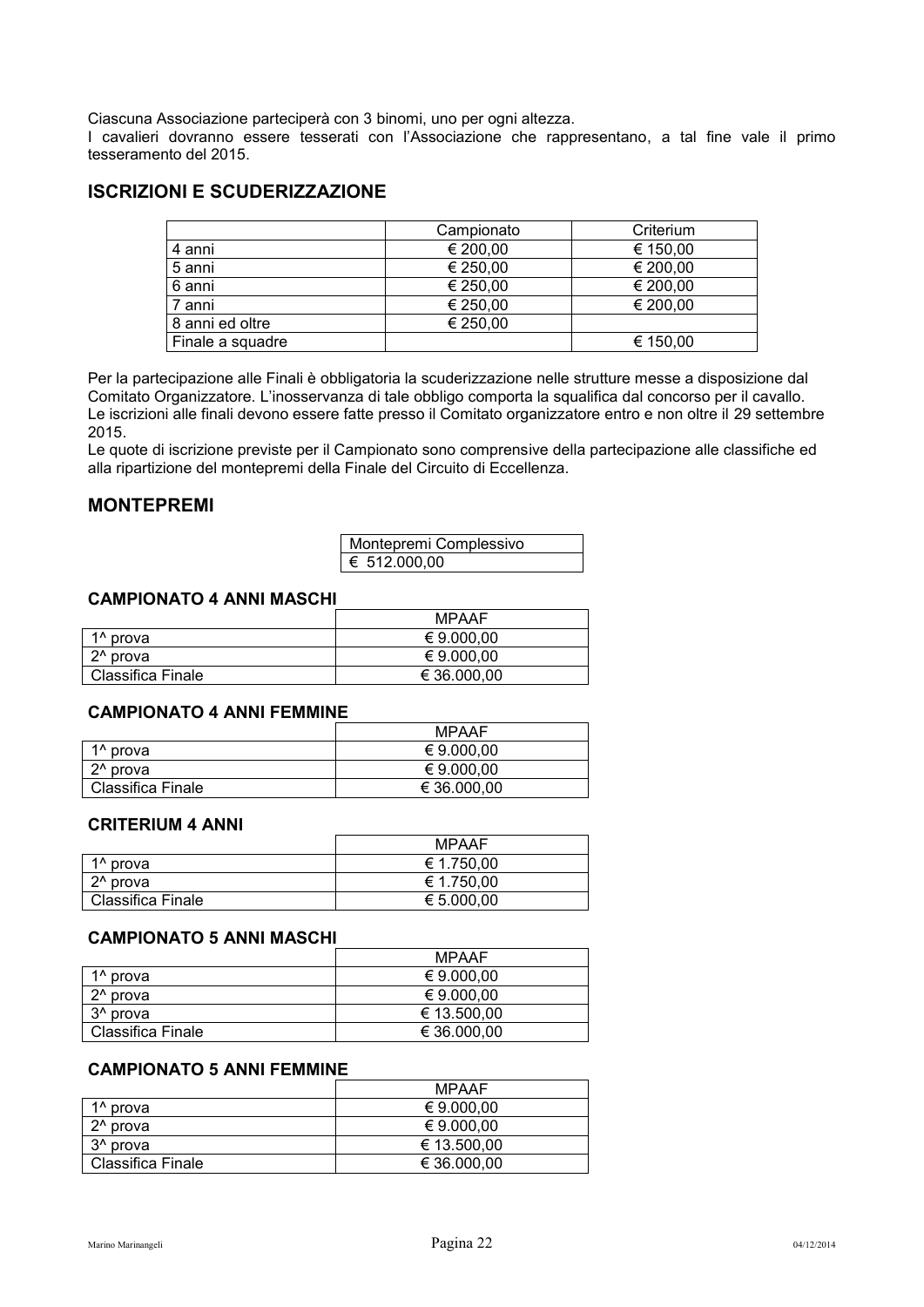#### <span id="page-23-0"></span>**CRITERIUM 5 ANNI**

|                      | <b>MPAAF</b> |
|----------------------|--------------|
| 1 <sup>^</sup> prova | € 1.800,00   |
| $2^{\wedge}$ prova   | € 1.800,00   |
| Classifica Finale    | € 5.000,00   |

#### <span id="page-23-1"></span>**CAMPIONATO 6 ANNI**

|                      | <b>MPAAF</b> |
|----------------------|--------------|
| 1 <sup>^</sup> prova | € 9.000,00   |
| 2 <sup>^</sup> prova | € 9.000.00   |
| 3 <sup>^</sup> prova | € 13.500.00  |
| Classifica Finale    | € 36.000,00  |

### <span id="page-23-2"></span>**CRITERIUM 6 ANNI**

|                      | <b>MPAAF</b> |
|----------------------|--------------|
| 1 <sup>^</sup> prova | € 1.800,00   |
| 2 <sup>^</sup> prova | € 1.800,00   |
| Classifica Finale    | € 6.000,00   |

#### <span id="page-23-3"></span>**CAMPIONATO 7 ANNI**

|                          | MPAAF       |
|--------------------------|-------------|
| 1 <sup>^</sup> prova     | € 9.000.00  |
| 2 <sup>^</sup> prova     | € 9.000.00  |
| 3 <sup>^</sup> prova     | € 13.500,00 |
| <b>Classifica Finale</b> | € 36.000,00 |

#### <span id="page-23-4"></span>**CRITERIUM 7 ANNI**

|                          | <b>MPAAF</b> |
|--------------------------|--------------|
| 1 <sup>^</sup> prova     | € 1.800,00   |
| 2 <sup>^</sup> prova     | € 1.800,00   |
| <b>Classifica Finale</b> | € 6.200,00   |

### <span id="page-23-5"></span>**CAMPIONATO 8 ANNI ED OLTRE**

|                          | MPAAF       |
|--------------------------|-------------|
| 1 <sup>^</sup> prova     | € 11.250,00 |
| 2 <sup>^</sup> prova     | € 11.250,00 |
| 3 <sup>^</sup> prova     | € 18.000.00 |
| <b>Classifica Finale</b> | € 45.000,00 |

## <span id="page-23-6"></span>**FINALE A SQUADRE**

|                   | MPAAF                  |
|-------------------|------------------------|
| Classifica Finale | 12.000,00<br>⊧<br>---- |

### <span id="page-23-7"></span>**RIPARTIZIONE MONTEPREMI**

### <span id="page-23-8"></span>**SINGOLE PROVE**.

#### **Campionato e Criterium 4 e 5 anni .**

Il montepremi delle singole prove di precisione e giudizio sarà così ripartito: **Campionato:** 

**4 anni:** 50% sulla classifica a giudizio e 50% sulla classifica di precisione; **5 anni:** 60% sulla classifica di precisione e 40% sulla classifica a giudizio;

#### **Criterium:**

**4 anni:** 100% sulla classifica a giudizio;

**5 anni:** 100% sulla classifica a giudizio;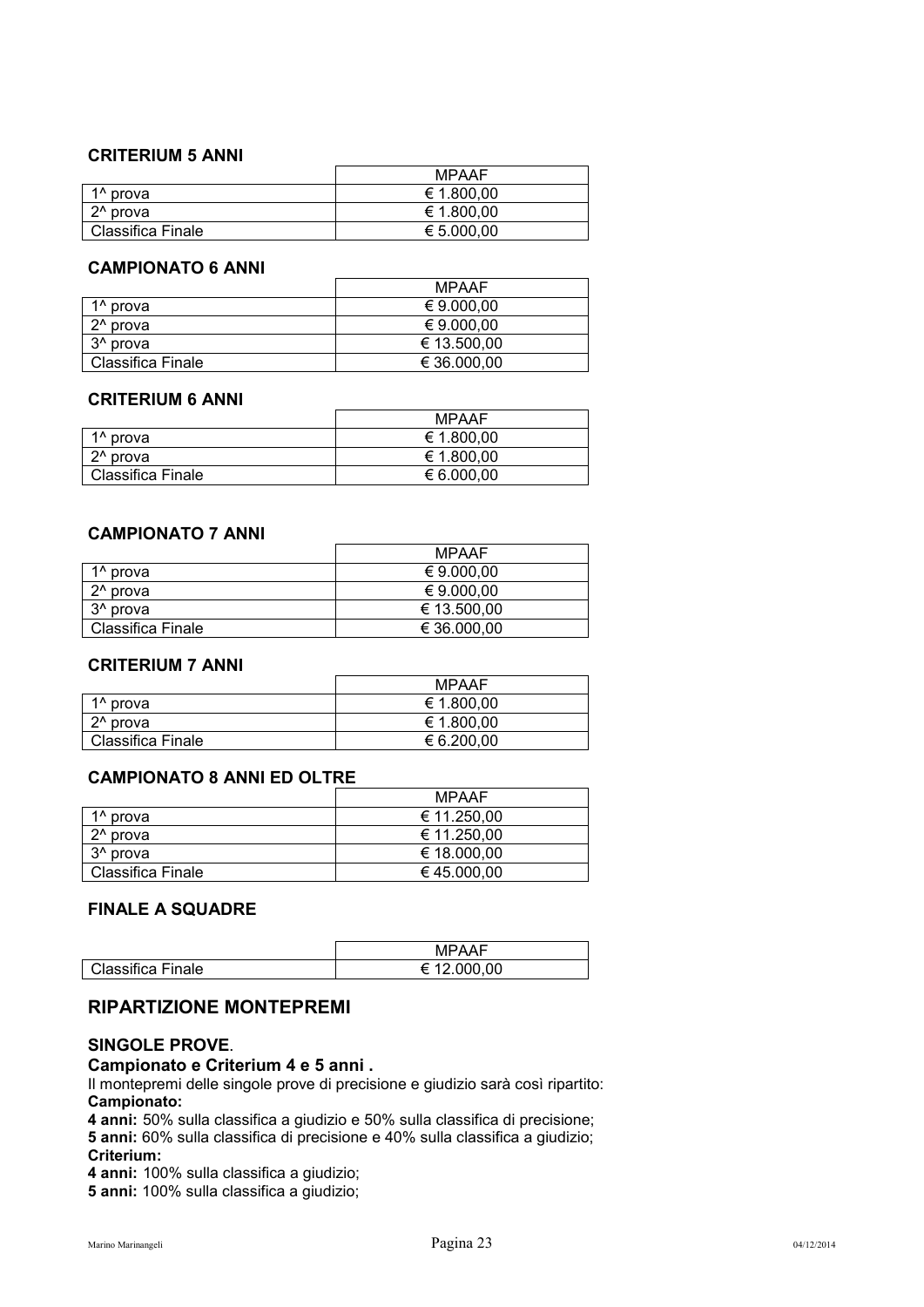| Classifica di precisione | La classifica sarà stilata sulla base delle penalità conseguite. Sarà premiato il    |
|--------------------------|--------------------------------------------------------------------------------------|
|                          |                                                                                      |
|                          | primo 40% dei cavalli partiti ex-aequo compresi.                                     |
|                          | I premi sono assegnati dividendo i cavalli da premiare in tre fasce uguali (il       |
|                          | numero dei cavalli compresi nella prima e seconda fascia è arrotondato per           |
|                          | difetto), Il 50% del montepremi è ripartito in parti uguali, tra i cavalli compresi  |
|                          |                                                                                      |
|                          | nella prima fascia; Il 30% del montepremi è ripartito in parti uguali, tra i cavalli |
|                          | compresi nella seconda fascia; Il 20% del montepremi è ripartito in parti uguali,    |
|                          | tra i cavalli compresi nella terza fascia;.                                          |
| Classifica a Giudizio    | La classifica sarà stilata sulla base dei punti conseguiti. Sarà premiato il primo   |
|                          | 40% dei cavalli partiti ex-aequo compresi.                                           |
|                          | I premi sono assegnati dividendo i cavalli da premiare in tre fasce uguali (il       |
|                          | numero dei cavalli compresi nella prima e seconda fascia è arrotondato per           |
|                          | difetto), Il 50% del montepremi è ripartito in parti uguali, tra i cavalli compresi  |
|                          | nella prima fascia; Il 30% del montepremi è ripartito in parti uguali, tra i cavalli |
|                          |                                                                                      |
|                          | compresi nella seconda fascia; Il 20% del montepremi è ripartito in parti uguali,    |
|                          | tra i cavalli compresi nella terza fascia;.                                          |

#### **Campionato 6, 7 ed 8 anni ed oltre, Criterium 6 e 7 anni .**

Il Montepremi delle singole prove sarà ripartito come da regolamento FISE e in ogni caso tra i primi dieci.

## <span id="page-24-0"></span>**CLASSIFICHE FINALI**

#### **Campionato 4 anni**

Saranno premiati I cavalli compresi nel primo 30% della Classifica Finale. Il montepremi sarà ripartito in tre fasce uguali (il numero dei cavalli compresi nella prima e seconda fascia è arrotondato per difetto) e sarà distribuito nel seguente modo: 50% alla prima fascia, 30% alla seconda e 20% alla terza. Il montepremi di ciascuna fascia è ripartito in parti uguali tra i cavalli compresi nella stessa.

#### **Campionato 5 anni,**

Il montepremi sarà ripartito in tre fasce uguali tra tutti i cavalli della classifica finale (il numero dei cavalli compresi nella prima e seconda fascia è arrotondato per difetto) e sarà distribuito nel seguente modo: 50% alla prima fascia, 30% alla seconda e 20% alla terza. Il montepremi di ciascuna fascia è ripartito in parti uguali tra i cavalli compresi nella stessa.

#### **Campionato 6, 7 ed 8 anni ed oltre,**

Il Montepremi delle classifiche finali sarà ripartito in base alla seguente tabella:

| 40  | $\Omega$<br>_ | $\Omega$<br>ັ | $4^\circ$ | $15^\circ$ | $6^{\circ}$<br>Dal<br>$10^{\circ}$ | al |
|-----|---------------|---------------|-----------|------------|------------------------------------|----|
| 25% | 18%           | 15%           | 12%       | 10%        | 4%                                 |    |

#### **Criterium 4, 5, 6 e 7 anni,**

Saranno premiati i cavalli compresi nel primo 30% della classifica Finale. Il montepremi sarà ripartito in tre fasce uguali (il numero dei cavalli compresi nella prima e seconda fascia è arrotondato per difetto) e sarà distribuito nel seguente modo: 50% alla prima fascia, 30% alla seconda e 20% alla terza. Il montepremi di ciascuna fascia è ripartito in parti uguali tra i cavalli compresi nella stessa.

#### <span id="page-24-1"></span>**FINALE A SQUADRE**

Il Montepremi di € 12.000,00 sarà ripartito nel seguente modo: squadra 1^ classificata € 4.500,00, 2^ classificata € 3.000,00, 3^ classificata € 2.000,00, 4^ classificata € 1.500,00, 5^ classificata € 1.000,00.

I premi saranno suddivisi in parti uguali tra i cavalli della squadra e pagati per l'80% al proprietario e per il 20% all'allevatore.

Potrà essere previsto un ulteriore montepremi da parte della FISE a favore delle squadre partecipanti.

## <span id="page-24-2"></span>**PREMI SPECIALI**

Nelle finali del Circuito Classico, in accordo con MPAAF, sono previsti premi messi a disposizione dalla associazione ANACSI come di seguito specificato:

**premi d'onore:** a cura dell'Associazione ANACSI sarà premiato, con un oggetto, l'allevatore del cavallo risultato vincitore in ciascuna classifica finale del Campionato e del Criterium.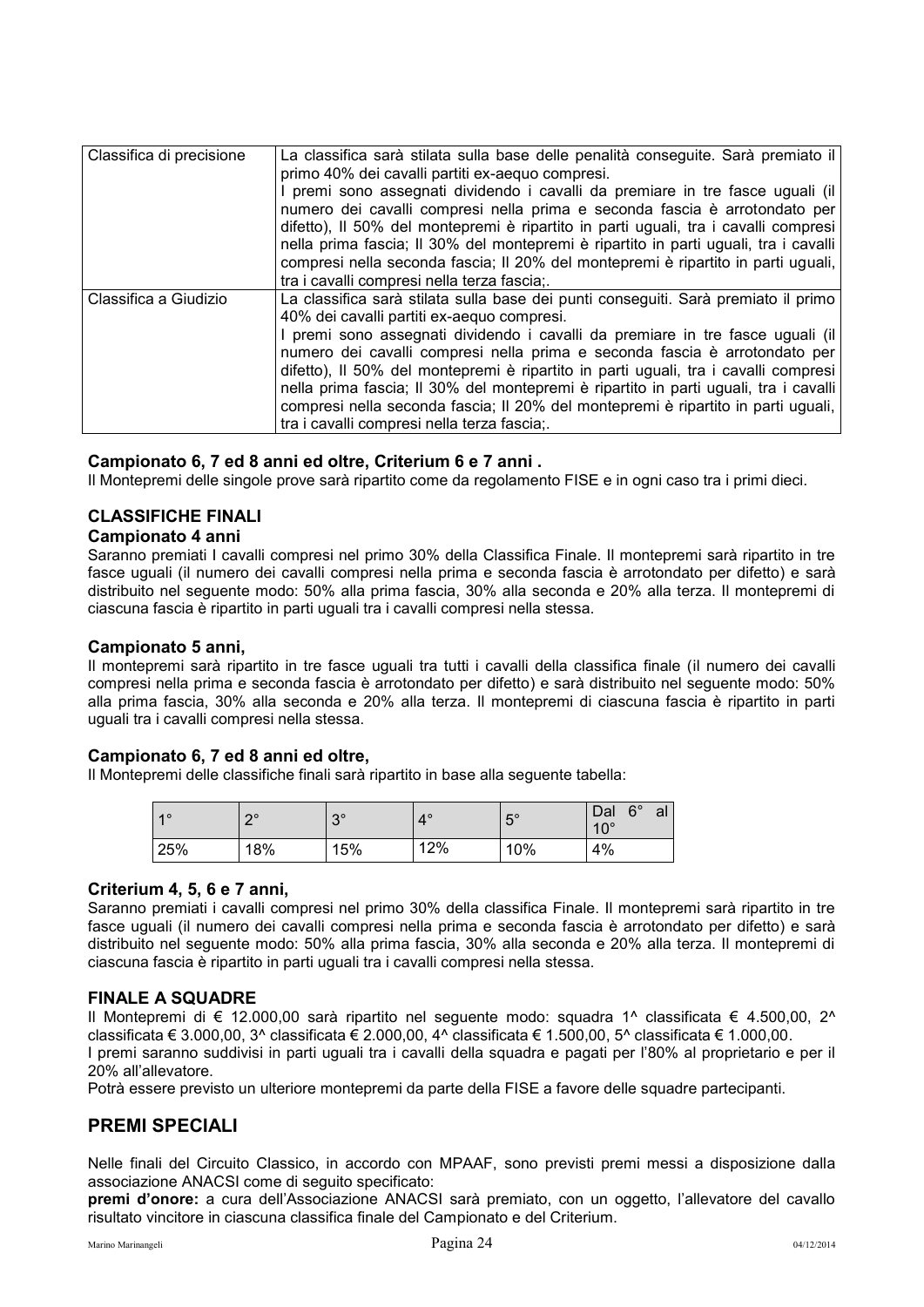## <span id="page-25-0"></span>**SPECIFICHE TECNICHE DEL CIRCUITO CLASSICO**

## <span id="page-25-1"></span>**CATEGORIE 4 ANNI**

#### <span id="page-25-2"></span>**1° PERIODO**

**TRACCIATO** Elementare e molto scorrevole. Le combinazioni, possibilmente, non troppo vicine alla recinzione del campo.

**PERCORSO** 8 ostacoli con una gabbia di verticali a distanza di mt. 7,70-7,80. Una linea di ostacoli singoli a distanza non inferiore a metri 30; obbligatorio un fosso artificiale senza acqua, che dovrà essere già proposto nella warm up, se con ostacolo verticale questo dovrà essere posizionato al centro del fosso**.** 

**OSTACOLI** Gli ostacoli con il rispetto delle altezze regolamentari, salvo particolari condizioni negative del terreno, devono essere costruiti molto saltabili. Variati il più possibile per colori e costruzione. Devono avere tutti un elemento di invito ( croce di barriere, muretti, siepini e cancelli). Le siepi e i cancelli dovranno essere alti non più di 80 cm e avere uno spazio tra tavola e tavola min. 8 cm. e max 25 cm. Gli ostacoli larghi devono avere una **larghezza minima pari all'altezza** e con una differenza in altezza di cm. 5 fra i due elementi. Barriere a terra di invito ancorate sotto i verticali e qualche largo. Alternanza lungo il tracciato del percorso di ostacoli verticali ed ostacoli larghi. Fosso comunque da affrontare non spalle all'entrata.

### <span id="page-25-3"></span>**2° PERIODO**

**TRACCIATO** Con le caratteristiche indicate per il primo periodo.

**PERCORSO** 9 ostacoli con gabbia di verticali a distanza di mt. 7.70-7.80 nel primo giorno di gara ed una gabbia largo-dritto a distanza di mt. 10.60 –10.70 nel secondo giorno di gara. Obbligatorio un fosso artificiale con acqua, di colore celeste o azzurro non molto scuro, che dovrà essere proposto già nella warm up (verticale con barriere al centro ad oxer o a triplice) in entrambe le giornate di gara. Sia la gabbia che il fosso devono essere collocati nella seconda parte del percorso. Due linee ad ostacoli singoli a distanza non inferiore a 25 mt.

**OSTACOLI** Con le caratteristiche indicate per il primo periodo. La gabbia largo dritto, nel secondo giorno di gara, può essere anche ad un tempo di galoppo (a discrezione del Direttore di campo). Barriere a terra di invito ancorate sotto tutti i verticali. Le siepi e i cancellini dovranno essere alti non più di 80 cm e avere uno spazio tra tavola e tavola min. 8 cm. e max 25 cm.

## <span id="page-25-4"></span>**CATEGORIE 5 ANNI**

#### <span id="page-25-5"></span>**1° PERIODO**

**TRACCIATO** Lineare e scorrevole con ampie e comode girate e con molta distanza tra un ostacolo e l'altro.

**PERCORSO** In prima giornata di gara percorso di 10 ostacoli con una o due gabbie, se due una di verticali; in seconda giornata di gara percorso di 10 ostacoli, con una o due gabbie non in linea. Linee: non più di due, con 2 o 3 ostacoli singoli, ad una distanza non inferiore a 5 tempi di galoppo.

**OSTACOLI** Variati il più possibile per colori e costruzioni con, anche non consecutiva, una barriera di verticali e larghi. Evitare, comunque, la sequenza di tre verticali o tre larghi. Il fosso deve essere sempre artificiale, di colore celeste o azzurro non molto scuro, con acqua e non deve essere utilizzato in combinazione. Gli ostacoli, nel rispetto delle altezze regolamentari, salvo particolari condizioni negative del terreno, devono essere costruiti molto saltabili. Barriere a terra con invito ancorate sotto i verticali. I larghi invitanti devono avere *una larghezza non inferiore all'altezza.* Vietato fronte inferiore a mt. 3. Le siepi e i cancellini dovranno avere uno spazio tra tavola e tavola min. 8 cm. e max 25 cm. Nelle combinazioni non vanno utilizzati 2 larghi. Nel percorso gli ostacoli più tecnicamente impegnativi (combinazioni, oxer pieni, fosso) devono essere collocati nella seconda parte del percorso ed in posizione ottimale, comunque mai da affrontare con spalle all'entrata e nelle immediate vicinanze della stessa. Il primo elemento delle combinazioni deve essere di altezza inferiore alla massimo e facilmente saltabile.

#### <span id="page-25-6"></span>**2° PERIODO**

**TRACCIATO** Con le caratteristiche indicate per il primo periodo.

**PERCORSO** Nella prima giornata di gara 10 ostacoli con due gabbie o doppia gabbia. Nella seconda giornata di gara percorso 10 ostacoli con due gabbie o una doppia gabbia. Almeno un giorno doppia gabbia. La combinazione può essere anche in linea con non meno di 6 tempi di galoppo. Linee: non più di tre ad una distanza non inferiore a 4 tempi di galoppo e se uno dei due ostacoli è costituito da una gabbia, la stessa, va collocata come primo elemento.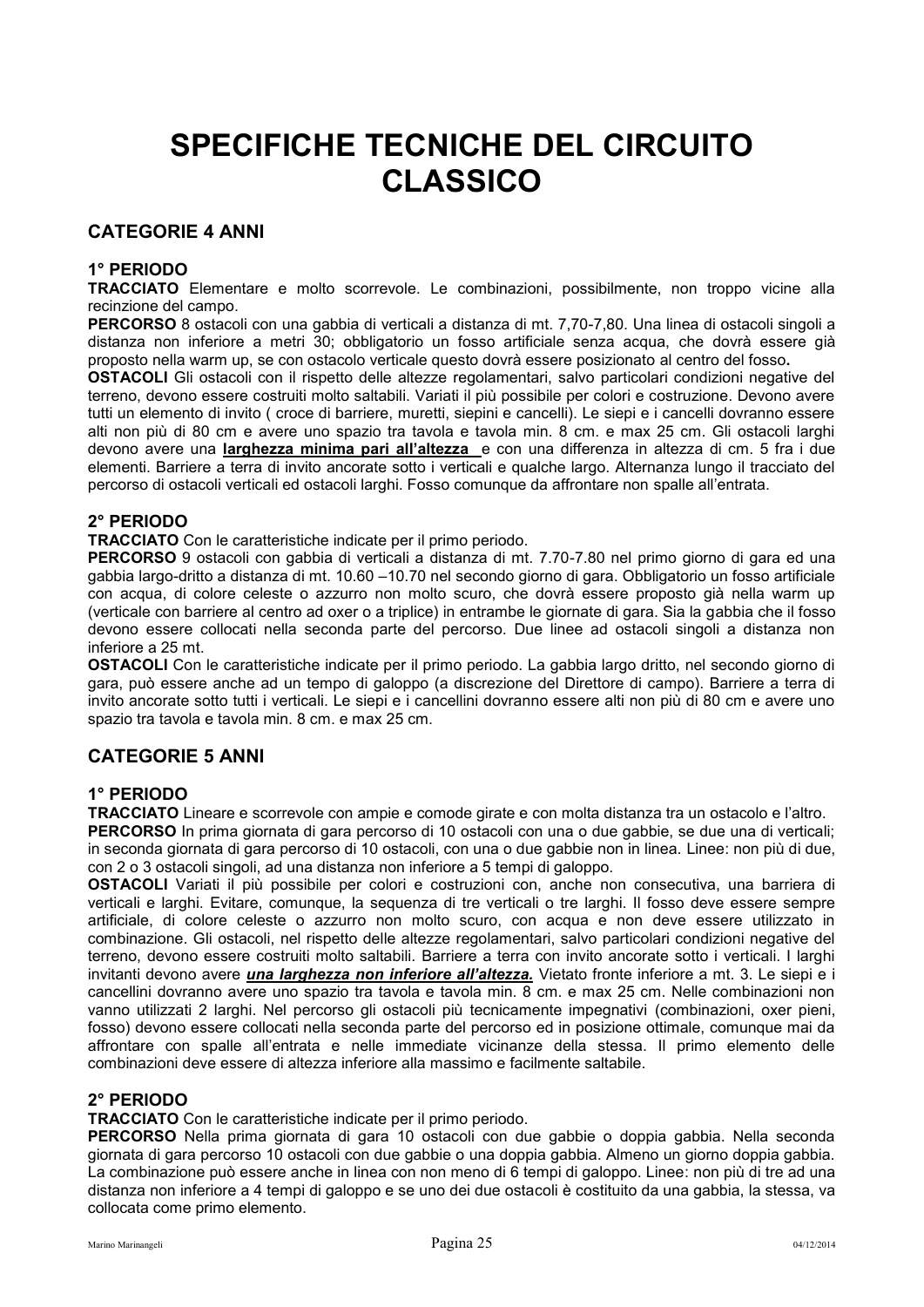**OSTACOLI** Larghi a barriere pari non ad altezza e larghezza massime. Vietato fronte inferiore a mt. 3. Le siepi e i cancellini dovranno avere uno spazio tra tavola e tavola min. 8 cm. e max 25 cm. Fosso sempre artificiale e con acqua, di colore celeste o azzurro non molto scuro. Riviera a fosso (se idonea anche fissa) con barriere di altezza non inferiore a cm. 90 e posizionata in modo che i cavalli, nella ricezione, non tocchino l'acqua. Per tale ostacolo vanno utilizzate barriere di 5 metri colorate; vietate quelle rustiche o monocolori. La riviera a fosso potrà essere inserita solo a partire dal 2° periodo e dovrà essere proposta già nella warm up. Obbligatorio nastro bianco o la stecca ( un piede nella stessa non costituisce errore).

La riviera deve essere in gomma rigida interrata oppure fissa in cemento, se idonea, con dimensioni non più di mt. 3,00 di larghezza e di fronte non inferiore a mt. 5, profondità max 25 cm.

## <span id="page-26-0"></span>**CATEGORIE 6 ANNI**

#### <span id="page-26-1"></span>**1° PERIODO**

**TRACCIATO** Deve poter consentire ai cavalieri di poter galoppare con fluidità e comunque evidenziare anche un buon livello di addestramento nell'impostazione delle curve.

NOTE: la misurazione del percorso deve essere *più severa,* tendente a far mantenere il ritmo di galoppo e non allargare le curve.

**PERCORSO** In prima giornata 11 ostacoli con due gabbie o una doppia gabbia. In seconda giornata 11 ostacoli con due gabbie o una doppia gabbia. Linea ad una distanza non inferiore a 5 tempi di galoppo se composta da 1 gabbia o una doppia gabbia (se composta da oxer consecutivi, questi devono essere a due tempi).

**OSTACOLI** Vietato fronte inferiore a mt. 3. Le siepi e i cancellini dovranno avere uno spazio tra tavola e tavola min. 8 cm. e max 25 cm. Fosso sempre artificiale e con acqua, di colore celeste o azzurro non molto scuro, se utilizzato in combinazione sempre come primo elemento. Riviera a fosso con nastro o stecca bianca (un piede nella stessa non costituisce errore) e con ostacolo costruito ad altezza non inferiore a cm. 90. La riviera a fosso deve essere utilizzata almeno in una giornata di gara.

La riviera deve essere in gomma rigida interrata oppure fissa in cemento, se idonea, con dimensioni non più di mt. 3,00 di larghezza e di fronte non inferiore a mt. 5, profondità max 25 cm.

### <span id="page-26-2"></span>**2° PERIODO**

**TRACCIATO** Deve poter consentire ai cavalieri di poter galoppare con fluidità e comunque evidenziare anche un buon livello di addestramento nell'impostazione delle curve.

NOTE: la misurazione del percorso deve essere *severa,* tendente a far mantenere il ritmo di galoppo e a non allargare le curve.

**PERCORSO** In prima giornata 11 ostacoli con 2/3 gabbie o una gabbia o una doppia gabbia. In seconda giornata di gara 11 ostacoli con due gabbie o solo doppia gabbia. Linee non inferiori a 4 tempi.

**OSTACOLI** Un'eventuale combinazione di due larghi deve essere sempre costruita a due tempi di galoppo. Vietato fronte inferiore a mt. 3. Le siepi e i cancellini dovranno avere uno spazio tra tavola e tavola min. 8 cm. e max 25 cm. Fosso artificiale con acqua e, se usato in combinazione, sempre come primo elemento. Riviera obbligatoria (con nastro o stecca bianca). Dovrà essere utilizzata almeno in un giorno di gara.

La riviera deve essere in gomma rigida interrata oppure fissa in cemento, se idonea, con dimensioni non più di mt. 3,00 di larghezza e di fronte non inferiore a mt. 5, profondità max 25 cm.

## <span id="page-26-3"></span>**CATEGORIE 7 ANNI**

#### <span id="page-26-4"></span>**1° PERIODO – 2°PERIODO**

PERCORSO 11-12 ostacoli con 2/3 gabbie, una gabbia e una doppia gabbia. Fosso artificiale o naturale; se artificiale sempre con acqua. Fosso possibile come qualsiasi elemento di una combinazione. Le siepi e i cancellini dovranno avere uno spazio tra tavola e tavola min. 8 cm. e max 25 cm.

Nel 1° periodo riviera obbligatoria almeno in una giornata di gara, a fosso o libera a discrezione del Direttore di Campo.

Nel 2° periodo riviera libera obbligatoria, almeno in una giornata di gara. In Gran Premio: 11-13 ostacoli; 3 gabbie o 1 gabbia + 1 doppia gabbia.

Consentito un salto con fronte inferiore a mt. 3. La misurazione del percorso dovrà tendere a far mantenere la velocità prescritta e a non far allargare le curve.

La riviera deve essere in gomma rigida interrata oppure fissa in cemento, se idonea, con dimensioni non più di mt. 3,50 di larghezza e di fronte non inferiore a mt. 5, profondità max 25 cm.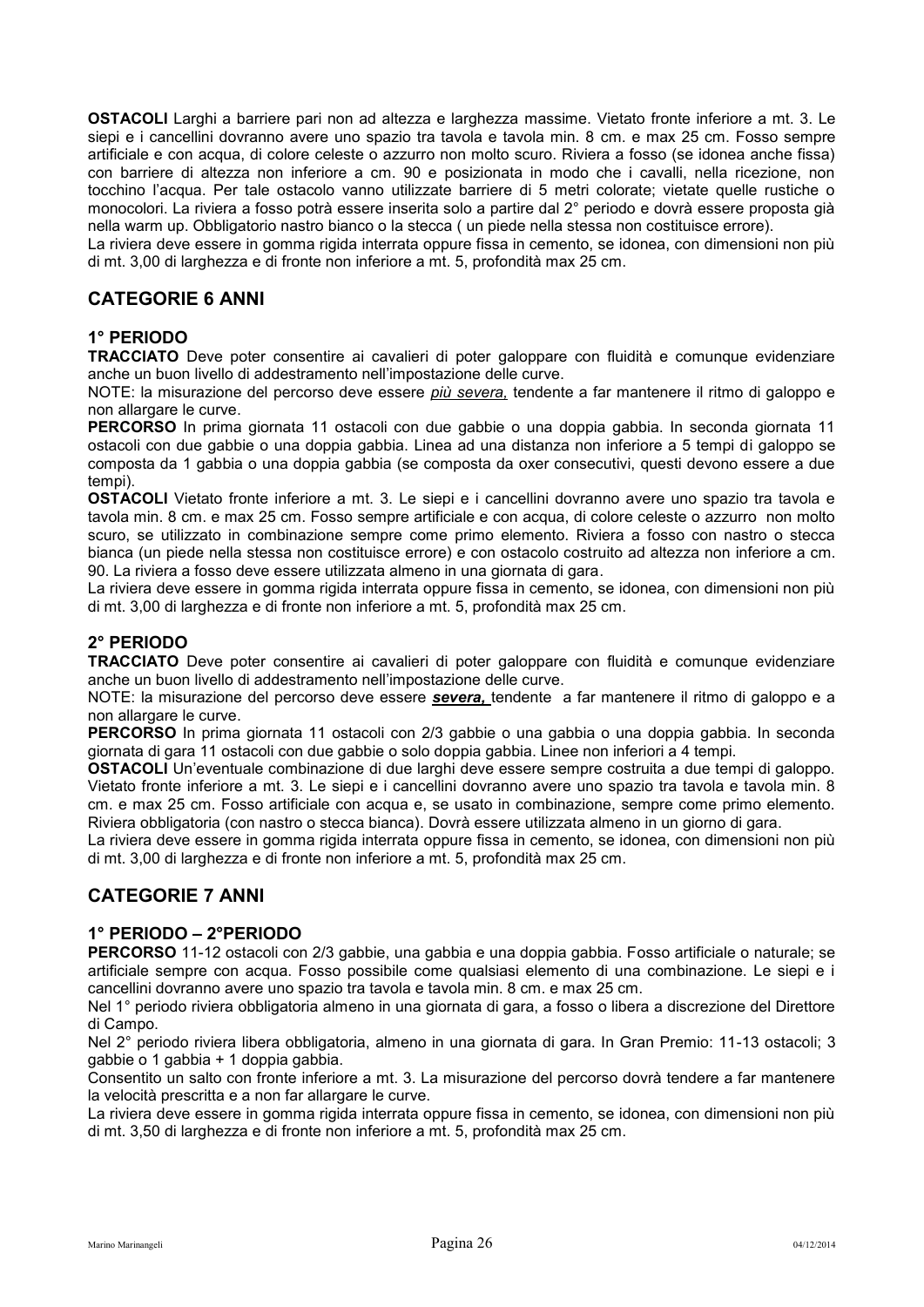## <span id="page-27-0"></span>**NORME COMUNI**

- Per tutte le categorie "cavalli giovani" i ferri reggi-barriera dovranno essere più chiusi (25 mm di profondità)
- $\checkmark$  Le norme e le specifiche tecniche dovranno essere adottate in tutte le categorie riservate ai cavalli giovani.
- $\checkmark$  La disposizione in base alla quale si stabilisce l'utilizzo della barriera a terra di invito si applica ai verticali composti di sole barriere.
- $\checkmark$  Per le categorie di livello Sport riservate ai cavalli di 5, 6 e 7 anni debbono essere utilizzate le specifiche tecniche previste rispettivamente per i cavalli di 4, 5 e 6 anni. (Ad esempio, la categoria 5 anni sport si svolgerà sul percorso della 4 anni elite). Le categorie Sport riservate ai cavalli di 4 anni si svolgeranno secondo le specifiche tecniche previste per le categorie 4 anni del 2° periodo con ostacoli di altezza uguale a quella del primo periodo.

## <span id="page-27-1"></span>**NORME TECNICHE CAVALLI GIOVANI**

#### <span id="page-27-2"></span>**BARDATURE E IMBOCCATURE**

- Non sono previste particolari restrizioni per le imboccature;
- È consentito l'uso della **martingala fissa** (con forchetta non costrittiva) applicata alla capezzina normale, solo nelle categorie riservate ai cavalli di **4 e 5** anni e nelle warm up (campo prova e campo gara); per i cavalli di **6 e 7** anni è consentito il loro uso solo in campo prova;
- E' consentito l'uso della **martingala fissa** anche nelle gare a giudizio, ma il binomio non rientrerà nella classifica a giudizio;
- È consentito l'uso delle **redini di ritorno** per i cavalli di **5** anni anche nel salto, soltanto in campo prova;
- E' consentito l'uso delle **redini di ritorno** per i cavalli di **6-7** anni nel salto (campo prova, warm up), escluso campo gara;
- E' vietato l'uso delle **redini di ritorno** per i cavalli di **4** anni nel salto (campo prova, campo gara, warm up);
- È vietato l'uso di **protezioni** rigide e/o alte agli arti posteriori e, comunque, qualsiasi tipo di protezione appesantita;
- È consentito l'uso delle **fasce** sia agli arti anteriori che posteriori.
- È vietato l'impiego di qualsiasi sistema di **paraocchi** o di cappuccio paraocchi è consentito l'uso di protezioni in pelo di agnello applicate ai montanti dell'imboccatura, purché le stesse non superino lo spessore complessivo di 3 cm. misurati a partire dalla guancia;
- È consentito l'uso dei **tiranti in gomma** e sistemi di **abbassatesta** solo in campo prova per il lavoro in piano.

In merito alle protezioni, i cavalli giovani devono rispettare le seguenti prescrizioni:

Tutte le protezioni sui posteriori devono avere una lunghezza interna massima di 16 cm e una larghezza minima esterna di 5 cm.

Per gli arti posteriori dovranno, inoltre, essere rispettati i seguenti criteri:

- L'interno delle protezioni dovrà essere liscio, le stringhe dovranno essere di velcro, non attaccato all' elastico; non possono essere usati né ganci né cinturini;
- La parte rotonda e rigida della protezione deve essere piazzata intorno alla parte interna del nodello;
- Nessun ulteriore elemento può essere usato in aggiunta alla protezione.

Il peso massimo dell'equipaggiamento consentito agli arti posteriori dei cavalli è di 500 gr (ferri esclusi). Nessuna restrizione è imposta per ciò che riguarda la sella.

Per ragioni di sicurezza, gli staffili e le staffe non possono essere legati alla cinghia del sottopancia. Il piede od altre parti del corpo del cavaliere non possono essere in alcun modo fissati alla sella e/o alle staffe.

**Sanzioni:** L'inosservanza di tali norme è punibile con l'esclusione del cavallo dalla categoria o dalla classifica.

**Warm up:** L'altezza delle warm up sarà di 5 cm minore rispetto alla gara di riferimento. Il percorso si articolerà su 6/8 ostacoli (di cui 1 gabbia).

Al cavaliere viene concesso un tempo prefissato di 90" ed in tale lasso di tempo non è obbligato a saltare tutti gli ostacoli, ma solamente quelli che ritiene opportuno e non obbligatoriamente nell'ordine indicato dalla loro numerazione, con la possibilità, inoltre, di saltare lo stesso ostacolo più volte. Al cavaliere potrà essere concessa la facoltà di chiedere che venga abbassato un ostacolo del percorso.

Scaduto il tempo concesso, un suono della campana porrà termine alla prova di addestramento.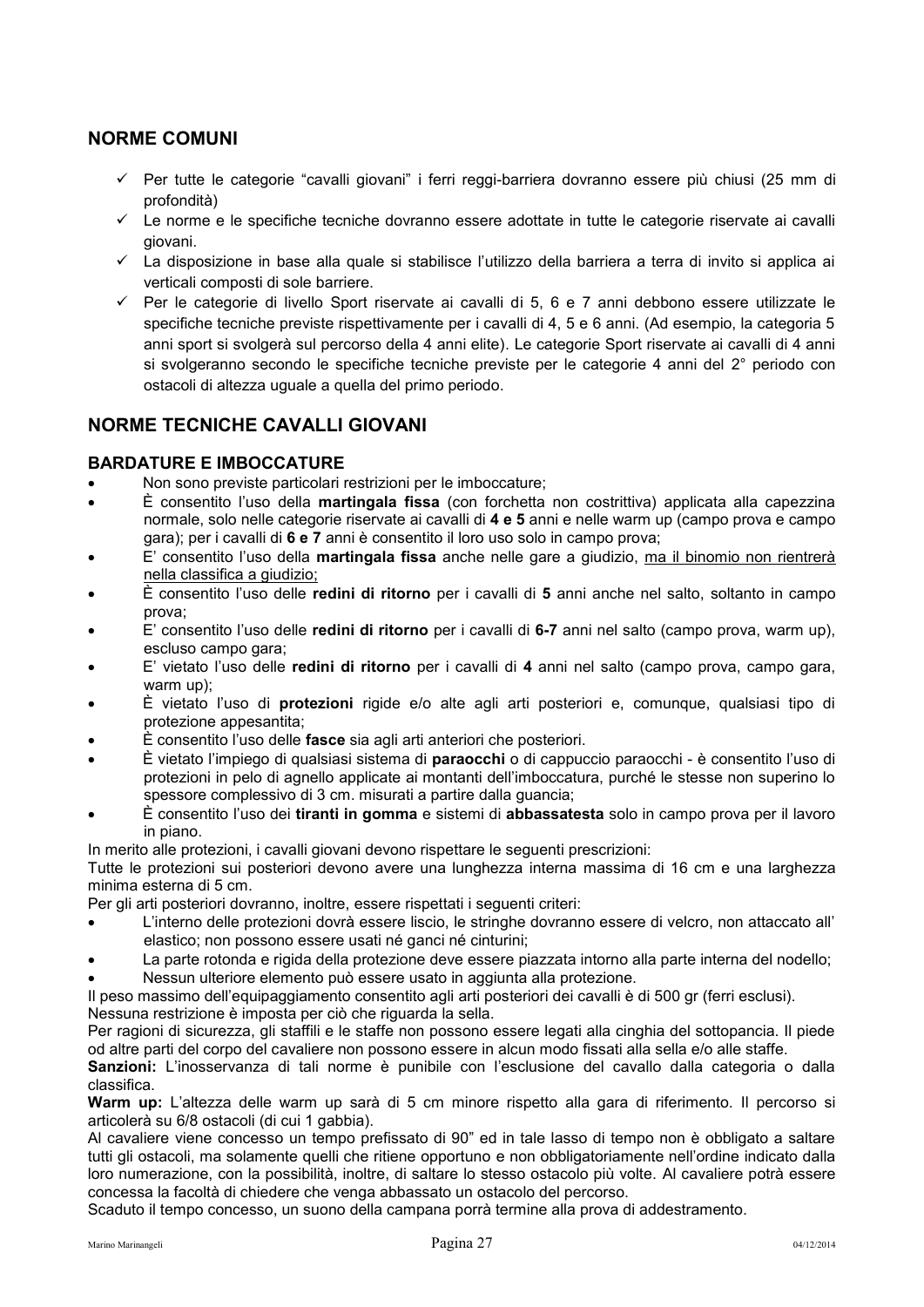**In gara:** nelle categorie di 4 e 5 anni, il cavallo, dopo l'eliminazione, (fatta eccezione per la caduta del cavallo o cavaliere), potrà completare il percorso a scopo addestrativo, a discrezione del Tecnico giudicante, fino ad esaurimento del tempo limite.

## <span id="page-28-0"></span>**CRITERI DI VALUTAZIONE PER LE CATEGORIE A GIUDIZIO CAVALLI 4 e 5 ANNI**

Il tecnico o i tecnici giudicanti attribuiranno dei punti da 1 a 10, frazionabili per 0,50, per ogni salto. Sono, inoltre, previsti 5 voti d'insieme che saranno espressi sulle seguenti motivazioni:

- **Status**: toelettatura, stato di nutrizione e tonicità muscolare;
- **Qualità andature:** ritmo, cadenza, elasticità; ampiezza, regolarità.
- **Svolgimento**: serenità, leggerezza e controllo (premia la qualità dell'addestramento);
- **Tecnica**: valuta la modalità di impiego sul salto del cavallo (incollatura, esecuzione anteriori, dorso, passaggio posteriori)
- **Agilità e forza:** definisce il valore atletico complessivo supposto in base alla prestazione.

Al punteggio raggiunto saranno sottratti dei punti per eventuali penalità agli ostacoli:

2 punti per ciascun abbattimento.

3 punti per la prima disobbedienza.

La seconda disobbedienza, la caduta del cavallo o del cavaliere comportano l'eliminazione.

L'eventuale superamento del tempo massimo comporta l'attribuzione delle penalità relative che andranno sottratte dal punteggio conseguito.

Il superamento del tempo limite comporta l'eliminazione.

Per i cavalli di 4 anni è obbligatorio, all'entrata, in un punto prestabilito posto nelle vicinanze dell'ostacolo n. 1, l'effettuazione di un circolo al trotto. La non esecuzione comporta 2 punti di penalizzazione.

#### **Linee guida sulla valutazione del singolo ostacolo**

Nell'esprimere il voto viene valutata la libera espressione del gesto atletico nella corretta esecuzione tecnica del salto.

Qualora un cavallo si venisse a trovare in difficoltà in una o più circostanze, suo malgrado e non per cause a lui stesso imputabili, e denotasse la capacità di togliersi dai guai risolvendo positivamente la difficile situazione, questi non dovrà essere penalizzato dal Tecnico Giudicante.

Rimesse o partenze grandi, quando determinate da un evidente errore del cavaliere, non devono, quindi, comportare una penalizzazione del cavallo.

Non devono essere premiati i salti eccessivi e le parabole non compiute.

L'abbattimento dell'ostacolo comporta comunque un voto insufficiente. (voto massimo 5)

Per le combinazioni (gabbie o doppie gabbie) verrà espresso un voto unico.

#### **Linee guida sulla valutazione del percorso**

Si vuol vedere un percorso scorrevole, lineare, con un cavallo che galoppa con serenità e concentrazione verso i salti, che avanza diritto e senza esitazioni. Deve essere, altresì, evidente la decontrazione, sia nel movimento sia nel salto. Lo stesso deve essere, inoltre, giustamente dimensionato con l'entità e la natura dell'ostacolo.

I tecnici giudicanti, per esprimere il loro giudizio utilizzeranno le schede allegate (all 3 e 4,).

Il punteggio conseguito da ciascun cavallo è determinato dalla media dei voti attribuiti da ciascun giudice.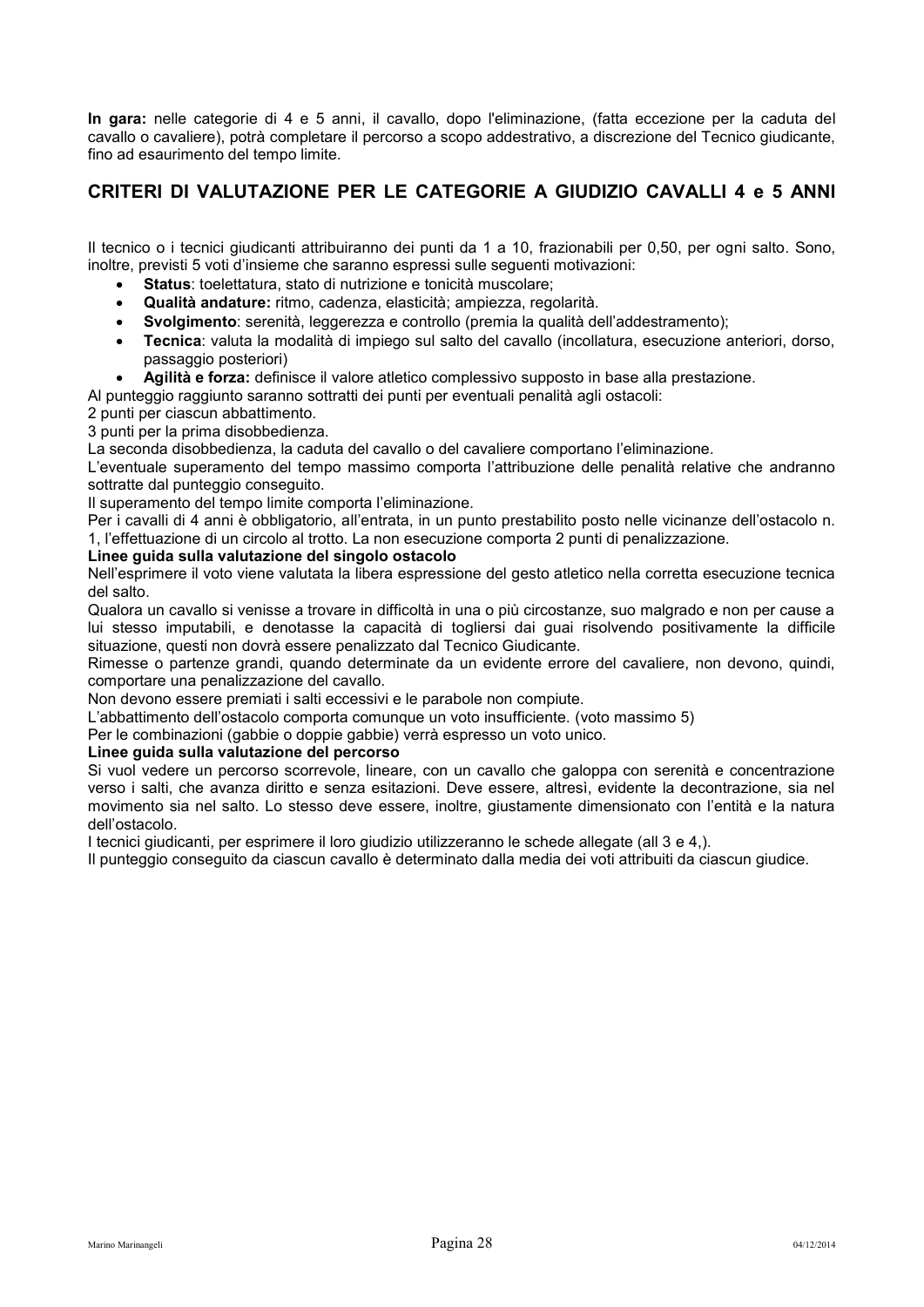## <span id="page-29-0"></span>**CAMPIONATI DEL MONDO CAVALLI GIOVANI**

La selezione dei cavalli di 5, 6 e 7 anni che parteciperanno al Campionato del Mondo Cavalli Giovani sarà effettuata in un apposito concorso di selezione che si svolgerà in concomitanza della 5^ tappa del Circuito di Eccellenza FISE. Saranno qualificati i primi 4 cavalli della classifica finale.

Al concorso di selezione saranno ammessi i cavalli che partecipando alle gare di livello Top del Circuito Classico abbiano ottenuto almeno 1 percorso netto (ostacoli e tempo). La qualifica può essere ottenuta anche effettuando un percorso netto nelle categorie Elite del 3° giorno nelle tappe del 2° periodo.

## <span id="page-29-1"></span>**CONCORSO DI SELEZIONE**

Il Concorso si articolerà in tre giornate e si svolgerà secondo il seguente calendario

1° giorno prima prova di selezione cavalli di 5, 6 e 7 anni

2° giorno: seconda prova di selezione cavalli di 5, 6 e 7 anni

3° giorno: prova finale di selezione cavalli di 5, 6 e 7 anni.

#### **Le prove si svolgeranno secondo il seguente programma tecnico:**

#### *Cavalli di 5 anni*

| 1 <sup>^</sup> prova          | categoria di precisione (PF 1)                                                                                                 | Altezza Max 1.25 | vel. 350 m/m |
|-------------------------------|--------------------------------------------------------------------------------------------------------------------------------|------------------|--------------|
| 2 <sup>^</sup> prova          | categoria di precisione (PF 1)                                                                                                 | Altezza Max 1.25 | vel. 350 m/m |
| prova finale                  | categoria a due manche (PF 8)                                                                                                  | Altezza Max 1.30 | vel. 350 m/m |
|                               | (nella categoria a due manche tutti i binomi partiti nella 1 <sup>^</sup> manche prenderanno parte alla 2 <sup>^</sup> manche, |                  |              |
| eliminati e ritirati esclusi) |                                                                                                                                |                  |              |

#### *Cavalli di 6 anni*

| 1 <sup>^</sup> prova | categoria a fasi consecutive (PF 20 bis) Altezza Max 1.30 |                  | vel. 350 m/m |
|----------------------|-----------------------------------------------------------|------------------|--------------|
| 2 <sup>^</sup> prova | categoria a tempo Tab. A (PF 3)                           | Altezza Max 1.30 | vel. 350 m/m |
| prova finale         | categoria mista (PF 7)                                    | Altezza Max 1.35 | vel. 350 m/m |
| Cavalli di 7 anni    |                                                           |                  |              |
| 1 <sup>^</sup> prova | categoria a fasi consecutive (PF 20 bis) Altezza Max 1.40 |                  | vel. 350 m/m |
| 2 <sup>^</sup> prova | categoria a tempo Tab. A (PF 3)                           | Altezza Max 1.40 | vel. 350 m/m |
| prova finale         | categoria mista (PF 7)                                    | Altezza max 1.45 | vel. 350 m/m |

Per la costruzione dei percorsi valgono le specifiche tecniche previste per il Circuito di Eccellenza FISE. Dopo le prime due prove accederanno alla prova finale il primo 30% dei cavalli di 5 anni e il primo 50% dei cavalli di 6 e 7 anni, con un minimo di 15 cavalli.

#### **Quota di iscrizione forfettario: € 60,00 Quota box: € 80,00**

#### <span id="page-29-2"></span>**MONTEPREMI**

Il Montepremi complessivo è di € 31.000,00 ripartito secondo la seguente tabella:

| Categoria | 1° giorno | 2° giorno | Prova finale |
|-----------|-----------|-----------|--------------|
| 5 anni    | 2.000,00  | 2.400.00  | 3.600,00     |
| 6 anni    | 2.800.00  | 3.200.00  | 4.800.00     |
| ' anni    | 3.200,00  | 3.600.00  | 5.400.00     |

**Il montepremi, nelle prime due prove, sarà ripartito secondo la tabella FISE tenendo conto del numero dei partecipanti; nella terza prova secondo tabella FISE assegnando, in ogni caso, 10 premi.** 

#### <span id="page-29-3"></span>. **ACCESSO ALLA PROVA FINALE**

#### **Cavalli di 5 anni**

Al termine delle prime due prove sarà stilata una classifica data dalla somma delle penalità riportate da ciascun binomio.

Avranno accesso alla finale il primo 30% dei cavalli con un minimo di 15 cavalli.

#### **Cavalli di 6 e 7 anni**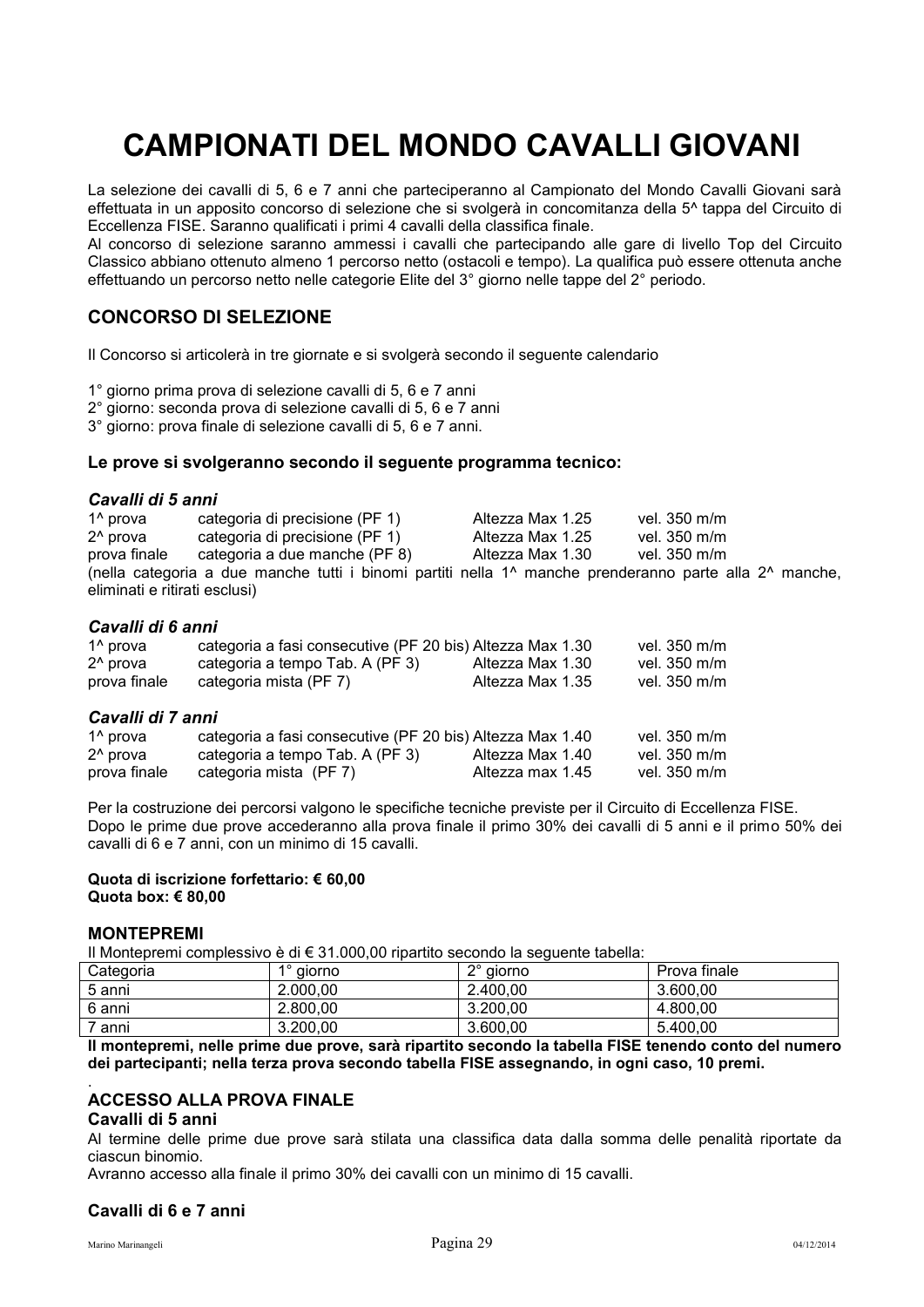Al termine delle prime due prove la classifica sarà stilata in base ai seguenti criteri:

al termine di ciascuna prova il binomio 1° classificato riceve tanti punti quanti sono i partenti della prima prova di selezione più uno; il 2° classificato tanti punti quanti sono i partenti meno uno e così via decrescendo. La somma dei punti di classifica determinerà la classifica provvisoria.

Avranno accesso alla finale il primo 50% dei cavalli con un minimo di 15 cavalli.

#### <span id="page-30-0"></span>**NORME SPECIFICHE**

- 1. Nel concorso di selezione scuderizzazione obbligatoria.
- 2. Saranno effettuate visite veterinarie ai cavalli selezionati per il Campionato del Mondo .
- 3. Saranno effettuati controlli antidoping per tutta la durata delle selezioni.
- 4. Nel concorso di selezione vale il regolamento del circuito Classico e per quanto non previsto il regolamento nazionale di salto ostacoli FISE.
- 5. Il concorso di selezione è qualificante per la Finale del Circuito Classico con le stesse modalità previste per le categorie Top del Circuito Classico.
- 6. i binomi eliminati o ritirati nella prima prova riceveranno 20 penalità in più (5 anni) o 20 punti in meno (6 e 7 anni) del peggior percorso.

## <span id="page-30-1"></span>**NORME DI SELEZIONE**

Ai fini della selezione, solo per i cavalli che hanno partecipato alla terza prova, verrà stilata una classifica finale in base ai seguenti criteri:

#### **Cavalli di 5 anni**

Le classifiche Finali saranno elaborate tenendo conto della somma delle penalità delle 3 prove e, a parità di penalità, del tempo della 2^ manche della 3^ prova.

## **Cavalli di 6 e 7 anni**

Al termine di ciascuna prova il binomio 1° classificato riceve tanti punti quanti sono i partenti della prima prova di selezione più uno; il 2° classificato tanti punti quanti sono i partenti meno uno e così via decrescendo. La somma dei punti di classifica determinerà la classifica provvisoria.

Nella terza prova il punteggio sarà attribuito in base ai criteri utilizzati nelle prime due e moltiplicato per il coefficiente 1,50.

Le classifiche finali sono determinate sommando i punti ottenuti nelle tre prove.

Si qualificheranno per la partecipazione ai Campionati del Mondo Cavalli Giovani, per ciascuna fascia di età, i primi quattro cavalli della classifica finale.

#### <span id="page-30-2"></span>**PREPARAZIONE DEI CAVALLI**

Uno staff tecnico seguirà i cavalli selezionati fino allo svolgimento del Campionato del Mondo sulla base di un programma di preparazione definito dallo stesso. Potrà essere effettuato un ritiro di preparazione in prossimità della località di svolgimento del Campionato.

I cavalli selezionati saranno sottoposti a visite veterinarie e controlli antidoping. Qualora i proprietari ed i cavalieri interessati non si attengano alle indicazioni dello staff tecnico potranno essere esclusi dalla partecipazione al Campionato.

Durante la trasferta i cavalieri dovranno attenersi alle disposizioni tecniche dello staff. La mancata osservanza delle stesse, suscettibile di pregiudicare la prestazione del binomio, può comportare, a giudizio dei tecnici, la diminuzione o la totale eliminazione del contributo di partecipazione previsto.

## <span id="page-30-3"></span>**PREMI DI PARTECIPAZIONE**

Il MPAAF prevede per i cavalli partecipanti un contributo di partecipazione di € 3.000,00 qualora il cavallo porti a termine tutte le prove previste. Ai cavalli che partecipano ad una finale viene assegnato un contributo di classifica di € 1.500,00 purchè completino il percorso e di € 3.000,00 se si classificano nei primi 5 posti.

Il contributo di partecipazione viene assegnato interamente al proprietario.

Il contributo di classifica viene assegnato per l'80% al proprietario e per il 20% all'allevatore.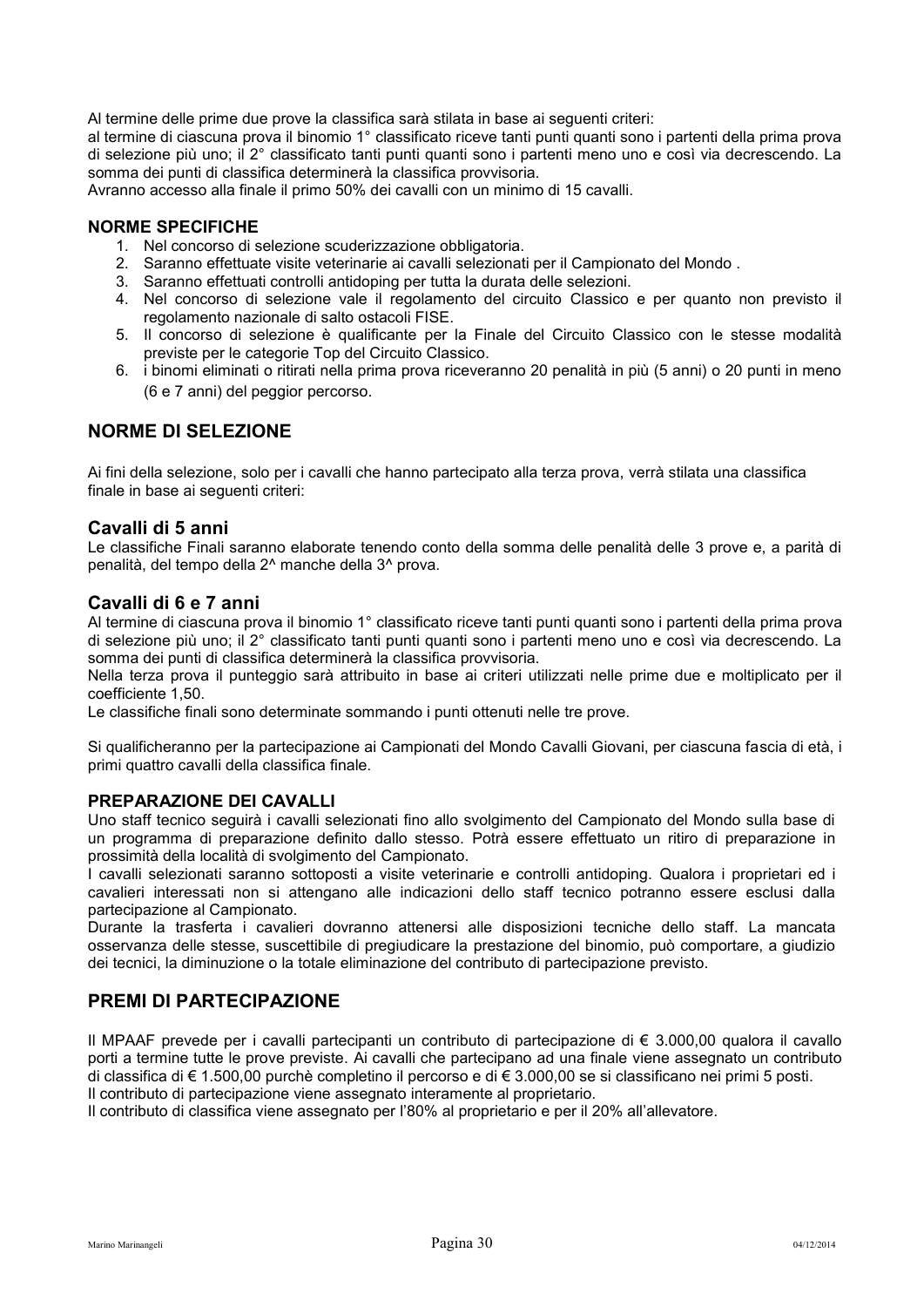## **CSIO ROMA**

<span id="page-31-0"></span>Nell'ambito del 83° CSIO di Roma – P.zza di Siena si svolgeranno due categorie open riservate ai cavalli di 7 anni. Alle gare parteciperanno 20 cavalli di cui, almeno 10 italiani. I soggetti saranno selezionati tramite una Computer List elaborata dalla FISE in base ai risultati delle tappe del Circuito Classico e delle categorie riservate dei concorsi internazionali da due stelle e superiori svoltesi nel periodo 6 marzo – 10 maggio. Il montepremi complessivo MPAAF è di € 12.000,00.

Per l'evento sarà pubblicato un regolamento specifico.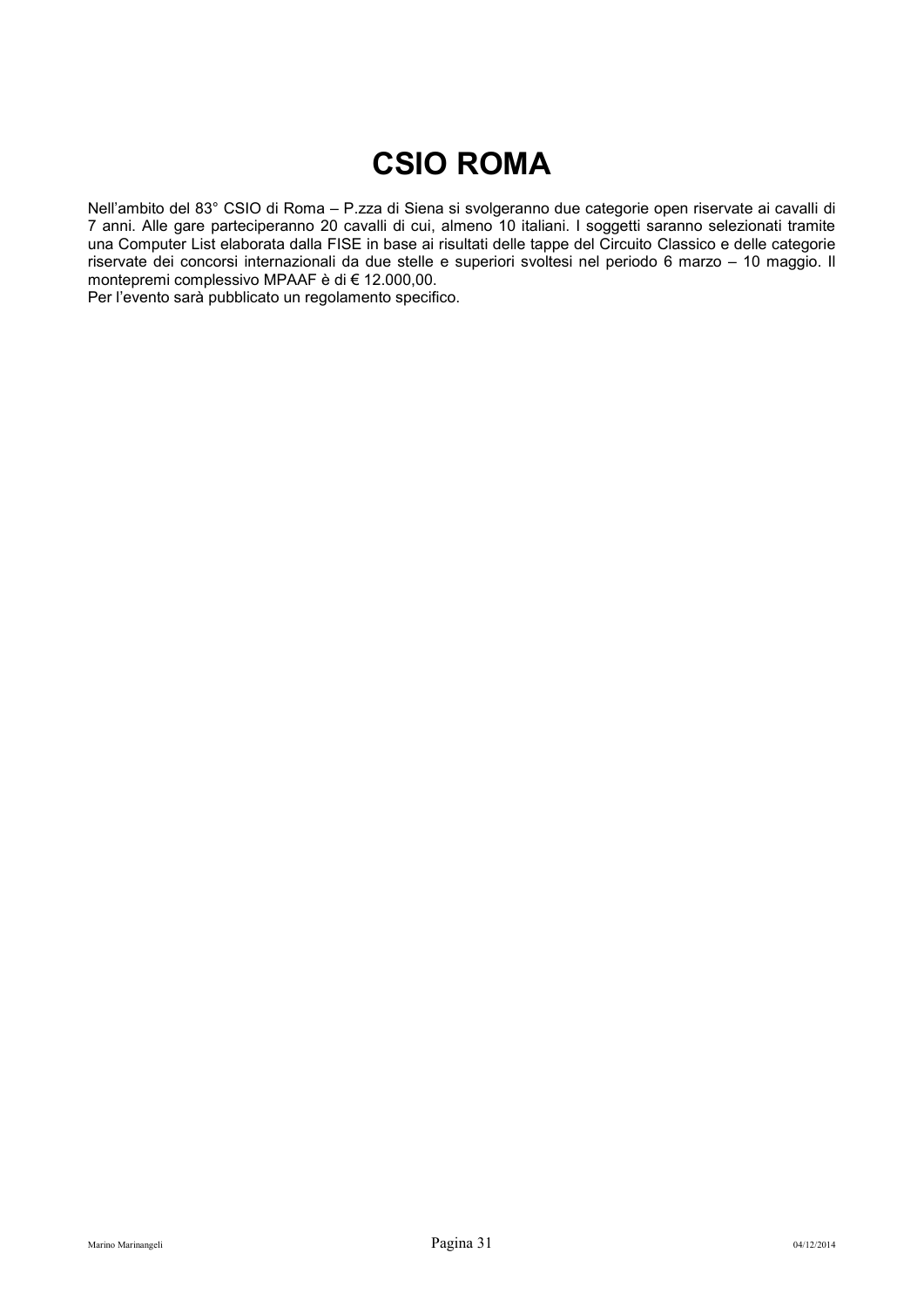## <span id="page-32-0"></span>**PROVVIDENZE PER I CAVALLI IMPIEGATI NEL SALTO AD OSTACOLI**

Le provvidenze sono riservate ai cavalli iscritti ai Libri Genealogici tenuti dal MPAAF (PSO, AngloArabo, Sella Italiano) ed ai PSI con passaporto MPAAF:

- 1. In tutti i concorsi nazionali ed internazionali di salto ostacoli dotati di montepremi sono riconosciute provvidenze a favore degli allevatori fino al 20% del premio vinto;
- 2. Nei concorsi internazionali svolti all'estero di livello CSI 3 stelle e superiore, solo nelle gare con altezza minima H 140, sono riconosciute ai proprietari ed agli allevatori le provvidenze sotto indicate. Gli importi sono moltiplicati per 3 nei Gran Premi. I limiti delle altezze non valgono per i cavalli di 6 e 7 anni nelle categorie riservate dei CSI 3 stelle e superiori e dei CSIYH programmati nell'ambito degli stessi.

**CSI 3 e 4 stelle** 

| 1° classificato                                                                                                 | € | 1.800,00 |
|-----------------------------------------------------------------------------------------------------------------|---|----------|
| $2^{\circ}$ - $5^{\circ}$ class                                                                                 | € | 900,00   |
| $6^\circ$ - 10 $^\circ$ class                                                                                   | € | 450,00   |
| CSIO, CSI-W e CSI 5 stelle                                                                                      |   |          |
| 1° classificato                                                                                                 | € | 2.700,00 |
| 2° - 5°class                                                                                                    | € | 1.350,00 |
| $6^\circ$ - 10 $^\circ$ class                                                                                   | € | 675,00   |
| the contract of the contract of the contract of the contract of the contract of the contract of the contract of |   |          |

Le provvidenze vengono assegnate solo se il cavallo rientra nel primo 50% della classifica.

Le provvidenze del punto 1 non sono cumulabili con quelle del punto 2. Lo stanziamento complessivo per le provvidenze del punto 2 è di € 65.000, in caso di superamento gli importi saranno ridotti in modo proporzionale.

Per il pagamento delle provvidenze relative ai concorsi svolti all'estero, gli interessati debbono comunicare i risultati ottenuti, tramite il modulo allegato, entro il 31 dicembre 2015.

Le provvidenze previste al punto 1 sono pagate per il 100% al possessore dei diritti allevatoriali.

Le provvidenze previste al punto 2 sono pagate per l'80% al proprietario e per il 20% all'allevatore.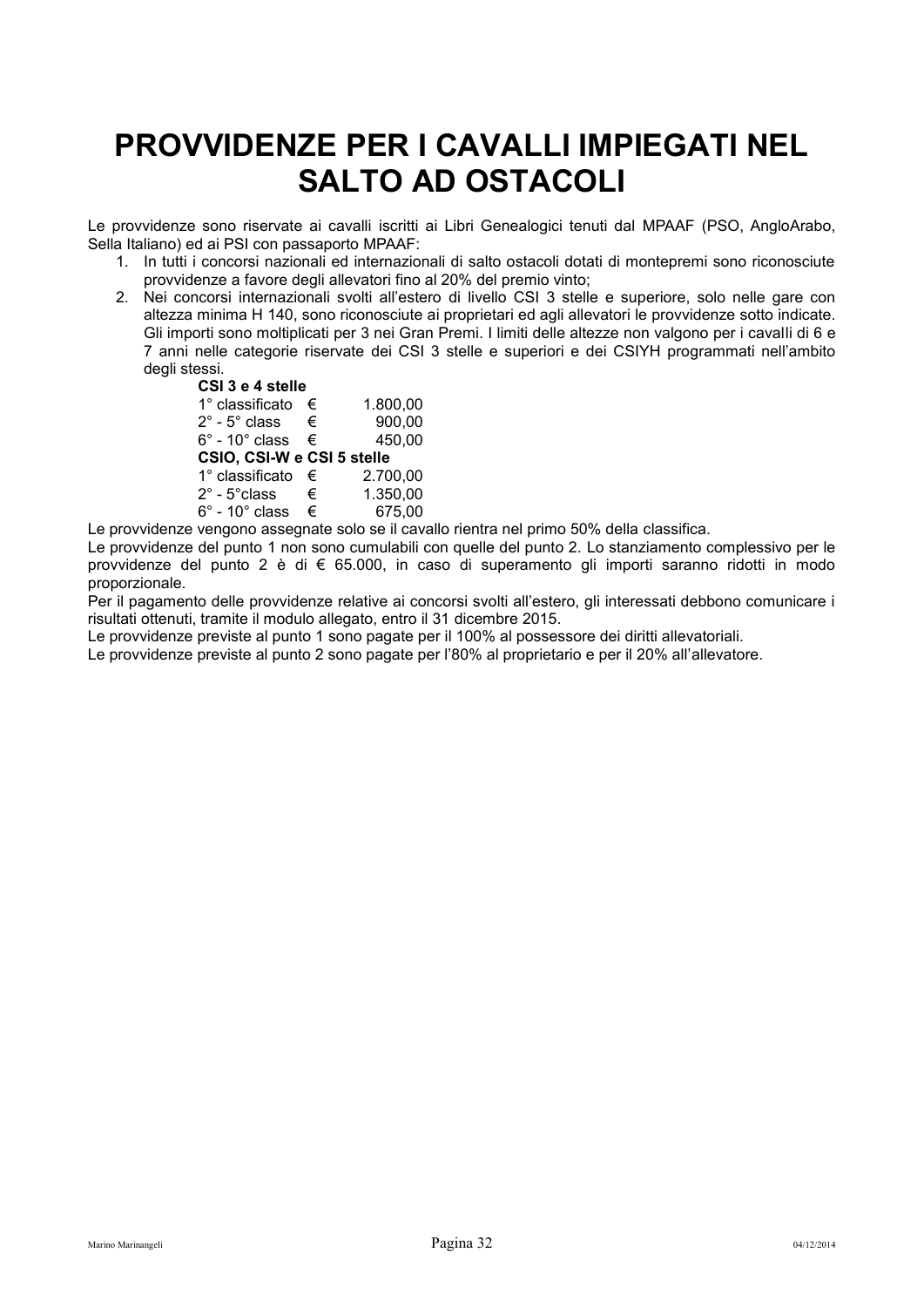## <span id="page-33-0"></span>**TECNICI ADDESTRATORI DI CAVALLI GIOVANI**

Il MPAAF in collaborazione con l'ANTAC (Associazione Nazionale Addestratori di Cavalli) intende valorizzare l'attività dei Tecnici Addestratori di cavalli giovani. A tale scopo, nelle tappe del Circuito Classico e nelle Finali sono previsti premi d'onore messi a disposizione dall'ANTAC. I premi saranno assegnati con le seguenti modalità:

#### **Tappe del Circuito Classico**

I premi sono riservati ai tecnici di età compresa tra 18 e 40 anni. Sarà premiato il primo della speciale classifica a punti, elaborata, limitatamente alle categorie riservate ai cavalli di 4 e 5 anni, con i seguenti criteri: al 1° classificato viene attribuito un punteggio pari al numero dei partenti + 1, al 2° classificato un punteggio pari al numero dei partenti – 1, al terzo classificato un punteggio pari al numero dei partenti -2 e così via fino all'ultimo classificato (sono esclusi i binomi eliminati e/o ritirati). Sono cumulabili i punti ottenuti con più cavalli montati nella stessa categoria.

#### **Finali Nazionali**

Nelle Finali è previsto un premio per le categorie dei cavalli di 4 e 5 anni riservato ai tecnici di età compresa tra i 18 ed i 40 anni ed un premio per le categorie dei cavalli di 6 e 7 anni riservato al Tecnico addestratore di cavalli più giovane presente nella finale delle suddette categorie. Sono escluse le categorie del Criterium.

> Il Direttore Generale Dr. Emilio Gatto

**ALLEGATI** 

- **1. calendario (pubblicato a parte)**
- **2. dichiarazione antidoping**
- **3. scheda valutazione 4 anni**
- **4. scheda valutazione 5 anni**
- **5. elenco direttori di campo**
- **6. risultati ottenuti all'estero**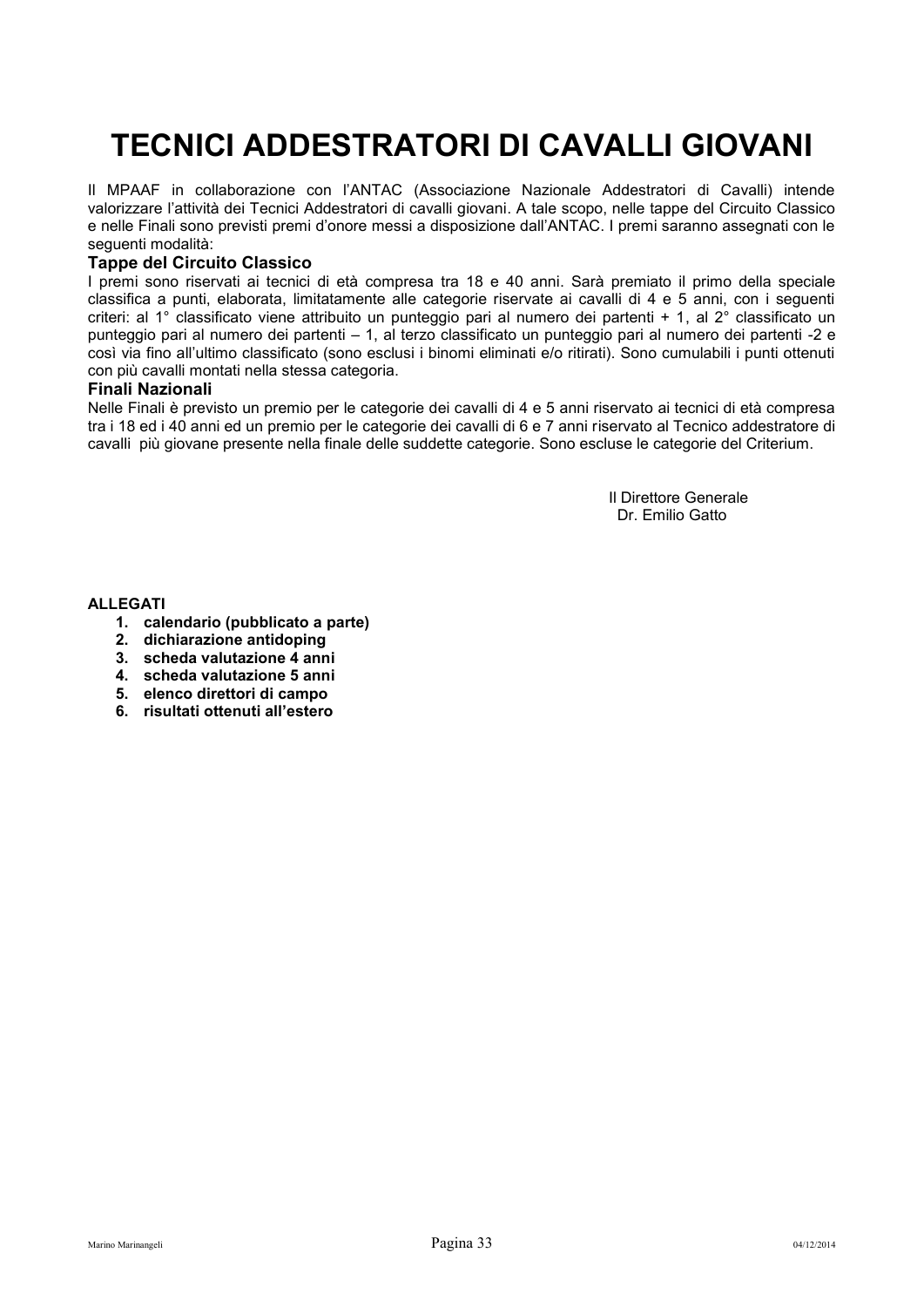

DIPARTIMENTO DELLE POLITICHE COMPETITIVE, DELLA QUALITA' AGROALIMENTARE, IPPICHE E DELLA PESCA

DIREZIONE GENERALE PER LA PROMOZIONE DELLA QUALITA' AGROALIMENTARE E DELL'IPPICA  $P\Omega \Delta I$ 

## **AUTORIZZAZIONE CONTROLLI VETERINARI ED ANTIDOPING**

Proprietario/responsabile\* del cavallo…………………………………… Passaporto…………………….

**Presa visione del regolamento e programma MPAAF di Salto ad Ostacoli 2015 e del "Regolamento per il controllo delle sostanze proibite" dichiara di accettarli in ogni parte ed autorizza espressamente il MPAAF a sottoporre il cavallo a controlli antidoping e di verifica del rispetto della normativa vigente sul benessere animale presso il proprio allevamento/scuderia e/o presso le strutture dove si svolgono i concorsi.** 

Comunica che il cavallo è reperibile presso la seguente struttura:

\* depennare la voce che non interessa

*INFORMATIVA SULLA PRIVACY: Ai sensi del D.legs 196/2003, il MPAAF informa che i dati sopra comunicati saranno trattati ed utilizzati per l'espletamento dei compiti istituzionali, nonché forniti ai soggetti incaricati di espletare, per conto del Ministero, attività funzionali allo svolgimento di tali compiti.*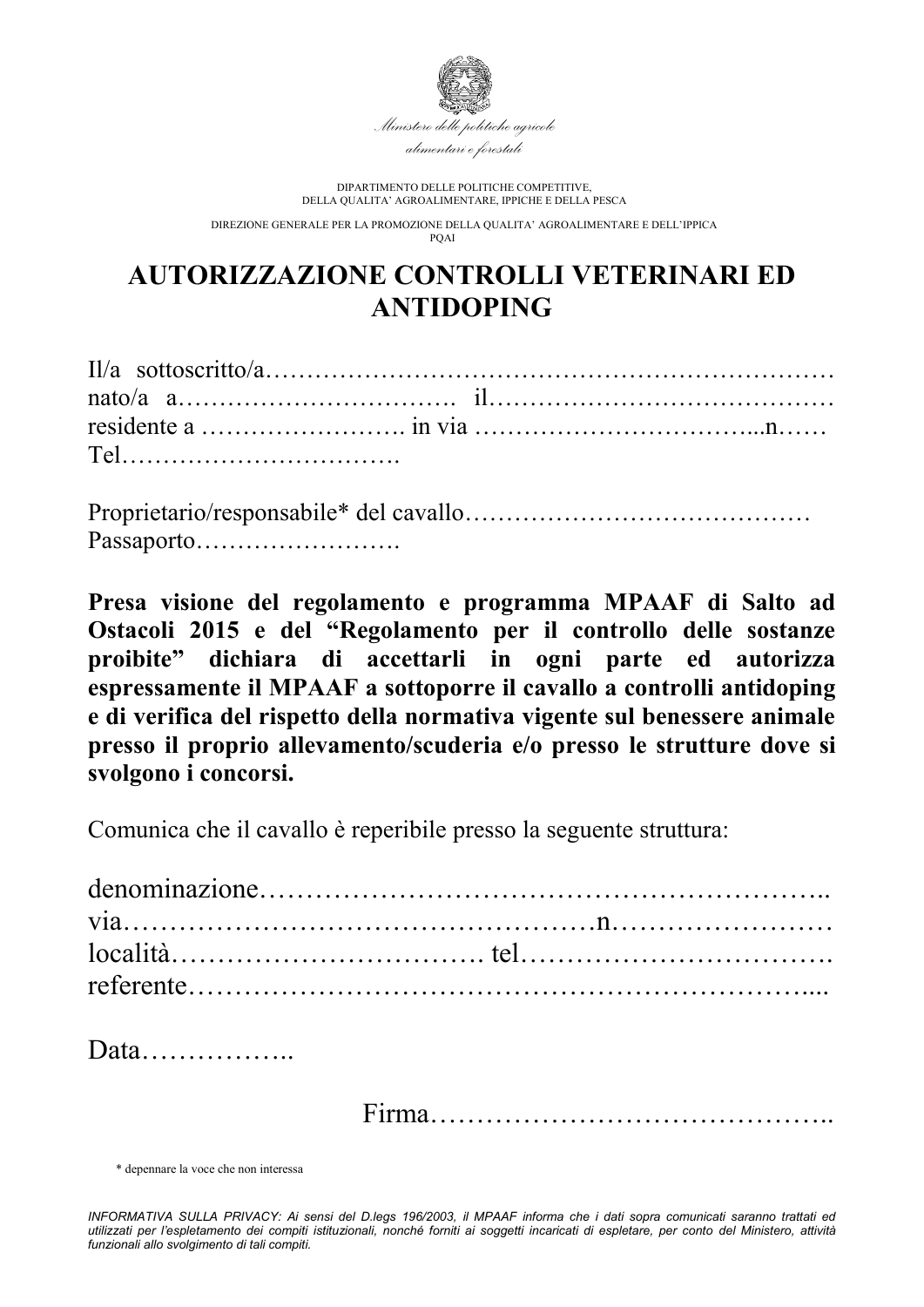

DIPARTIMENTO DELLE POLITICHE COMPETITIVE, DELLA QUALITA' AGROALIMENTARE, IPPICHE E DELLA PESCA

DIREZIONE GENERALE PER LA PROMOZIONE DELLA QUALITA' AGROALIMENTARE E DELL'IPPICA PQAI

## **PROGRAMMA SALTO AD OSTACOLI 2015**

## **ATTESTA**

|                                   |  | presentato il modulo di "AUTORIZZAZIONE CONTROLLI |  |
|-----------------------------------|--|---------------------------------------------------|--|
| <b>VETERINARI ED ANTIDOPING".</b> |  |                                                   |  |

Data…………………

Firma……………………………

\* depennare la voce che non interessa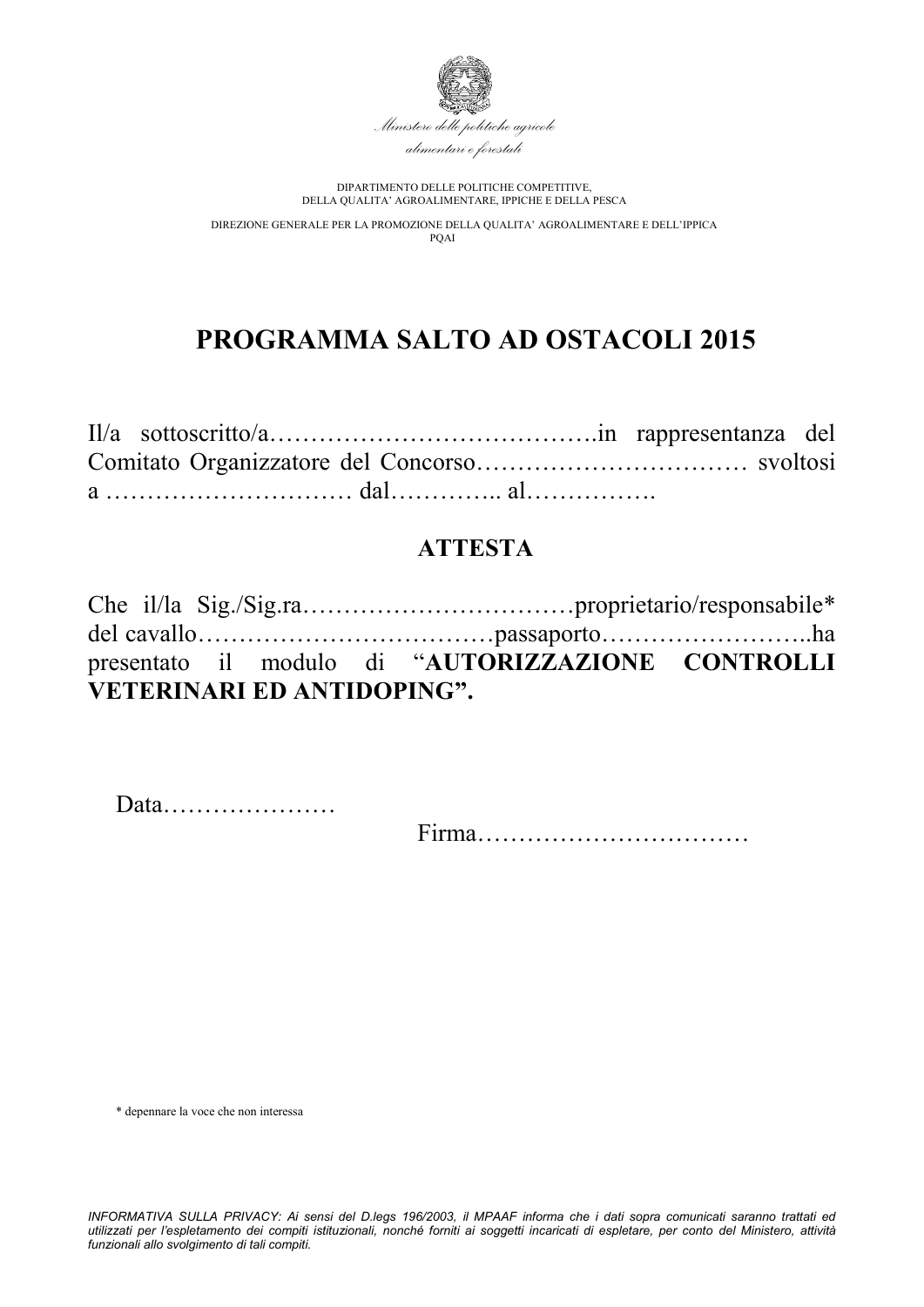## **MPAAF Concorso: SCHEDA DI Data: VALUTAZIONE Cavallo: CATEGORIA 4 ANNI Tecnico Giudicante:**

**Premio:**

**Cavaliere:**

|                         | Salto n <sup>o</sup> Punti negativi | Voto salto | <b>Note</b>          | Valutazioni     |
|-------------------------|-------------------------------------|------------|----------------------|-----------------|
|                         | $-2$ err. $-3$ ferm.                |            |                      | 10=eccellente   |
| $\boldsymbol{2}$        | $-2$ err. $-3$ ferm.                |            |                      | $9 = ottimo$    |
| $\mathbf{3}$            | $-2$ err. $-3$ ferm.                |            |                      | 8=moltobuono    |
| $\overline{\mathbf{4}}$ | $-2$ err. $-3$ ferm.                |            |                      | $7 = buono$     |
| 5                       | $-2$ err. $-3$ ferm.                |            |                      | 6=sufficiente   |
| 6                       | $-2$ err. $-3$ ferm.                |            |                      | 5=insufficiente |
| 7                       | $-2$ err $-3$ ferm.                 |            |                      | 4=scarso        |
| 8                       | $-2$ err. $-3$ ferm                 |            |                      | $3$ =male       |
| 9                       | $-2$ err. $-3$ ferm.                |            |                      | 2=molto male    |
| 10                      | $-2$ err. $-3$ ferm.                |            |                      | $1 = p$ essimo  |
|                         | $\bullet$                           |            | Totale $(ne+nf+p)$ = |                 |

 **ne nf p**

| voti d'insieme           |        | Voto | <b>Note</b> |
|--------------------------|--------|------|-------------|
| <b>STATUS</b>            |        |      |             |
| <b>QUALITA' ANDATURE</b> |        |      |             |
| <b>SVOLGIMENTO</b>       |        |      |             |
| <b>TECNICA</b>           |        |      |             |
| <b>AGILITA' E FORZA</b>  |        |      |             |
|                          | Totale |      |             |
|                          |        |      |             |

| Tempo pr. :                                                            | tp) | $1$ empo $1$ mp.: | 'tı | $1$ empo $\cdot$<br>∙en | 'nt |
|------------------------------------------------------------------------|-----|-------------------|-----|-------------------------|-----|
| N.B. Superamento del tempo max – ogni 4 secondi in più – $\frac{1}{1}$ |     |                   |     |                         |     |

entrata al trotto circolo mancata esecuzione

**-2**

**(ptr)**

 $\textbf{TOTABLE}$   $\textbf{(to+vi-pt-ptr)}$   $\qquad$ 

Al fine di esprimere un giudizio più dettagliato e completo possibile il giudice ha la facoltà di utilizzare anche il mezzo punto (es. 7,5, ecc..)

Firma del Tecnico Giudicante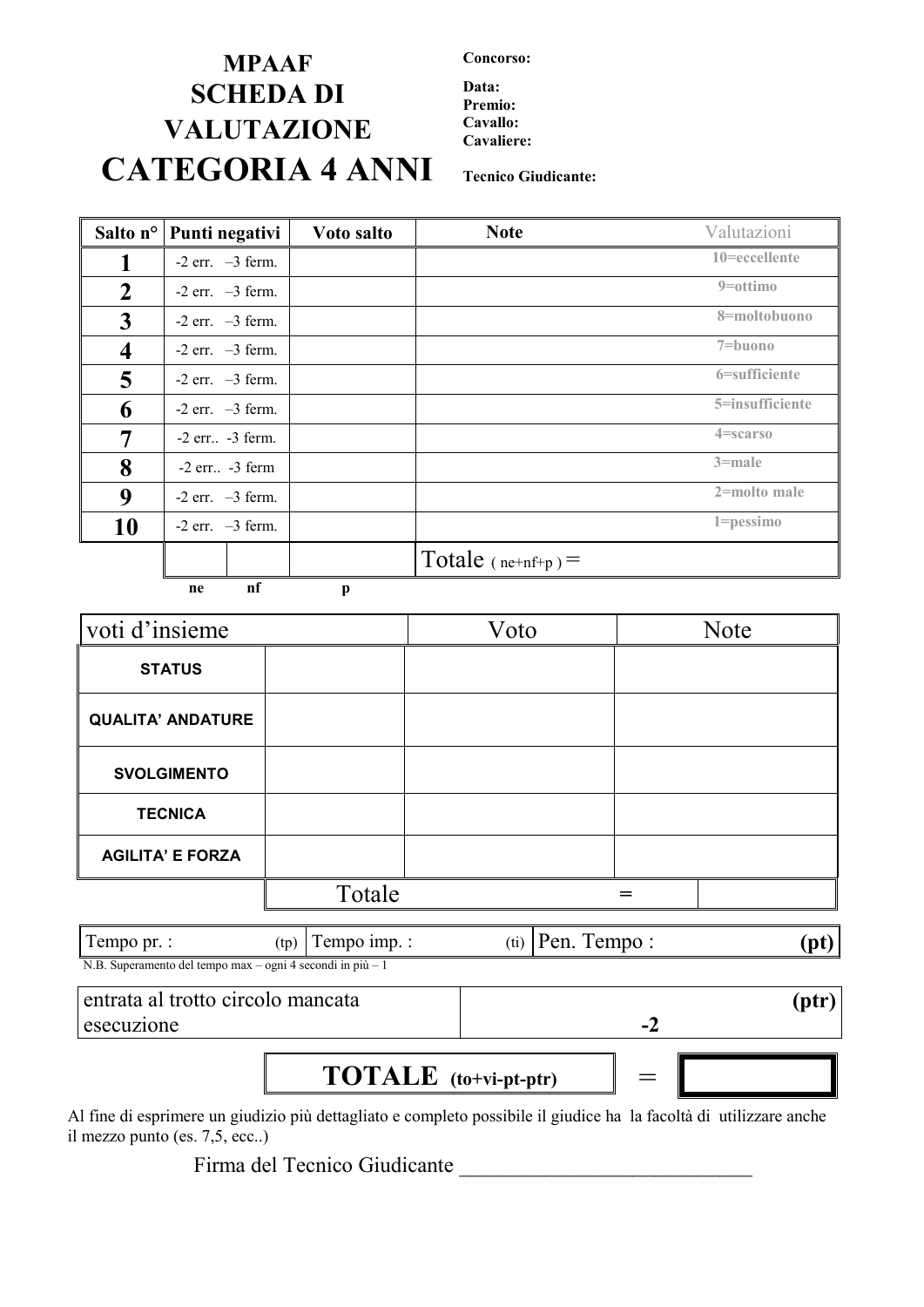## **MPAAF Concorso: SCHEDA DI** Data: **VALUTAZIONE Cavallo: CATEGORIA 5 ANNI Tecnico Giudicante:**

**Premio: Cavaliere:**

| Salto n°                | Punti negativi       | Voto salto | <b>Note</b>          | Valutazioni     |
|-------------------------|----------------------|------------|----------------------|-----------------|
|                         | $-2$ err. $-3$ ferm. |            |                      | 10=eccellente   |
| $\mathbf 2$             | $-2$ err. $-3$ ferm. |            |                      | $9 = 0$ ottimo  |
| 3                       | $-2$ err. $-3$ ferm. |            |                      | 8=moltobuono    |
| $\overline{\mathbf{4}}$ | $-2$ err. $-3$ ferm. |            |                      | 7=buono         |
| 5                       | $-2$ err. $-3$ ferm. |            |                      | 6=sufficiente   |
| 6                       | $-2$ err. $-3$ ferm. |            |                      | 5=insufficiente |
| 7                       | $-2$ err. $-3$ ferm. |            |                      | $4 =$ scarso    |
| 8                       | $-2$ err. $-3$ ferm  |            |                      | $3$ =male       |
| 9                       | $-2$ err. $-3$ ferm. |            |                      | 2=molto male    |
| 10                      | $-2$ err. $-3$ ferm. |            |                      | $1 = p$ essimo  |
| 11                      | $-2$ err. $-3$ ferm. |            |                      |                 |
|                         |                      |            | Totale $(ne+nf+p)$ = |                 |

 **ne nf p**

| voti d'insieme           |        | Voto | <b>Note</b> |
|--------------------------|--------|------|-------------|
| <b>STATUS</b>            |        |      |             |
| <b>QUALITA' ANDATURE</b> |        |      |             |
| <b>SVOLGIMENTO</b>       |        |      |             |
| <b>TECNICA</b>           |        |      |             |
| <b>AGILITA' E FORZA</b>  |        |      |             |
|                          | Totale |      |             |

| Tempo pr. :                                                | (tp) | Tempo imp.:                      |  |  | $(ii)$ Pen. Tempo: |  |
|------------------------------------------------------------|------|----------------------------------|--|--|--------------------|--|
| N.B. Superamento del tempo max – ogni 4 secondi in più - 1 |      |                                  |  |  |                    |  |
|                                                            |      | <b>TOTALE</b> $(t_0 + v_i - pt)$ |  |  |                    |  |

Al fine di esprimere un giudizio più dettagliato e completo possibile il giudice ha la facoltà di utilizzare anche il mezzo punto (es. 7,5, ecc..)

Firma del Tecnico Giudicante \_\_\_\_\_\_\_\_\_\_\_\_\_\_\_\_\_\_\_\_\_\_\_\_\_\_\_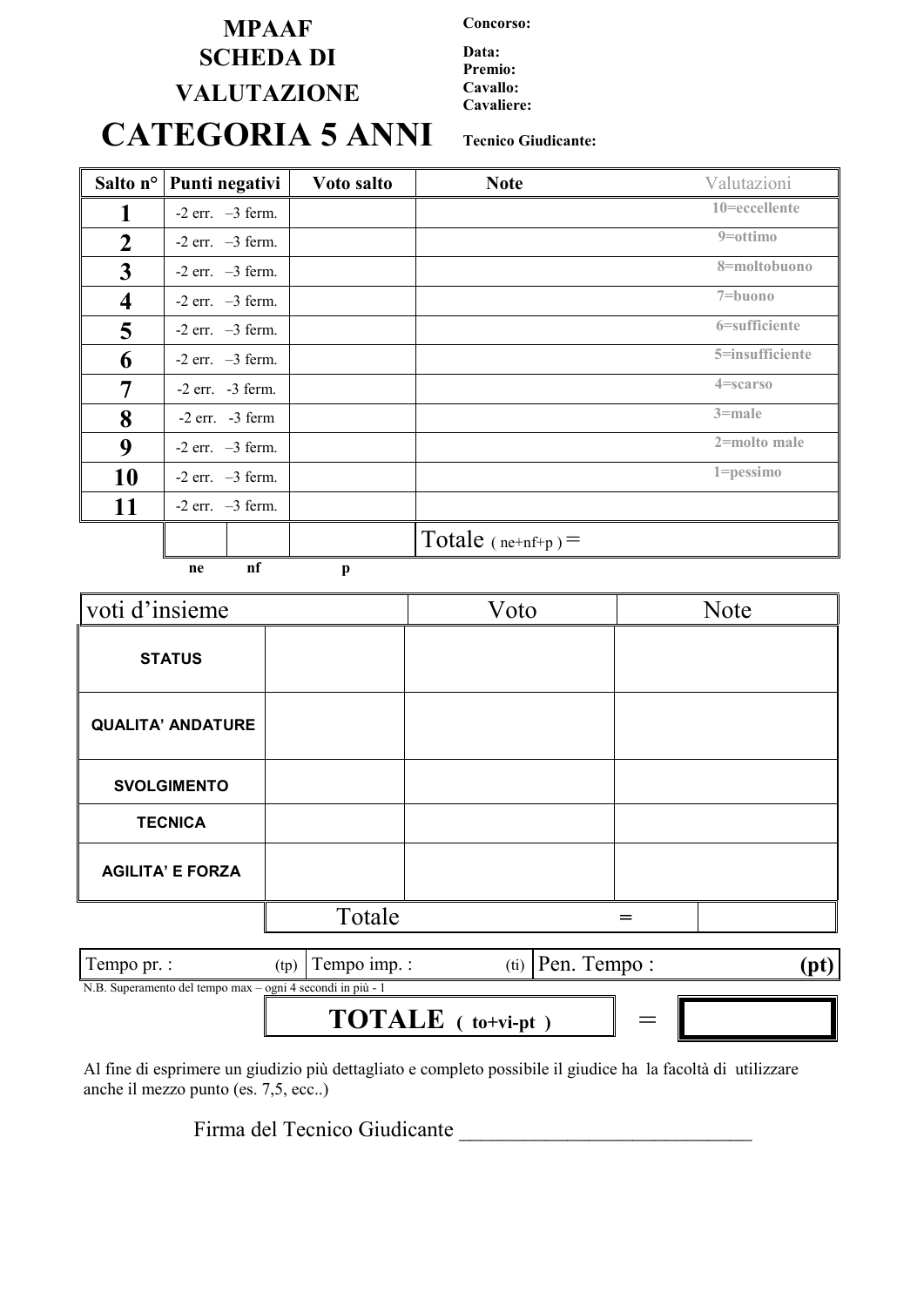## **ELENCO DIRETTORI DI CAMPO**

| Cognome            | <b>Nome</b>           | <b>Indirizzo</b>                  | <b>TEL</b>  | N.Civ.          | <b>CAP</b> | Località                      | <b>PR</b>              |  |
|--------------------|-----------------------|-----------------------------------|-------------|-----------------|------------|-------------------------------|------------------------|--|
| <b>BAZZOCCHI</b>   | <b>PIER FRANCESCO</b> | <b>VIA TARGHINI</b>               | 347-2220151 | 987             | 47023      | <b>PONTE PIETRA</b>           | FO                     |  |
| <b>BELLANTONIO</b> | <b>STEFANO</b>        | <b>VIA PADRE G.A.FILIPPINI</b>    | 392-6720961 | 109             | 00144      | <b>ROMA</b>                   | <b>RM</b>              |  |
| <b>BERNARDI</b>    | <b>GIORGIO</b>        | <b>VIA CAVOUR</b>                 | 348-2205249 | 6               | 46036      | <b>REVERE</b>                 | <b>MN</b>              |  |
| <b>BOSCARELLI</b>  | <b>NICOLA</b>         | <b>VIA VENETO</b>                 | 348-4735885 | 86              | 87043      | <b>BISIGNANO</b>              | $\overline{\text{CS}}$ |  |
| <b>BRECCIA</b>     | <b>MARIO</b>          | VIA AURELIA KM 98,300             | 339-5753660 |                 | 01016      | <b>TARQUINIA</b>              | VT                     |  |
| <b>BUSSU</b>       | <b>GIOVANNI</b>       | VIA L. DA VINCI                   | 335-328051  | 13              | 22072      | <b>CADORAGO</b>               | <b>CO</b>              |  |
| <b>CERIANI</b>     | <b>PIETRO</b>         | <b>VIA DANTE ALIGHIERI</b>        | 348-3557901 | 896             | 21040      | <b>CISLAGO</b>                | VA                     |  |
| <b>COLOMBO</b>     | <b>ANDREA</b>         | <b>VIA BRENTA</b>                 | 339-4826461 | 270             | 21050      | <b>MARNATE</b>                | VA                     |  |
| <b>MORRIALE</b>    | <b>STEFANO</b>        |                                   |             |                 |            |                               |                        |  |
| <b>MURE'</b>       | <b>ROBERTO</b>        | <b>VIA SANT'ANDREA</b>            | 335-5299432 | 19              | 00046      | <b>GROTTAFERRATA</b>          | <b>RM</b>              |  |
| PETTENO'           | <b>FRANCESCO</b>      | <b>VIA CASTELLANA</b>             | 340-2960426 | 214             | 30030      | <b>TRIVIGNANO</b>             | VE                     |  |
| <b>RACCA</b>       | <b>GIANNI</b>         | <b>VIA FIORITO</b>                | 348-3703133 | 10 <sup>°</sup> | 10098      | <b>RIVOLI</b>                 | <b>TO</b>              |  |
| <b>RICCIO</b>      | <b>BRUNO</b>          | VIA LICOLA CUMA,                  | 335-6782649 | 128             | 80078      | POZZUOLI                      | <b>NA</b>              |  |
| <b>ROSSATO</b>     | <b>PAOLO</b>          | <b>VIA CIRCONVALLAZIONE</b>       | 338-4445184 | 50              | 10070      | <b>ALA DI STURA</b>           | <b>TO</b>              |  |
| <b>ROSSI</b>       | <b>MARCO</b>          | VIA MODDA                         | 328-6660075 | 211             | 56026      | <b>SAN FREDIANO A SETTIMO</b> | IPI                    |  |
| <b>SANTI</b>       | <b>FULVIO</b>         | <b>VIA BONORA</b>                 | 3487600475  |                 | 29122      | <b>PIACENZA</b>               | PC                     |  |
| SONZOGNI           | <b>FABRIZIO</b>       | <b>VIA CADUTI PER LA LIBERTA'</b> | 348-3939842 | 66              | 23868      | <b>VALMADRERA</b>             | LC                     |  |
| <b>TRAVAGLIATI</b> | <b>ELIO</b>           | STR. S.LORENZO                    | 348-6931985 | 5               | 47014      | <b>MELDOLA</b>                | <b>FO</b>              |  |
| <b>VANO</b>        | <b>FRANCESCO</b>      | <b>STR. PER TORTONA</b>           | 333-4259447 | 20              | 15053      | <b>CASTELNUOVO SCRIVIA</b>    | <b>AL</b>              |  |
| <b>VEZZANI</b>     | <b>ULIANO</b>         | VIA RUA FRATI MINORI              | 335-6607221 | 3               | 41100      | <b>MODENA</b>                 | <b>MO</b>              |  |
| <b>ZOCCHEDDU</b>   | <b>PAOLA</b>          | <b>VIA GENOVA</b>                 | 349-5760610 | 17              | 09072      | <b>CABRAS</b>                 | <b>OR</b>              |  |